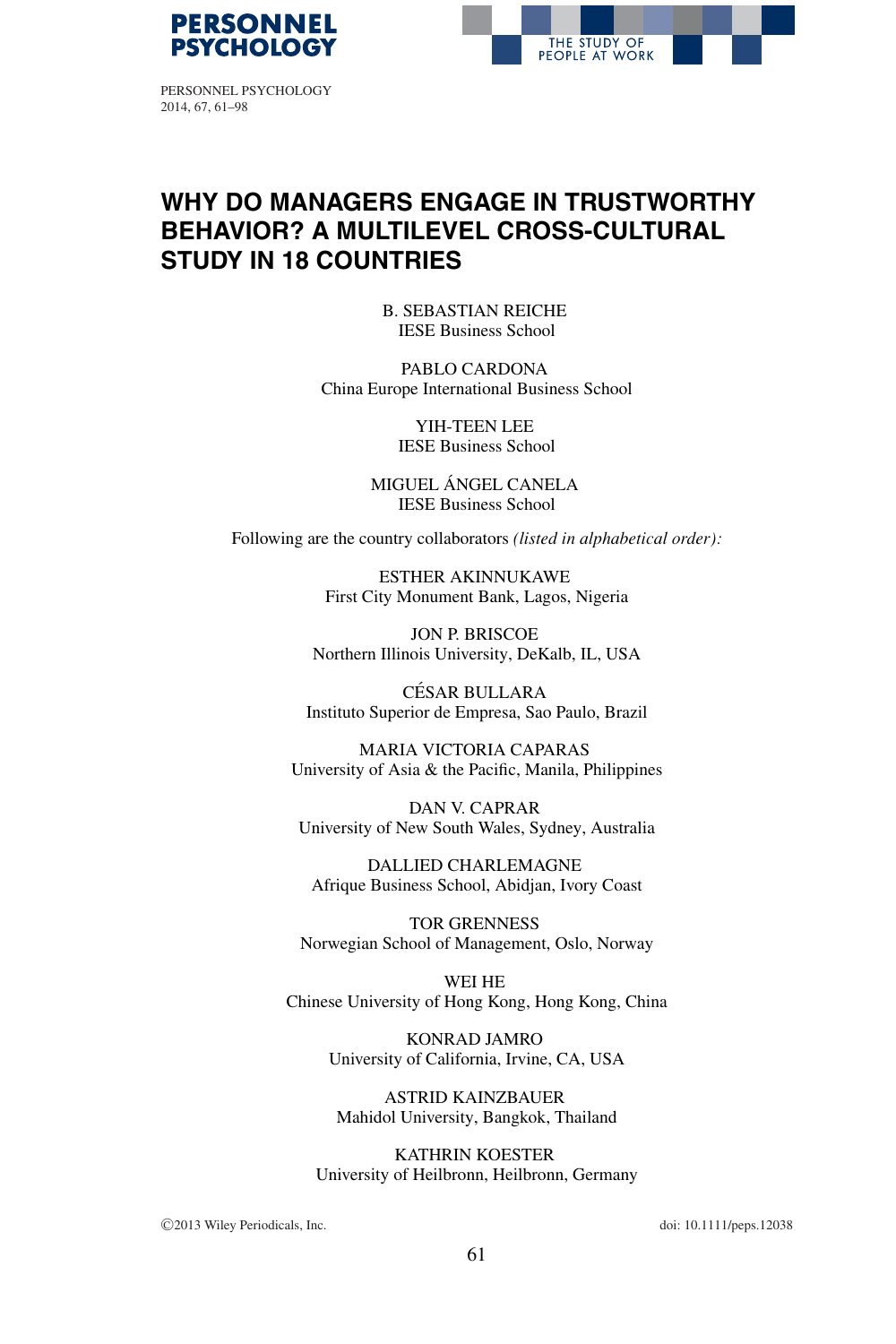ALMA LAZO IPADE, Mexico City, Mexico

ALEJANDRO MORENO INALDE–Universidad de la Sabana, Bogota, Colombia ´

> MICHAEL J. MORLEY University of Limerick, Limerick, Ireland

VIVIAN MYLONI Athens University of Economics and Business, Athens, Greece

SADIA NADEEM National University of Computer and Emerging Sciences, Islamabad, Pakistan

> MARISA AGUIRRE NIETO PAD–Universidad de Piura, Lima, Peru

#### ALEXEY SVISHCHEV MGIMO, Moscow, Russia

SCOTT N. TAYLOR University of New Mexico, Albuquerque, USA

HELEN WILKINSON Universidad Francisco de Vitoria, Madrid, Spain

Drawing on theories of generalized exchange and the norm of indirect reciprocity, we conceptualize subordinates' organizational citizenship behavior directed toward the organization (OCBO) and directed toward peers (OCBI) as antecedents of managerial trustworthy behavior and examine how managers' affective trust in subordinates mediates this relationship. We also investigate the extent to which this mediation is moderated by the level of collectivism in a society. Data were collected from 741 managers and 2,111 subordinates in 18 countries representing all major cultural regions of the world. We find support for our hypothesized moderated mediation in that managers' affective trust in subordinates mediates the relationships between both subordinates' OCBO and managerial trustworthy behavior, and subordinates' OCBI and managerial trustworthy behavior across the different countries

We thank Susan Brodt, Linn Van Dyne, Marta Elvira, Cordula Barzantny as well as guest editor Riki Takeuchi and two anonymous reviewers for their very helpful comments and constructive feedback. B. Sebastian Reiche appreciates the financial support provided by the Spanish Ministry of Science and Innovation (Projects No. ECO2009-08799 and ECO2010-09639-E). The work and contribution of Yih-teen Lee is supported by funding of the Spanish Ministry of Science and Innovation (Project No. ECO2010-18816). Miguel Angel Canela is grateful for the financial support provided by the Spanish Ministry of ´ Science and Innovation (Project No. ECO2009-08302-E).

Correspondence and requests for reprints should be addressed to B. Sebastian Reiche, IESE Business School, Managing People in Organizations Department, Ave. Pearson 21, Barcelona 08034, Spain; sreiche@iese.edu.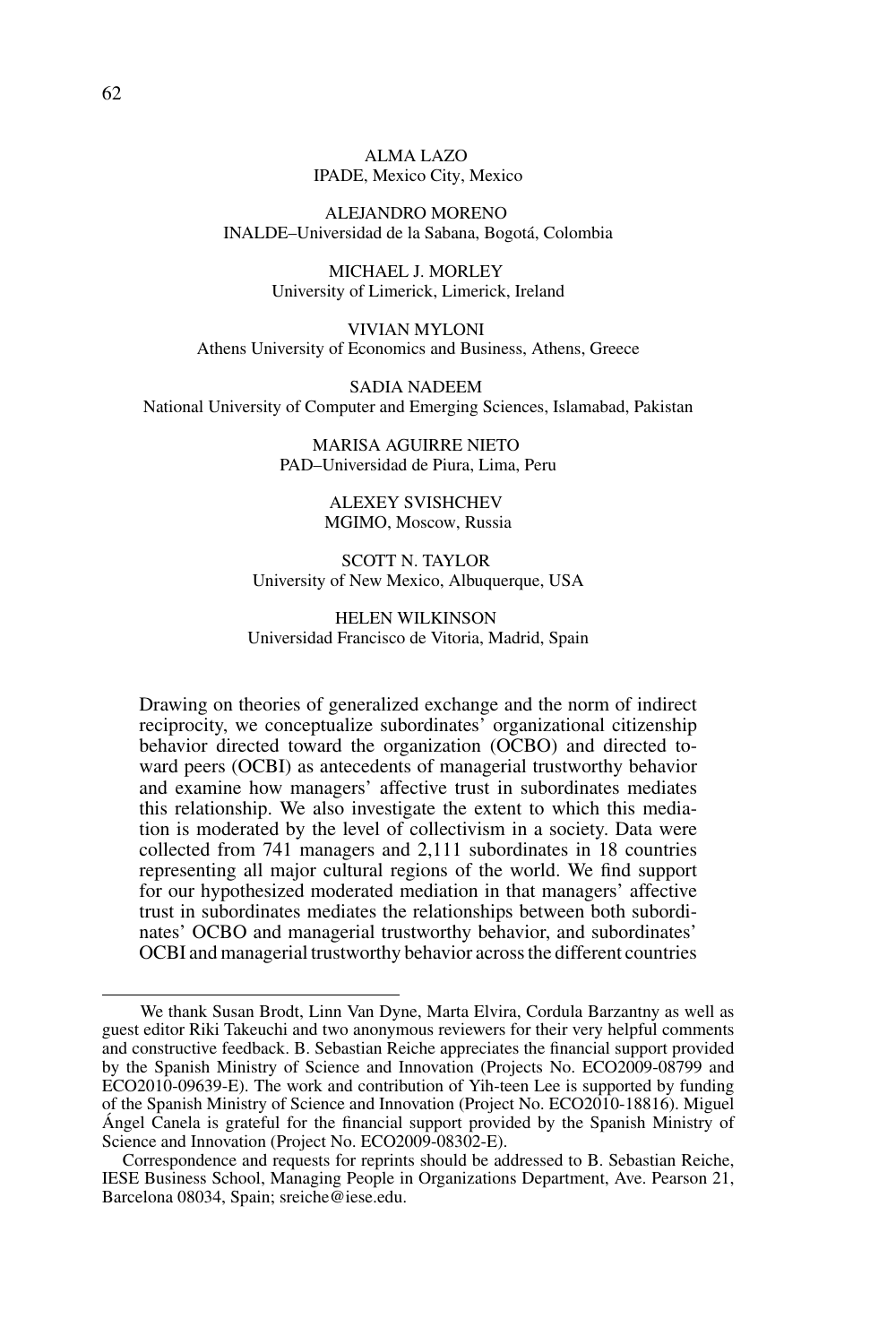studied. Further, managers' affective trust in subordinates only mediates the relationships between both types of citizenship behavior and managerial trustworthy behavior when collectivism is low to medium but not when it is high. Implications for research on cross-cultural psychology, trust, and organizational citizenship behavior are discussed.

It has been common to draw on social exchange theory (Blau, 1964) to explain why an actor would engage in discretionary behavior as a response to positive treatment received from another individual (e.g., Eisenberger, Armeli, Rexwinkel, Lynch, & Rhoades, 2001; Fulmer & Gelfand, 2012). However, the theory usually focuses on actors exchanging resources with *each other* and therefore does not provide a rationale for why an actor would engage in behavioral responses toward individuals whose behaviors primarily benefit others. We move beyond such restricted, direct social exchange and turn to theories on generalized exchange and the norm of indirect reciprocity (Ekeh, 1974; Nowak, 2006; Yamagishi & Cook, 1993) to conceptualize why managers engage in trustworthy behavioral responses toward employees that direct their organizational citizenship behaviors (OCBs) at the organization or their peers.

Several theories conceptualize why individuals are rewarded for being generous to someone else. For example, theories of costly signaling (Zahavi, 1995) assume that individuals engage in costly behaviors to signal certain underlying qualities or traits that otherwise cannot be readily assessed by observers, with the aim of finding more attractive mates or exchange partners. Scholars have argued that OCBs may serve such signaling purposes (Deutsch Salamon & Deutsch, 2006). Similarly, theories of image scoring (Nowak & Sigmund, 1998) and image standing (Panchanathan & Boyd, 2004) examine how prosocial behaviors elicit reputational benefits, whereas generalized exchange theorists have discussed how actors select recipients for acts of indirect reciprocity, for example, by evaluating each potential recipient's prosocial behaviors (Takahashi, 2000). A core tenet of these theories is that individuals with more prosocial reputations obtain benefits through indirect reciprocity, and we conceptualize managerial trustworthy behavior as such an act of indirect reciprocity.

Trust is increasingly studied by organizational researchers (Colquitt, Scott, & LePine, 2007; Mayer, Davis, & Schoorman, 1995) and is an important concept for generalized exchange (Molm, 2010; Yamagishi & Cook, 1993). However, in the context of manager–subordinate relationships, scholars have traditionally considered managers as passive subjects, focusing on their role as trustees (Chen, Eberly, Chiang, Farh, & Cheng, in press; Korsgaard, Brodt, & Whitener, 2002). Research examining the antecedents of trust, especially of managers' trust in subordinates, hence remains relatively scarce (Brower, Lester, Korsgaard, & Dineen, 2009). To address this gap, we propose that subordinates' OCBs targeted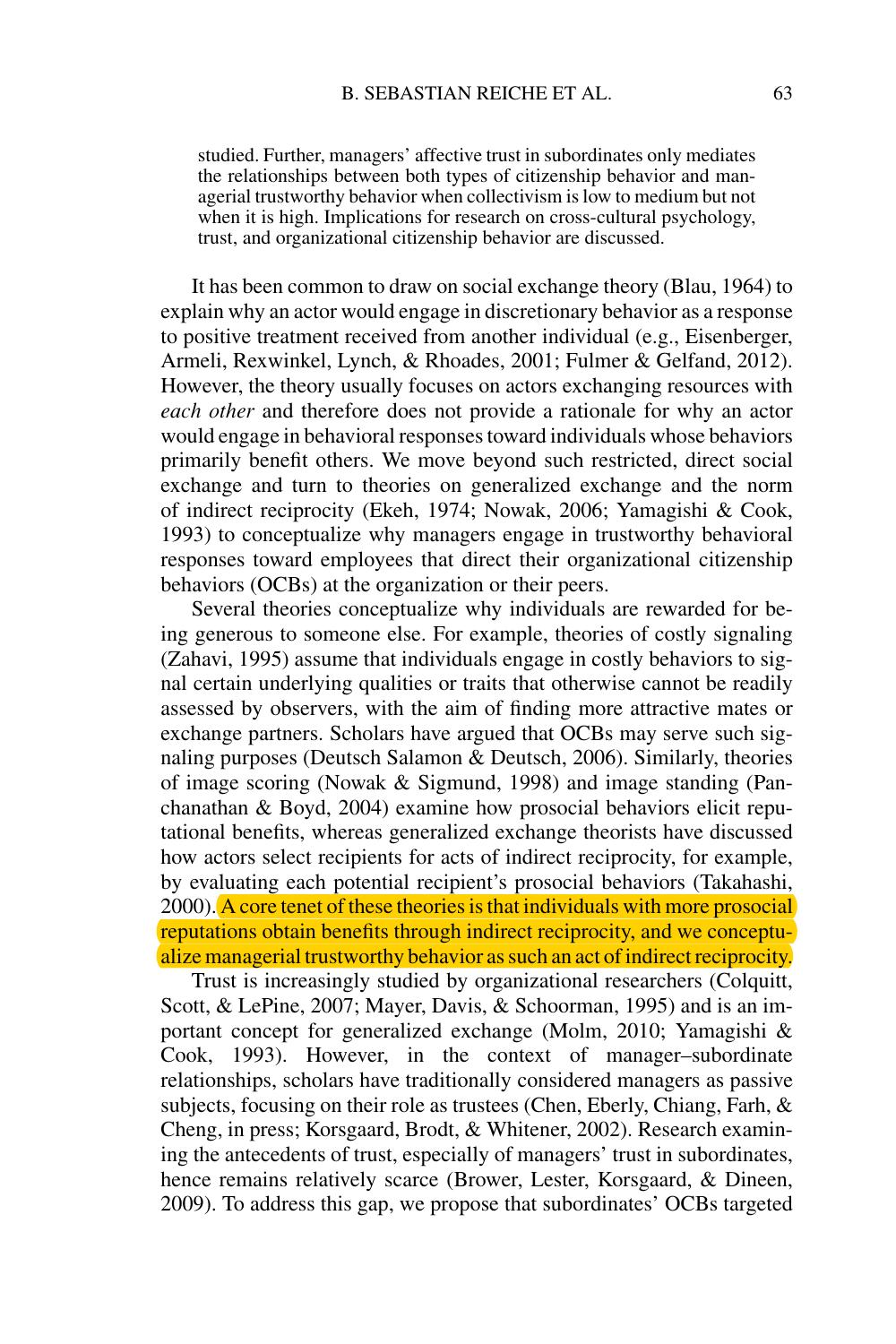at the organization and other individuals serve as particular sources of managers' affective trust in subordinates because they signal altruistic motives and a genuine interest in the well-being of others (Bolino, Turnley, & Bloodgood, 2002; Meeker, 1971). In turn, managers' affective trust in these subordinates acts as an emotional assurance that subordinates' OCBs are more driven by genuine concern for others than pure self-interest and justifies why managers indirectly reciprocate these behaviors.

Scholars have also begun to consider the extent to which trust varies in different cultural contexts (e.g., Chua, Morris, & Ingram, 2009). Although initial evidence suggests that cultural differences affect individuals' propensity to trust (Huff & Kelley, 2003) and their evaluation of trustees (Doney, Cannon, & Mullen, 1998), it is less clear how cultural differences influence the role of trust-related perceptions and behaviors between managers and subordinates. At the same time, indirect reciprocity is inherently related to the cultural dimension of collectivism, which refers to the degree to which people in a culture prefer to subordinate their individual goals to those of the group (Hofstede  $&$  Hofstede, 2005). Specifically, collectivist societies consider prosocial behaviors, including OCBs and trustworthy behaviors, as a social obligation rather than a voluntary act (Triandis, 1995) and have a stronger preference for generalized exchange compared to individualist societies (Flynn, 2005).

Our study makes several contributions to the literature. First, we expand the theoretical bases that conceptualize the antecedents and outcomes of trust (Fulmer & Gelfand, 2012), and we contribute to social exchange theoretical explanations of manager–subordinate relationships by examining trust as a mechanism through which managers respond to beneficial acts targeted at other referents than themselves (Molm, 2010). Second, we seek to remedy the scant attention paid to managers as trustors in their relations with subordinates. We conceptualize trust as an affective state (McAllister, 1995) and examine how managers' affective trust perceptions toward subordinates mediate the relationship between subordinates' OCBs and managerial trustworthy behavior. In doing so, we explicitly study the link between behaviors and affective states in manager–subordinate relationships. We also develop and validate a comprehensive scale of managerial trustworthy behavior based on Whitener, Brodt, Korsgaard, and Werner (1998).

Third, we study the boundary conditions of manager–subordinate trust relationships and generalized exchange by testing our model across 18 countries that represent the different regions of the world. In particular, we examine collectivism as a condition that determines *when* managers' affective trust in subordinates will mediate their indirect reciprocation of subordinates' OCBs in the form of trustworthy behavior. Fourth, we address calls for more research on outcomes of OCB (e.g., Spitzmuller, Van Dyne, & Ilies, 2008) and conceptualize OCBs as antecedents of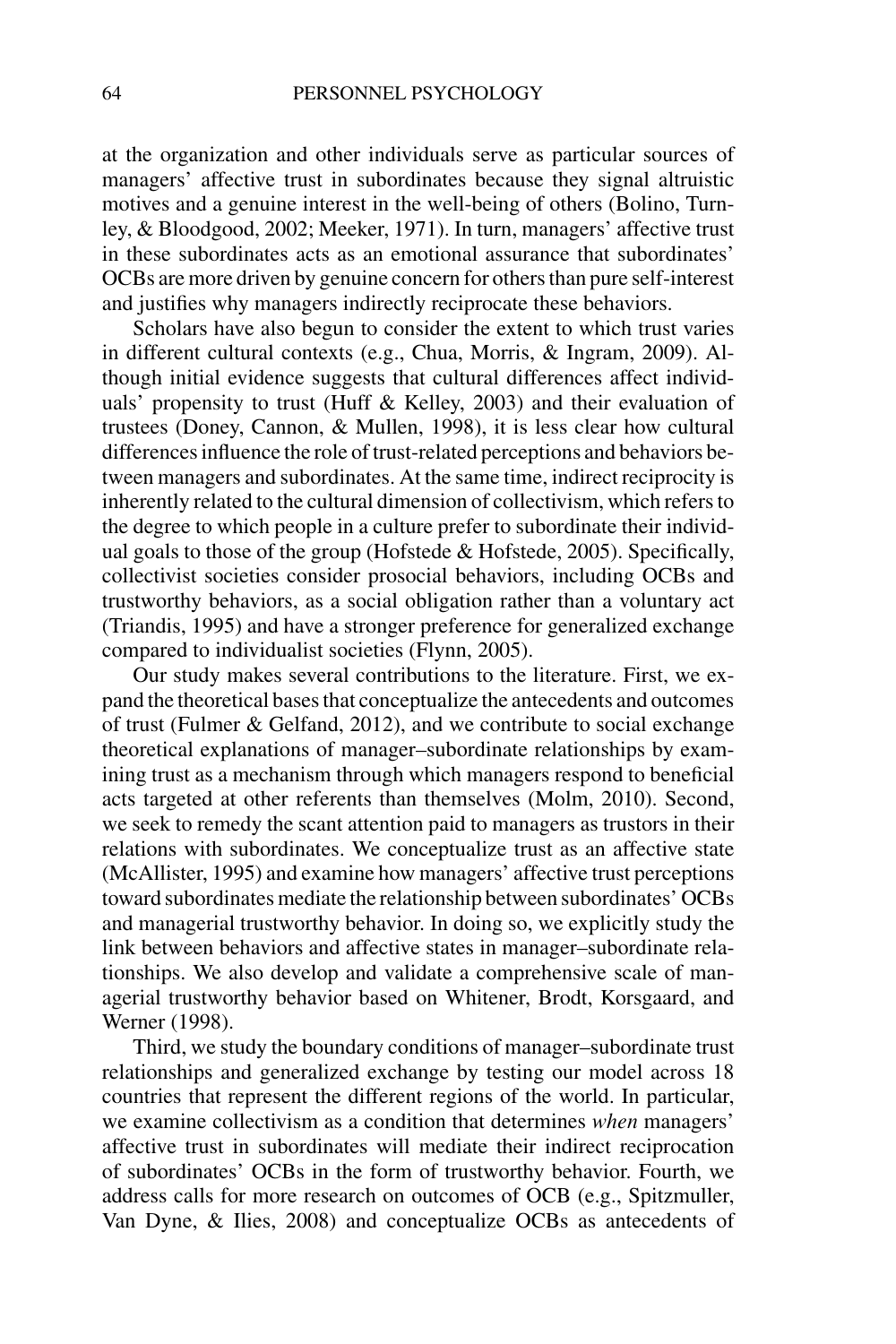attitudinal vis-à-vis behavioral outcomes. We begin by elaborating our conceptual model before discussing the research context, methods, and results of our multicountry study.

#### *Theoretical Background*

Generalized exchange concerns indirect giving and receiving of benefits among actors that belong to the same group, organization, or network and differs from the direct exchange of resources within a dyad (Ekeh, 1974; Yamagishi & Cook, 1993). The literature has distinguished different forms of generalized exchange. Whereas network-generalized exchange follows a circular pattern in which benefits move in one direction among a group of actors, group-generalized exchange involves transactions between an individual and a group with the responsibility of contributing to the group's objectives moving from one individual to the next (Ekeh, 1974). In this study, we focus on what Takahashi (2000) refers to as pure generalized exchange. This form of generalized exchange is less structured because each transaction involves an individual benefiting another unilaterally without knowing when, in what form, or from whom indirect reciprocation will come. Unlike other forms of generalized exchange, givers can explicitly choose their recipients, as in the case of subordinates choosing whom to help or managers deciding to indirectly reciprocate toward subordinates whose behaviors benefit others. Given the potential of free riding in generalized exchange, scholars have pointed to the role of selective incentives (Cheshire, 2007), fairness judgments (Takahashi, 2000), and, less explicitly, trust (Yamagishi & Cook, 1993) as mechanisms that facilitate exchange. Trust is a central characteristic of manager–subordinate relationships (e.g., Brower et al., 2009), which form the basis of the generalized exchange setting we study here.

Growing scholarly interest in the concept of trust has led to a wealth of different definitions (e.g., Mayer et al., 1995; McAllister, 1995) and a view of trust as a multidimensional construct (Dirks & Ferrin, 2002). Although Mayer et al.'s (1995, p. 712) model of trust is the most commonly cited, scholars have pointed to problems in their definition of trust as "the willingness of a party to be vulnerable to the actions of another party based on the expectation that the other will perform a particular action important to the trustor." For example, Ferrin, Bligh, and Kohles (2008) point to two separate concepts of trust inherent in this definition—*willingness* to be vulnerable and the *expectation* that the other party will perform a specific action—that are themselves thought to be interrelated. This, they argue, limits its use as a concept definition in a narrow sense and poses challenges for operationalization. Further, Mayer et al.'s (1995) view of trust as a behavioral intention is conceptually close to the behavioral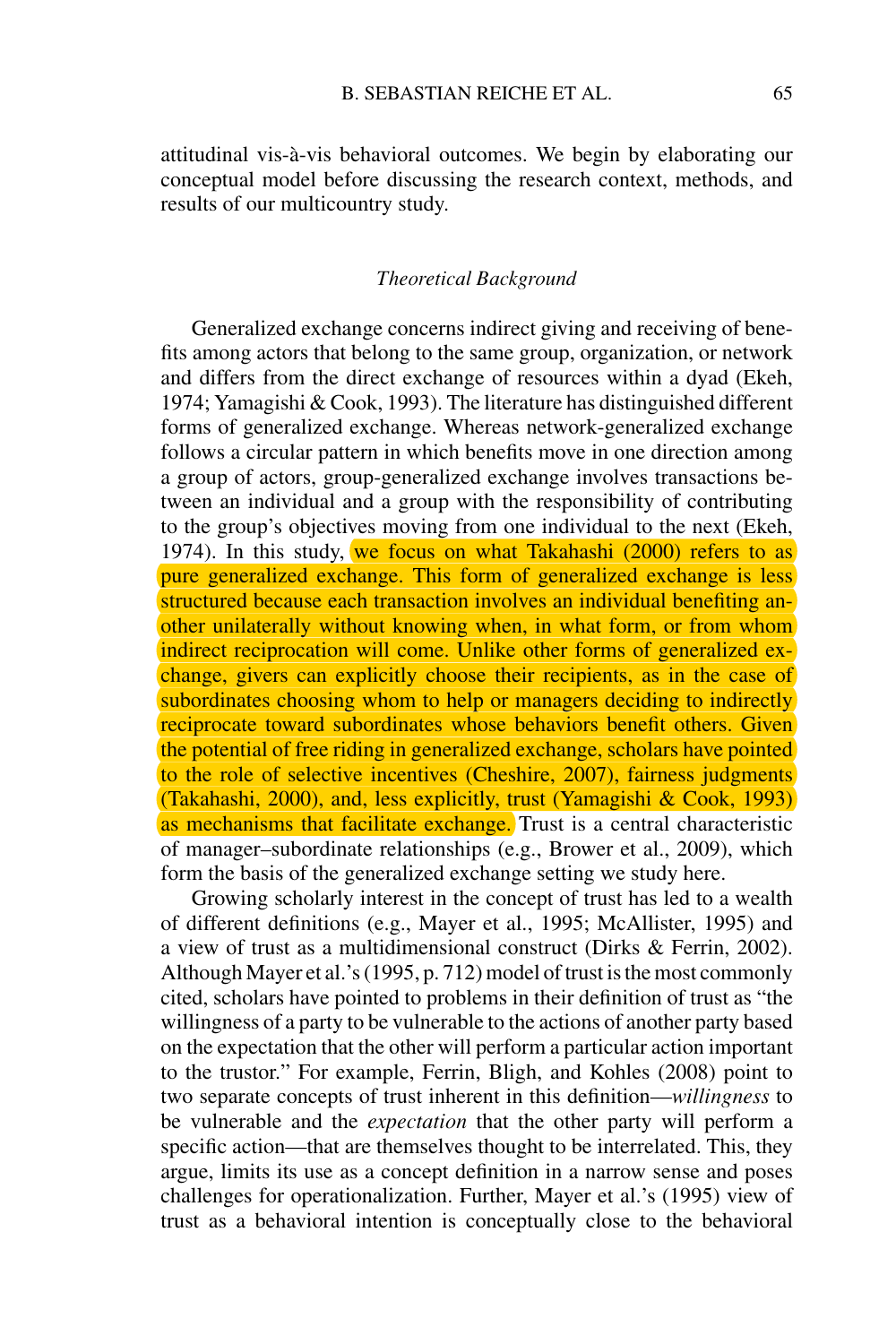antecedents and outcomes that we intend to explicitly study. We therefore conceptualize trust as an attitude that involves positive expectations toward the actions of another party (McAllister, 1995).

It has also been common to differentiate between an affective and a cognitive dimension of trust (Lewis & Weigert, 1985; McAllister, 1995). Whereas affective trust entails an emotional bond between actor and referent that may cause the referent to demonstrate concern about the actor's welfare, cognitive trust concerns a belief or expectation that the referent is reliable, has integrity, and/or will act in a predictable manner (Dirks & Ferrin, 2002). We focus on trust as an affective state because cognitive trust reflects the benefit aspects of a relationship and is therefore less suitable as a mediator of the type of beneficial behaviors that we intend to study (Colquitt, Long, Halvorsen-Ganepola, & Baer, 2011). We are particularly interested in the prosocial and altruistic motives that subordinates signal through their discretionary behaviors in a generalized exchange setting and that have an affective rather than a cognitive component (Oswald, 1996). Similarly, given our intention to study trust-based mediation across different cultures, scholars have highlighted the cultural relativity of affect in relationships (e.g., Chen et al., in press). Consistent with McAllister's (1995) conceptualization, we define a manager's affective trust in subordinates as the extent to which the manager holds positive confident expectations about a subordinate's actions and decisions that signal genuine care or concern for others.

Trust as a psychological state is conceptually different from the trustworthiness conveyed by certain attributes of the trustee (Colquitt et al., 2007). For example, Mayer et al. (1995) define trustworthiness in terms of ability, benevolence, and integrity. Focusing on managers as trustees, Whitener et al. (1998) identified five behavioral categories along which subordinates judge managerial trustworthiness: behavioral consistency, acting with integrity, openness of communication, sharing and delegation of control, and demonstration of concern. This work mainly focuses on how these attributes *influence* a trustor's perceived trust toward the trustee. In the case of ability-related attributes (Mayer et al., 1995), this makes conceptual sense as it is not clear how perceptions of trust would influence a person's ability. However, we expect that behavioral attributes such as those conceptualized by Whitener et al. (1998) may also occur as a *response* to perceptions of trust. We build on Whitener et al.'s (1998) conceptualization because it enables us to explicitly study managers' behavioral responses of their affective trust and because it incorporates Mayer et al.'s (1995) other two dimensions of trustworthiness (in the form of acting with integrity and demonstration of concern).

Actors that reciprocate indirectly in pure generalized exchange do not anticipate direct rewards from the recipient (Molm, 2010). This is also the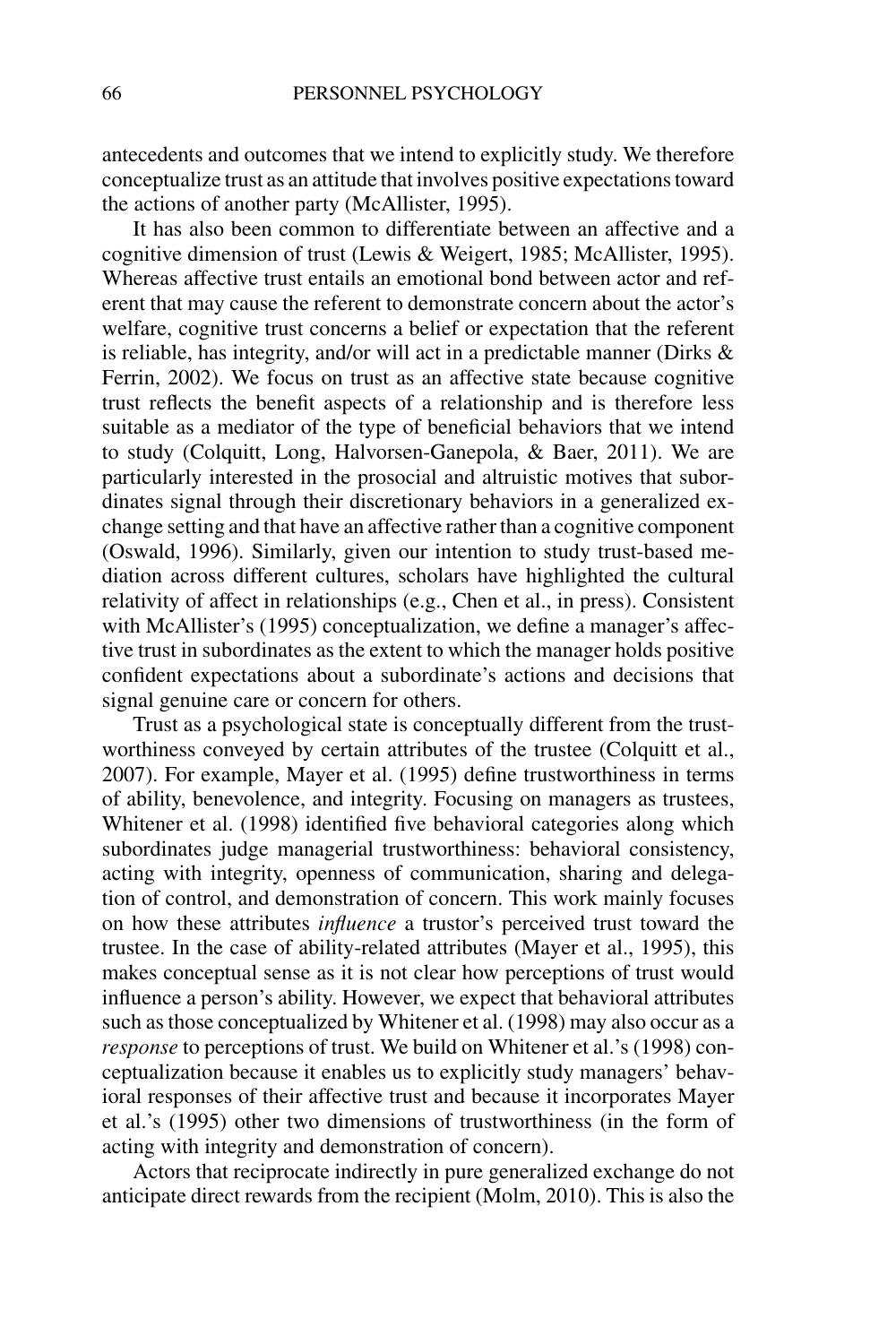case for discretionary acts such as managerial trustworthy behaviors that go beyond contractual requirements and recompense by the organization's formal reward system (Organ, Podsakoff, & MacKenzie, 2006). Because functioning generalized exchange requires that multiple members of a group engage in indirect giving, individuals will evaluate each member in terms of their contributions to the exchange and punish exploitative behavior (Takahashi, 2000; Yamagishi & Cook, 1993). Whether the manager will indirectly reciprocate subordinates' OCBs will therefore depend on the underlying motives to which the manager attributes the subordinates' behaviors (Kelley, 1967). Indeed, research on OCBs has highlighted that individuals may be driven by different motives to engage in OCBs, including impression management (Bolino, 1999) or ego-defensive motives (Lavelle, 2010), and evidence suggests that supervisors respond differently depending on whether they perceive subordinates' discretionary behaviors as self-interested or altruistic (Eastman, 1994).

In this paper, we focus on the manager as trustor and use generalized exchange theory to examine the role of managers' affective trust in their behavioral responses to subordinates' OCBs in individualist and collectivist cultures. We first develop the relationships between behaviors and affective states before hypothesizing the mediation and moderation effects.

#### *Hypothesis Development*

#### *Subordinates' OCB and Managers' Affective Trust in Subordinates*

Although OCB is usually conceptualized as an outcome of *subordinates'* trust in managers (Colquitt et al., 2007), we propose that OCB is also an antecedent to *managers'* affective trust in their subordinates. Consistent with the OCB literature and our focus on generalized exchange, we distinguish between two dimensions of OCB that do not directly target the manager: OCB directed at the organization (OCBO) and OCB directed at subordinates' peers (OCBI; McNeely & Meglino, 1994; Williams & Anderson, 1991). Specifically, subordinates' OCBO and OCBI serve as particular sources of managers' affective trust in subordinates because they provide certain reputational gains to the benefactor (Deutsch Salamon & Deutsch, 2006; Nowak, 2006). OCBs perceived to be other-oriented suggest the helper's active and purposeful engagement with his or her social context (Spitzmuller & Van Dyne, 2013) and signal altruistic motives (Meeker, 1971). Other-oriented OCBs also convey benevolence on the part of the giver, which facilitates the development of affective trust (Chen et al., in press). By contrast, OCBs that are perceived to be driven by self-interest will be regarded as insincere (Bolino, 1999).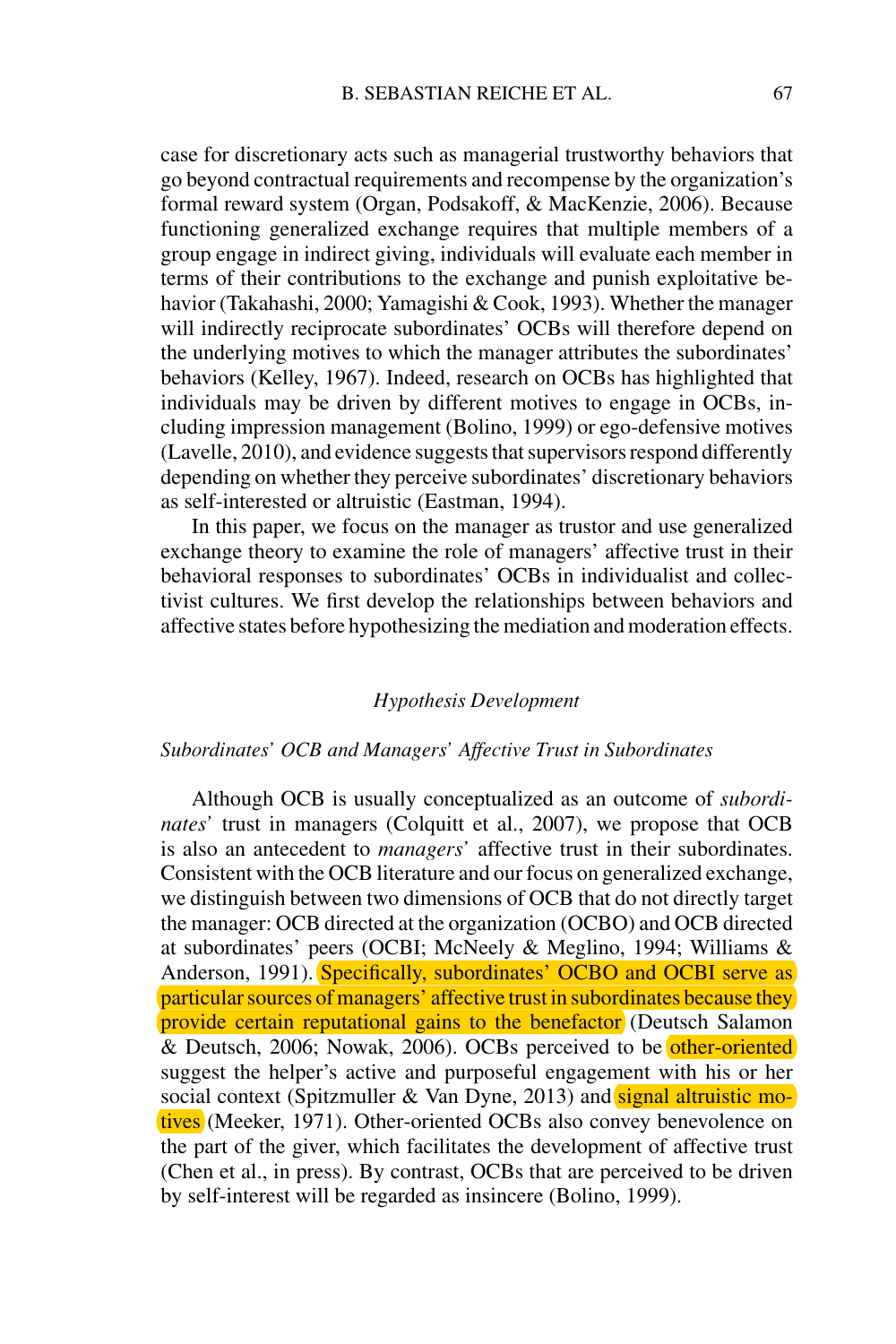Both subordinates' OCBO and OCBI may signal a genuine concern for the well-being of others. Employees that engage in OCBO, for example, by showing loyalty to the organization, convey to others around them that they care for and are concerned about the well-being of the organization as a whole rather than simply looking out for themselves (Bolino et al., 2002). Given that this care and concern is not driven by specific role requirements and because it is less noticeable by managers than manager-directed OCB (Bolino, 1999), managers are more likely to attribute it to employees' voluntary choice (McAllister, 1995). This will prompt managers to develop affective trust toward these employees. Similarly, when employees engage in OCBI, for example, by helping their coworkers, they show a deliberate interest in taking care of their peers' work-related problems, help with coordinating team activities, and reduce intergroup conflict (Podsakoff, MacKenzie, Paine, & Bachrach, 2000). OCBI may also reflect employees' natural expression of affect at work (Lee & Allen, 2002). In sum, we would expect that both subordinates' OCBO and OCBI serve as signals of trustworthiness based on which managers develop affective trust perceptions toward their subordinates.

| <i>Hypothesis 1a:</i> Subordinates' OCBO will positively relate to man-<br>agers' affective trust in subordinates. |
|--------------------------------------------------------------------------------------------------------------------|
| <i>Hypothesis 1b:</i> Subordinates' OCBI will positively relate to man-<br>agers' affective trust in subordinates. |

# *Managers' Affective Trust in Subordinates and Managerial Trustworthy Behavior*

We also propose that managers' affective trust in subordinates will positively relate to managerial trustworthy behavior. The few studies that have investigated effects of managers' trust in subordinates have mainly focused on subordinate outcomes, such as performance and intention to quit (Brower et al., 2009). Here, we conceptualize managerial trustworthy behavior as a particular and more immediate behavioral response of managers.

Discretionary behaviors such as trustworthy acts imply uncertain reward (Whitener et al., 1998), especially in the case of indirect reciprocity in which the receiving subordinate owes no direct debt to the giver (Molm, 2010). Theoretically, we would expect that actors expressing high levels of affective trust in another individual would also direct greater amounts of discretionary behaviors toward this individual for two reasons. First, affective trust makes managers more attentive to their subordinates and motivates them to look for opportunities to assist subordinates in meeting their work-related needs (McAllister, 1995; Wang, Tomlinson, & Noe,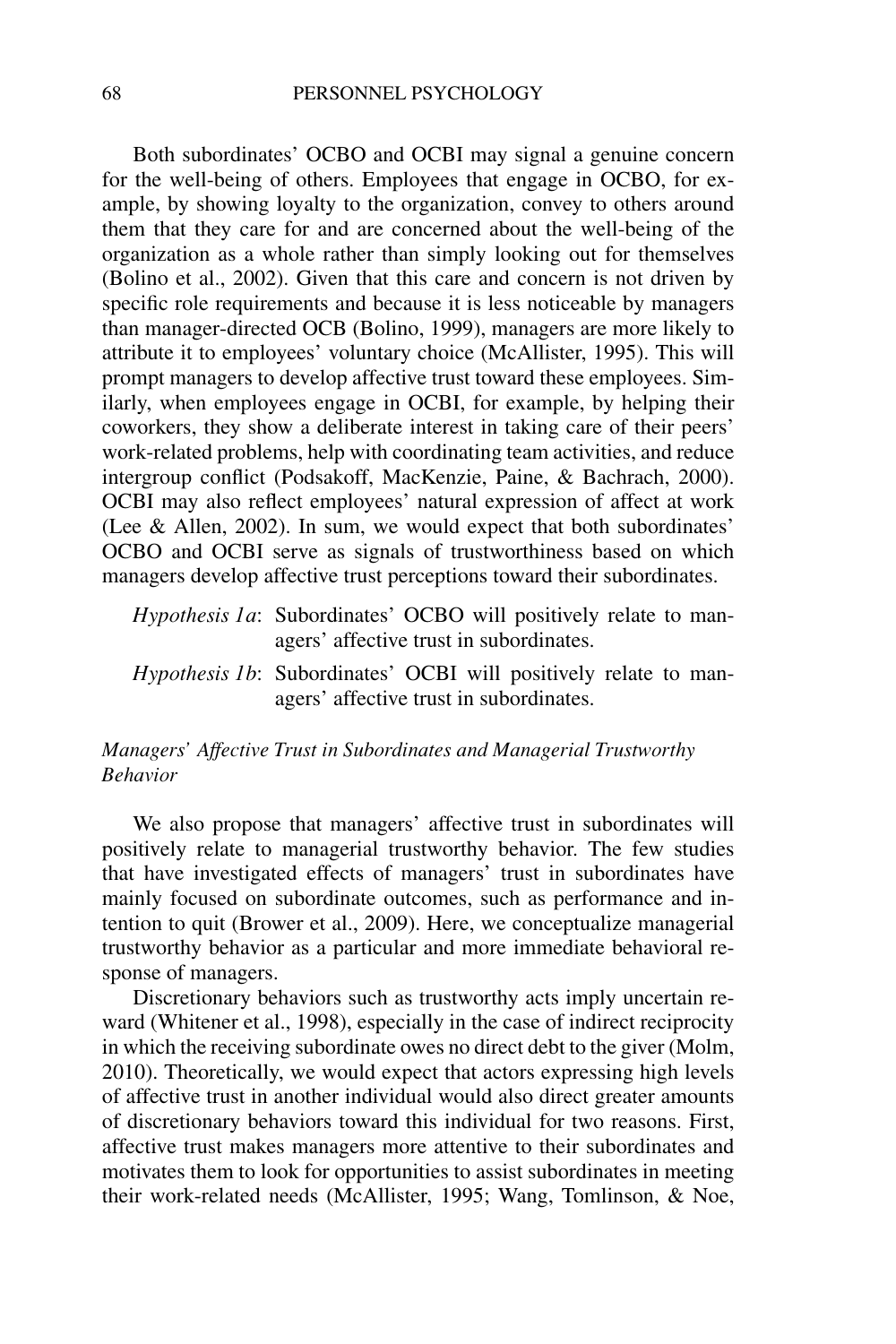2010). Second, affective trust increases the desire to maintain relationships (Fredrickson, 1998). Because discretionary acts such as trustworthy behaviors are relational in nature, managers that affectively trust their subordinates will associate greater value or social reward with these behaviors relative to individually rewarded tasks. The manager may also expect the subordinate to *directly* reciprocate the discretionary behavior in the future (Blau, 1964), for example, through manager-directed OCB. From that perspective, affective trust serves as a filter that helps managers to initiate direct social exchange and select subordinates that are most likely to return benefits.

Empirical research supports our contention. For example, evidence suggests that when managers develop affect-based trust toward their subordinates, they may reveal more accurate and sensitive information to them (Andrews & Delahaye, 2000), offer psychosocial support (Wang et al., 2010), and provide care and assistance (McAllister, 1995). These behaviors are what Whitener et al. (1998) define as managerial trustworthy behaviors. By contrast, managers who do not trust their subordinates may hide or alter relevant information and avoid sharing ideas and feelings they believe will increase their exposure. They may even impose controls on subordinate behavior and closely monitor their conduct and performance (McEvily, Perrone, & Zaheer, 2003). In sum, managers that have greater affective trust in their subordinates should be more willing to engage in trustworthy behaviors toward them.

*Hypothesis 2*: Managers' affective trust in subordinates will positively relate to managerial trustworthy behavior.

#### *Managers' Affective Trust in Subordinates as a Mediator*

Taken together, Hypotheses 1 and 2 suggest that managers' affective trust in subordinates mediates the relationships between subordinates' OCBs and managerial trustworthy behavior. This is in line with theories of generalized exchange and the norm of indirect reciprocity (Ekeh, 1974; Nowak, 2006; Yamagishi & Cook, 1993). Specifically, OCBO and OCBI are both discretionary behaviors that provide benefits for the wider organization. For example, OCBI helps to even out workflow, contributes to team cohesion, and reduces intergroup conflict (Podsakoff et al., 2000), thereby facilitating organizational functioning. Similarly, OCBO is thought to promote the development of social capital (Bolino et al., 2002), improving information flows. As a result, subordinates engaging in these behaviors will develop a reputation of deliberate care and concern that will be rewarded by others, including managers (Nowak, 2006). By indirectly reciprocating subordinates' OCBs, managers may also explicitly signal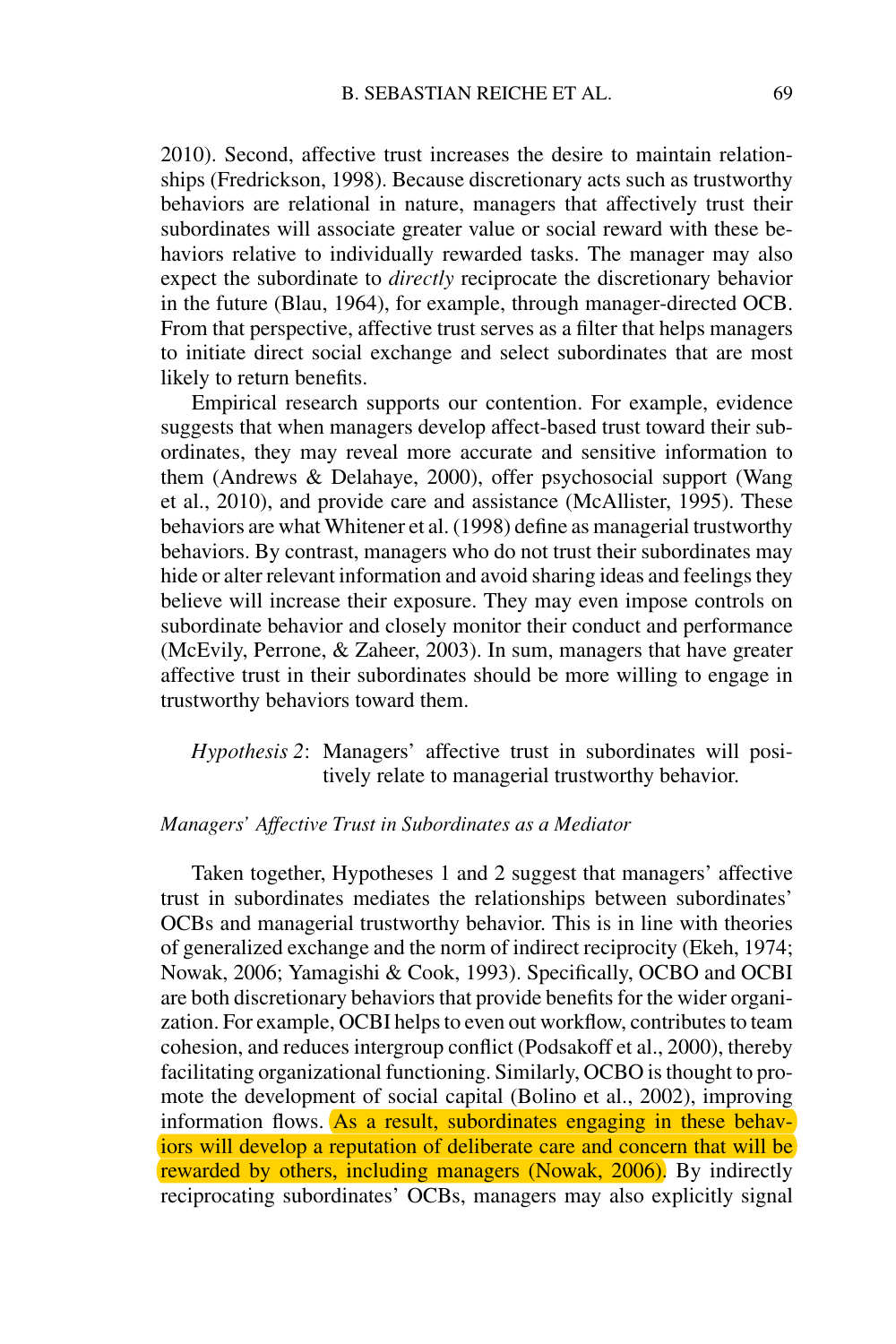the relevance of these OCBs, which may lead subordinates to compete for developing an altruistic reputation, a phenomenon Roberts (1998) has called competitive altruism. Similarly, Cheshire (2007) has shown that social approval, which may involve trustworthy behavior by the manager, acts as a selective incentive to encourage further generalized exchange. Responding to OCBs that are not directed specifically at them may therefore be a rational strategy for managers.

However, for their decision to reciprocate indirectly with trustworthy behavior, managers will evaluate the credibility of subordinates' behaviors because less credible OCBs will generate fewer benefits for the organization and thus contribute less to a functioning generalized exchange.  $\overline{A}$ behavior can be considered credible if it conveys a cost that is linked to the underlying motive being advertised and that others lacking this motive cannot afford (Deutsch Salamon & Deutsch, 2006). In the case of OCBs, regular helping toward different individuals or clear displays of loyalty toward the organization in different situations may send a more credible signal than ambiguous and infrequent acts (Bolino, 1999; Kelley, 1967). Given the uncertainty in evaluating the true underlying motive of an altruistic act (e.g., Roberts, 1998), managers' affective trust toward subordinates serves as an emotional assurance that the subordinates' OCBs are more driven by genuine care and concern for others. Together, we would therefore assume managers' affective trust in subordinates to mediate the relationships between subordinates' OCBO and managerial trustworthy behavior, and between subordinates' OCBI and managerial trustworthy behavior.

*Hypothesis 3*: Managers' affective trust in subordinates will mediate the positive relationships between (a) subordinates' OCBO and managerial trustworthy behavior, and (b) subordinates' OCBI and managerial trustworthy behavior.

#### *Collectivism as a Moderator*

Although scholars have conceptualized norms of direct and indirect reciprocity as a universal principle (e.g., Gouldner, 1960), the ways in which different forms of social exchange and reciprocity are conceived vary across cultures (Morris, Leung, Ames, & Lickel, 1999). We focus on the cultural value of collectivism because it differentiates societies in terms of their relative preference for affective relationships and their relational orientation toward others (Chen et al., in press). These differences are central for the type of manager–subordinate relationships that we study. Scholars have also singled out collectivism as a cultural dimension that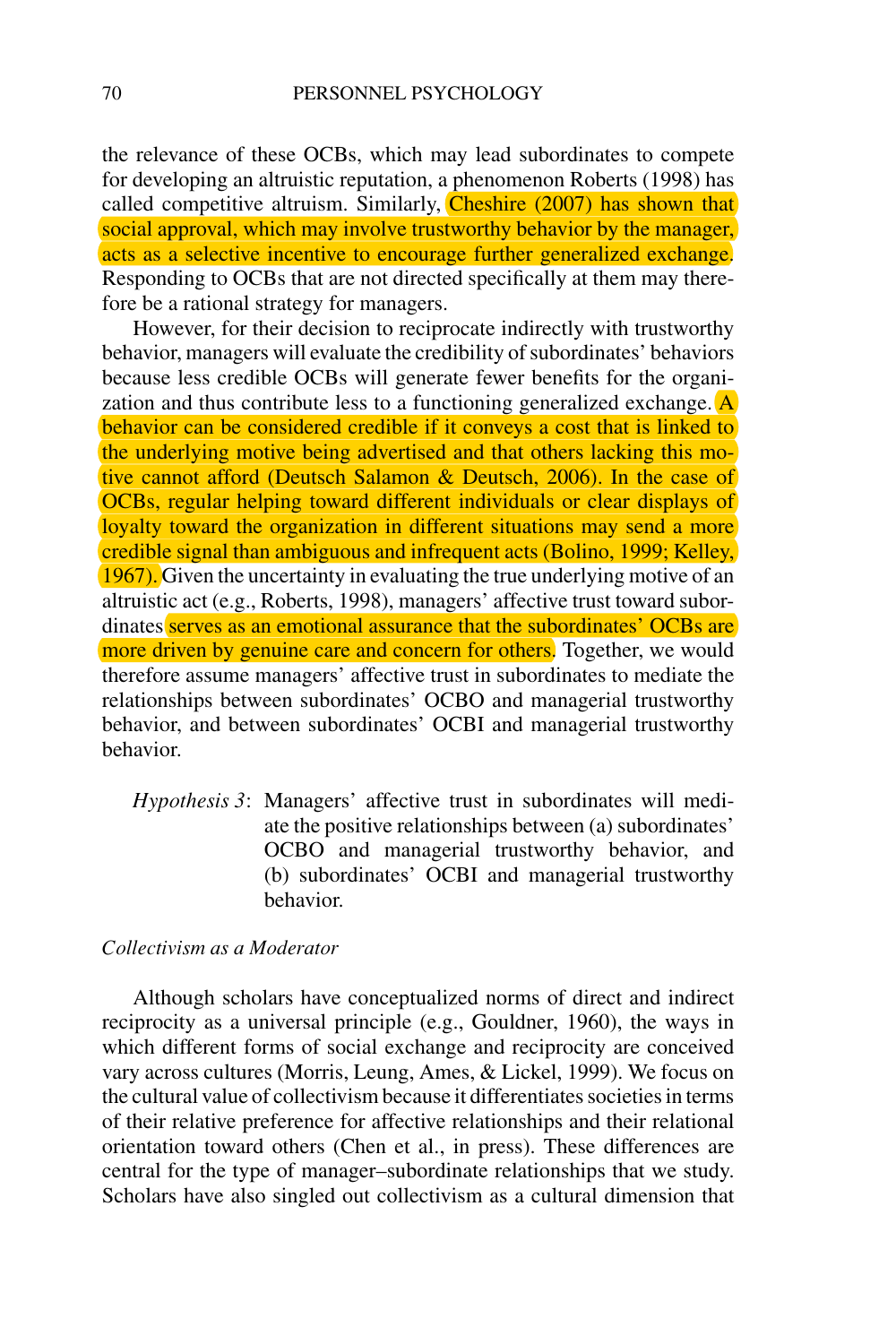is thought to influence the norms of and preferences for different types of social exchanges (Flynn, 2005).

In conceptualizing the moderating effect of collectivism, we are interested in the cultural norms and values at the societal level rather than the individual's own cultural values for two reasons. First, societal norms shape the expectations concerning what is considered appropriate behavior in a society and reward individuals for adhering to these norms (Doney et al., 1998). As a result, societal norms will also influence why individuals engage in discretionary behaviors and indirectly reciprocate beneficial acts. Specifically, individuals may adopt certain behaviors not only as a result of their *internalized* values but also because they *identify* with other individuals or because they engage in *instrumental compliance* to attain certain rewards (Kelman, 2006). Second, exclusive attention to individual values assumes that individuals choose to engage in behaviors solely based on their own values and preferences. However, research suggests that this is not necessarily the case, especially in collectivist societies (Bond  $\&$ Smith, 1996).

We expect that collectivism will moderate the indirect relationships between subordinates' OCBs and managerial trustworthy behavior via managers' affective trust such that affective trust will be a less salient mediator between OCBs and trustworthy behavior. Specifically, people in collectivist societies tend to have a more interdependent worldview that leads them to place a stronger emphasis on nurturing relationships with others (Chen, Chen, & Meindl, 1998). This relational orientation toward others corresponds to a sense of collective identity and a relative preference for generalized exchange over other forms of social exchange in collectivist societies (Flynn, 2005). If the prevailing social norms favor generalized exchange, managers will more likely contribute to such generalized exchange by indirectly reciprocating subordinates' OCBO and OCBI, irrespective of whether they affectively trust the subordinates.

Further, collectivist societies foster an interdependent self in their members (Markus & Kitayama, 1991), leading individuals to derive their sense of self from a larger social group such as a team or an organization. To the extent that OCBs occur within one's in-group, people in collectivist societies will more likely perceive themselves as direct beneficiaries even if the benefactor's original behavior was targeted at a different referent. Because in collectivist societies prosocial behaviors, including trustworthy behaviors, tend to be considered an obligation rather than a voluntary action (Triandis, 1995), managers' indirect reciprocation of OCBs will depend less on the affective trust they have developed toward their subordinates. Similarly, Yamagishi and Yamagishi (1994) found trust to be less important in collectivist Japan than in the U.S. because Japanese society has extensive assurance structures, which entail the benefits from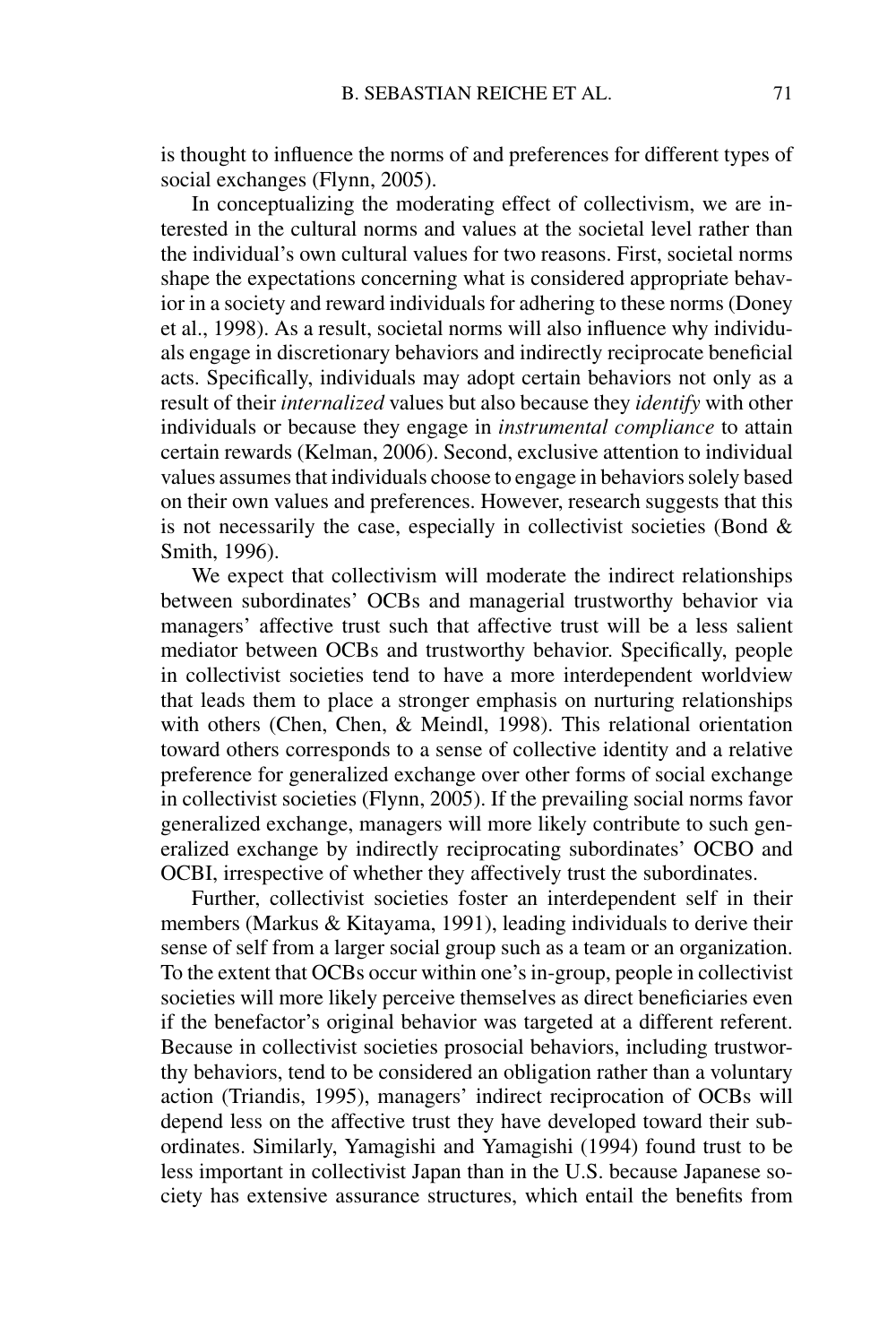being part of a close in-group and hence ensure functioning generalized exchange.

By contrast, people in individualist societies have a more independent worldview in which relationships are based on equity, selfinterest, and immediacy of returns (Chen et al., 1998). As a result, subordinates' discretionary behaviors that benefit other peers or the wider organization may be more driven by self-interest than prosocial motives and a contribution to generalized exchange. For managers in individualist societies to indirectly reciprocate subordinates' OCBs, affective trust serves as a necessary emotional assurance toward subordinates. In sum, a preference for generalized exchange and the existence of assurance structures in collectivist societies suggest that affective trust will play a less salient role for managers' decisions to indirectly reciprocate subordinates' OCBs.

*Hypothesis 4*: The level of collectivism will moderate the positive and indirect relationships between (a) subordinates' OCBO and managerial trustworthy behavior through managers' affective trust in subordinates, and (b) subordinates' OCBI and managerial trustworthy behavior through managers' affective trust in subordinates, respectively. Specifically, the mediation of managers' affective trust in subordinates will be weaker when collectivism is high compared to when it is low.

Implicit to Hypotheses 4a and b is that collectivism also weakens the direct relationships between subordinates' OCBs (in terms of both OCBO and OCBI) and managers' affective trust in subordinates, and between managers' affective trust and managerial trustworthy behavior. Theoretically, we would assume direct moderation to occur at the first and second stage. First, the preference for generalized exchange and a higher sense of duty and obligation in collectivist societies (Flynn, 2005; Triandis, 1995) will require subordinates to demonstrate higher levels of OCBs. As a result, subordinates will face a higher threshold of demonstrated OCBs for managers to attribute this to altruistic motives and develop affective trust in them. Second, the preference for generalized exchange and the existence of alternative assurance structures in collectivist societies (Flynn, 2005; Yamagishi & Yamagishi, 1994) also suggest that managers' decision to engage in discretionary behaviors with uncertain rewards, such as trustworthy behavior, will depend less on their affective trust in the recipient.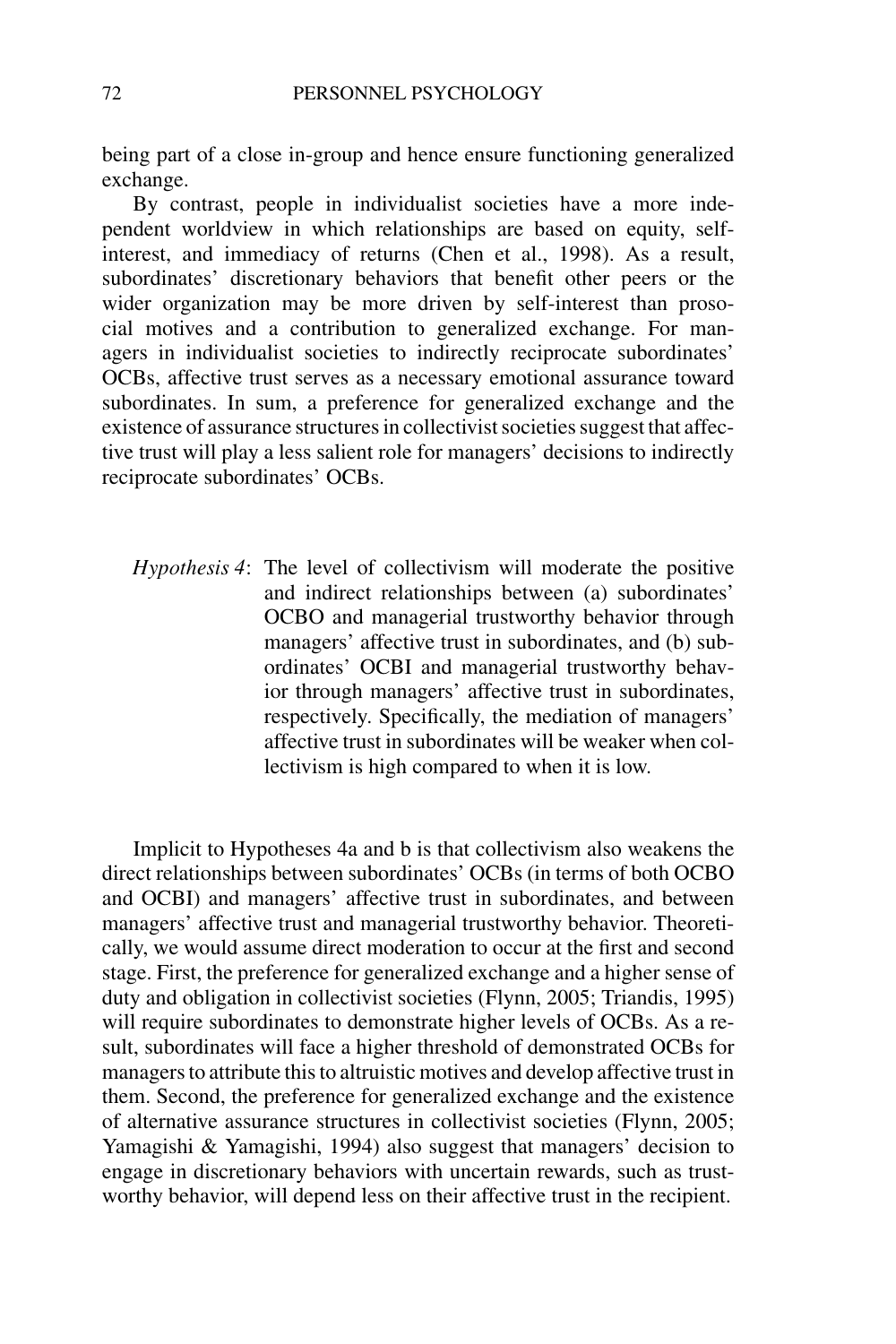#### *Method*

#### *Sample and Procedure*

To test our hypothesized model, we collected data from manager– subordinate dyads in 18 countries, which reflected Schwartz' (2008) eight cultural regions of the world. Table 1 provides details about the sample sizes and the key variable mean scores and standard deviations per country, as well as the corresponding region.

To reduce the risk of common method bias, we used two separate sources for data collection: a manager and a subordinate questionnaire. Managers were contacted directly by the researchers. In each country, managers were recruited as participants in open-enrollment, nondegree granting executive education programs. This approach had two advantages. First, as these programs did not involve any grading of participants, their contribution in the study was completely voluntary. Second, the open nature of these programs avoided overrepresentation of respondents from specific organizations and sectors. For each country in our study, less than 10% of respondents came from the same company and less than 20% from the same sector. Each country collaborator explained to participants face-to-face the aims and structure of the survey, and participants were able to voice any potential questions. Each manager was then asked to identify up to three subordinates, answer the manager survey with respect to each subordinate, and subsequently forward the subordinate survey to them. In the manager survey, managers had to rate their subordinates' OCBs and their affective trust in subordinates. In the subordinate survey, subordinates rated their manager's trustworthy behaviors.

Questionnaires were developed in English and then translated to the local language, using back translation (Brislin, 1986). Each country collaborator subsequently verified the quality of the translation. We collected data through either paper-and-pencil or online surveys. Packs of paper questionnaires were directly distributed in class and contained one manager survey that was completed immediately and three subordinate surveys together with return envelopes that managers were asked to distribute to their subordinates. Online surveys were distributed by emailing all participating managers a link to the manager survey. In both versions, managers were asked to enter their own names and those of their subordinates on the manager survey for matching purposes. Subordinates entered their own name on the subordinate survey. All questionnaires were returned directly to the researchers, either into the online database or through sealed return envelopes. Managers therefore had no access to the completed subordinate surveys.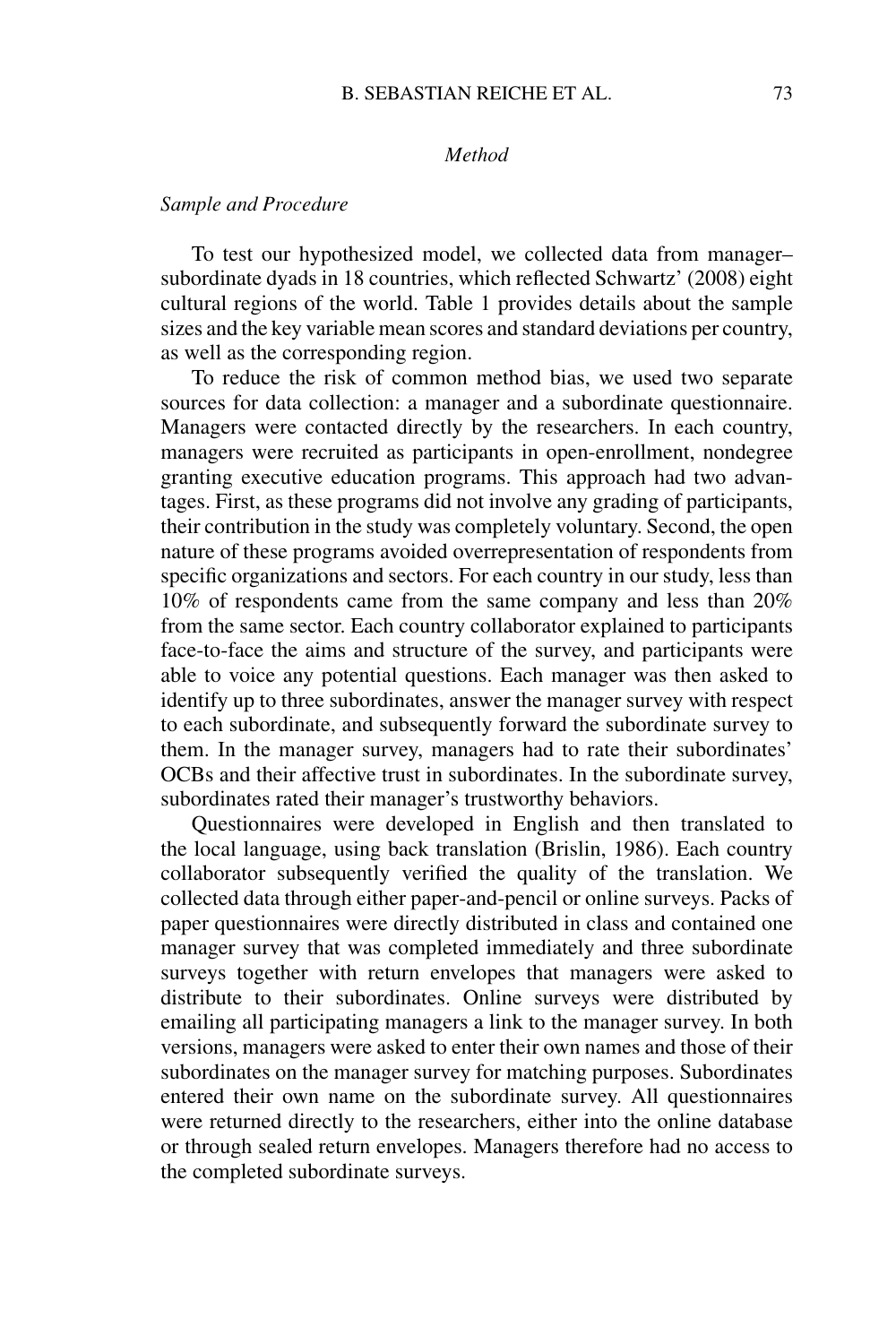|              | s<br>c               |
|--------------|----------------------|
|              |                      |
|              |                      |
|              | $\ddot{\phantom{a}}$ |
|              |                      |
|              |                      |
|              |                      |
|              |                      |
| <b>Liter</b> |                      |
|              |                      |
|              |                      |
|              | $\sim$ $\sim$ $\sim$ |
|              |                      |
|              |                      |
|              |                      |
|              |                      |
|              | i<br>!               |
|              |                      |
|              |                      |
|              |                      |

Country

|                      |                    |                       |                           |                     |                    | Manager affective                  | Managerial              |               |
|----------------------|--------------------|-----------------------|---------------------------|---------------------|--------------------|------------------------------------|-------------------------|---------------|
| Country              | Region             | of managers<br>Number | subordinates<br>Number of | Subordinate<br>OСBO | Subordinate<br>OCH | subordinates<br>trust in           | trustworthy<br>behavior | Collectivism  |
| Brazil               | Latin America      |                       | 26                        | 4.19 (.76)          | 4.24(.61)          | 4.29 (.61)                         | 4.17(0.58)              |               |
| China                | Confucian          |                       | 53                        | 3.76 (.89)          | 3.70 (.71)         | 3.78 (.76)                         | 3.73 (.71               |               |
| Colombia             | Latin America      | 35                    | S                         | 4.30(.73)           | 4.26(.62)          | 4.33(0.63)                         | 4.27(.55)               | $\frac{1}{2}$ |
| Germany              | Western Europe     | 57                    | 55                        | 4.20 (.86)          | 1.31(.57)          | $\widetilde{\mathrm{SO}}$<br>4.27( | 8.91 (.59)              | $-1.34$       |
| Greece               | Western Europe     |                       | $\frac{38}{5}$            | 3.66 (.97)          | 1.57 (.84)         | $\left(18\right)$<br>3.70          | 3.65 (.67               | $\frac{6}{1}$ |
| Ireland              | English speaking   |                       | 76                        | 4.07(65)            | 1.55 (.70)         | 4.28(.64)                          | 1.30(.51)               | $-1.48$       |
| Mexico               | Latin America      | ຂ                     | 135                       | 4.02 (.94)          | 4.15(.54)          | (73)<br>4.20(                      | 1.20 (.77               |               |
| Norway               | Western Europe     | $\Theta$              | Ξ                         | 4.02(.87)           | 4.12(61)           | 4.02(62)                           | 8.79 (.59)              | $-1.43$       |
| Pakistan             | Southeast Asia     | $\overline{6}$        | $\overline{141}$          | 3.65 (.72)          | 3.83 (.66)         | (35)<br>3.52(                      | 3.62(.65)               | 1.14          |
| Peru                 | Latin America      |                       | 112                       | 3.63 (.71           | .47(.67)           | (71)<br>3.95(                      | 4.11(60)                | 1.05          |
| Philippines          | Southeast Asia     | $\ddot{t}$            | 138                       | 4.24 (.78)          | 3.91 (.68)         | 4.19 (.66)                         | 1.16 (.61               | રું           |
| Poland               | Central Europe     |                       | 83                        | 3.85 (.93)          | 4.18(.53)          | (77)<br>4.04(                      | 4.11(.73)               | $-1.01$       |
| Romania              | Eastern Europe     | 51                    | <b>153</b>                | 3.92(.63)           | 3.88(.72)          | 4.12(.58)                          | 4.13(43)                | 39            |
| Russia               | Eastern Europe     |                       | 56                        | 4.07 (.91           | 4.04(.76)          | 4.04(.88)                          | $(69)$ (59)             | $-0.3$        |
| Spain                | Western Europe     | 52                    | $\overline{26}$           | 3.68 (.70)          | 3.94 (.50)         | (75)<br>4.06(                      | 4.09(.54)               | $-59$         |
| Thailand             | Confucian          | $\mathfrak{L}$        | 89                        | 3.82 (.93)          | 0.73(0.85)         | (.86)<br>3.58(                     | 3.88 (.70)              | 86.           |
| <b>United States</b> | English speaking   | 38                    | $\Xi$                     | 3.79 (.75)          | 92(.72)            | 8.96 (.69)                         | 4.02(.62)               | $-2.46$       |
| West Africa          | Middle East/Africa |                       |                           | 3.72 (.71           | .97(63)            | 3.68 (.84)                         | 3.98 (.54)              | 86            |
| Total                |                    | 141                   |                           | 3.92 (.79)          | 3.93(.71)          | (77)<br>4.00(                      | 4.00(.68)               | 00(1.00)      |

Collectivism scores are based on Hofstede and Hofstede (2005); scores are standardized and reverse coded such that a higher score indicates a higher

level of collectivism.

# 74 PERSONNEL PSYCHOLOGY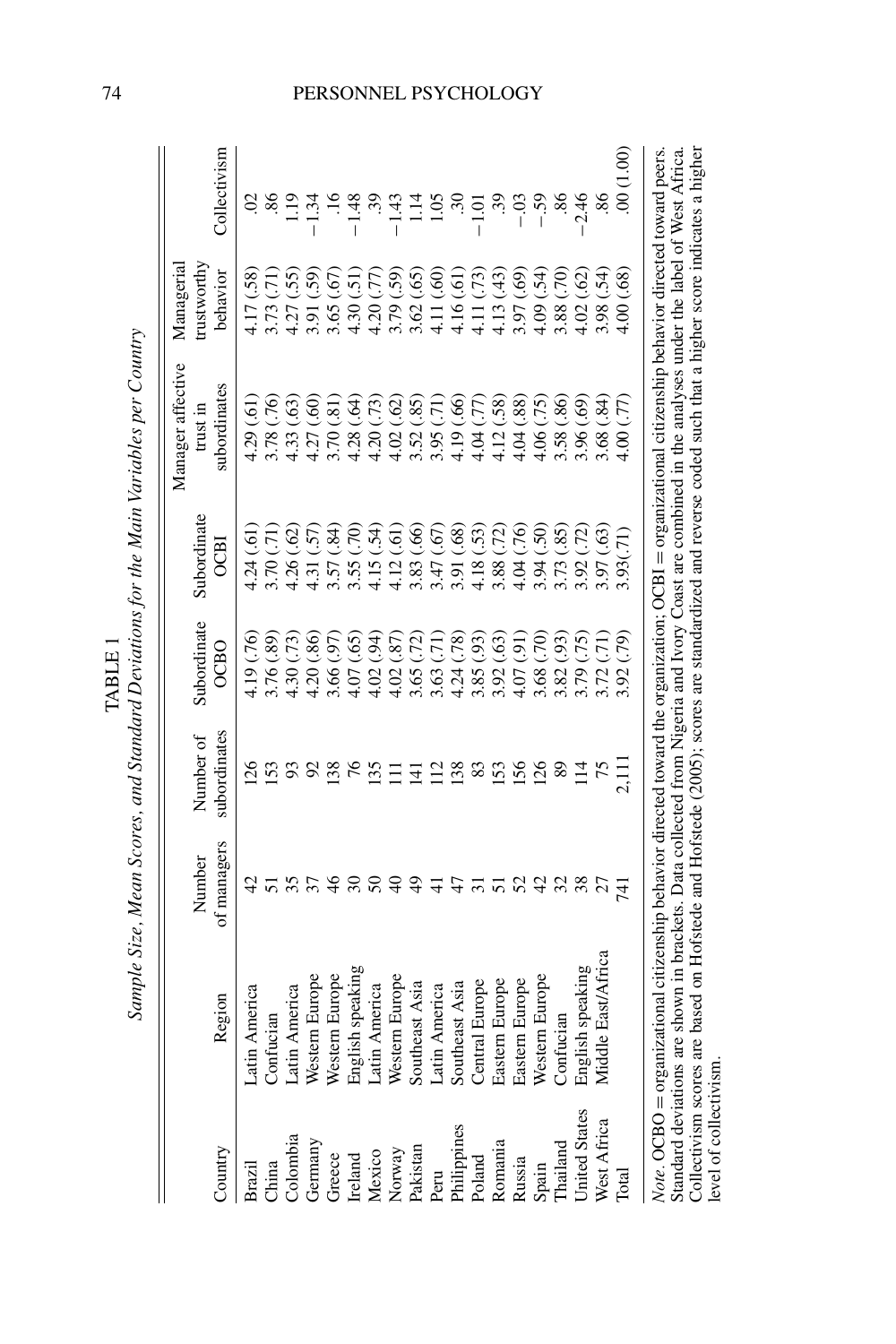Our choice of survey medium was driven by the technical capabilities and preferences of the respondents being surveyed. The layout of the two surveys (paper pages and web pages) was identical. We conducted an analysis of variance to test whether there were any significant differences in any of our four substantive variables between online respondents and paper respondents (0 = *online respondents*, 1 = *paper respondents*). Online respondents did not significantly differ from paper respondents in terms of subordinates' OCBO ( $F = 3.47$ ,  $p > .05$ ), subordinates' OCBI  $(F = 2.67, p > .05)$ , managers' affective trust in subordinates  $(F = .27,$  $p > .05$ , and managerial trustworthy behavior ( $F = 1.04$ ,  $p > .05$ ). Overall, this indicates that there are no significant differences in our study with regard to the choice of survey medium.

In total, 2,140 manager surveys were sent, yielding 741 manager responses (a 34.6% response rate). All 741 managers forwarded the subordinate survey to three of their subordinates each, resulting in 2,111 subordinates (a 96.3% response rate) to complete the questionnaire across all 18 countries. The 741 managers in our sample had an average age of 39.7 years and an average organizational tenure of 8.9 years. Nearly 70% (69.5%) of all managers were male, whereas 44.3% were middle managers and 50.1% occupied a top-management position. The 2,111 subordinates in our sample had an average age of 34.4 years and on average had been with the organization for 6.4 years. Over 50% (53.4%) of subordinates were male. On average, the managers and subordinates in our study had worked together for 3.9 years.

#### *Measures*

All variables were measured using multi-item, five-point Likert scales. Items were placed in random order in the questionnaire.

To measure *subordinates' OCBO*, we used six items from Lee and Allen (2002), including "This subordinate shows pride when representing the organization in public" and "This subordinate expresses loyalty toward the organization" (1 = *totally disagree* to 5 = *totally agree*). Following tests for measurement invariance reported below, we had to reduce the scale to 3 items, which were subsequently averaged to create a scale score ( $\alpha = .79$ ). Similarly, we used six items from Lee and Allen (2002) to operationalize *subordinates' OCBI*, including "This subordinate helps others who have been absent" and "This subordinate shows genuine concern and courtesy toward coworkers, even under the most trying business or personal situations" (1 = *totally disagree* to 5 = *totally agree*). All six items showed sufficient levels of measurement invariance across the 18 cultures and were hence averaged to create a scale score  $(\alpha = .87)$ .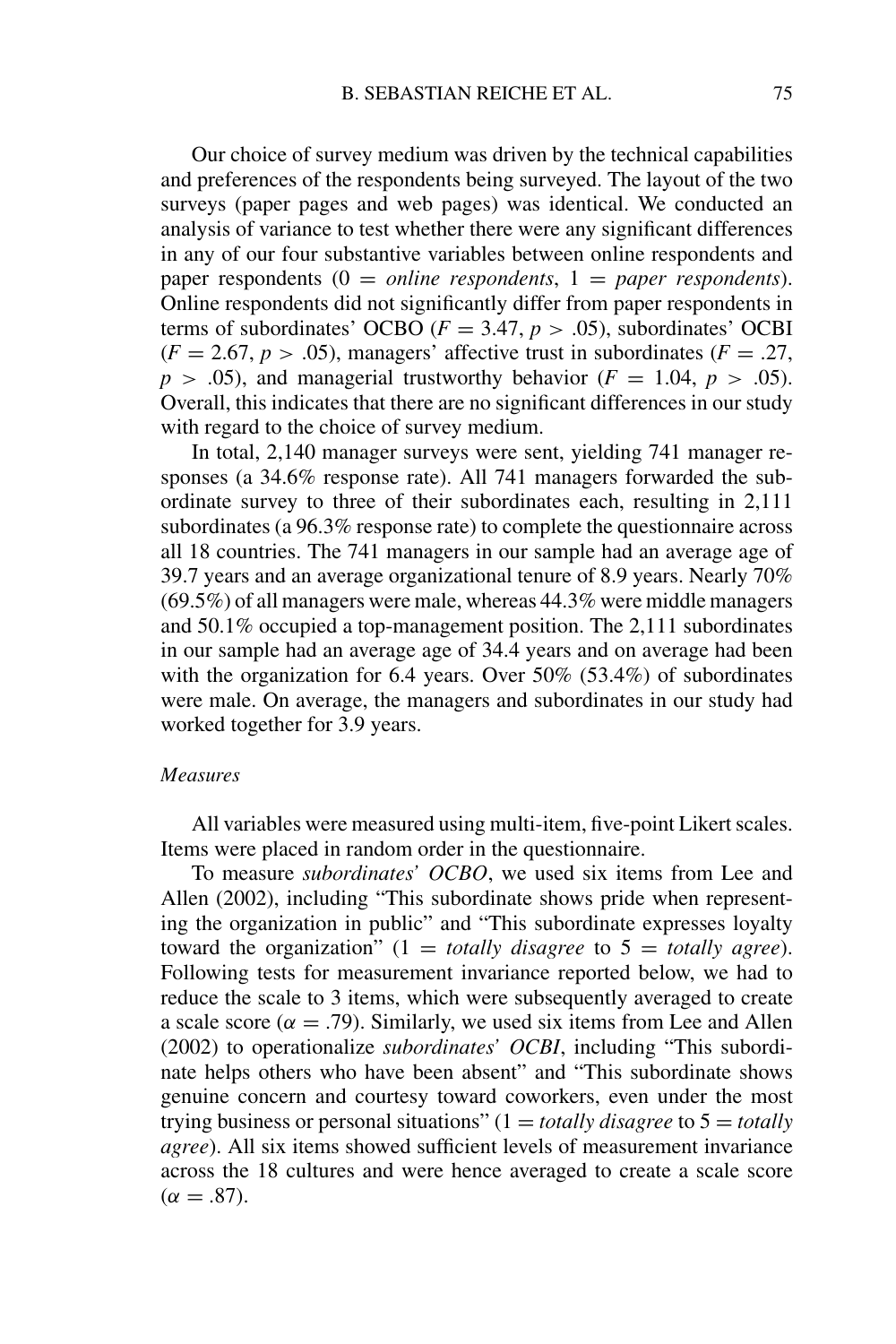To operationalize *managers' affective trust in subordinates* we used four items from McAllister's (1995) affective trust scale (1 = *totally disagree* to  $5 =$  *totally agree*). As the original scale focused on affective trust toward peers, we adapted it to the context of managers' affective trust perceptions toward *subordinates*. Two example items include "We have a sharing relationship. We can freely share our ideas, feelings, and hopes" and "I feel secure about the decisions that this subordinate makes at work." In line with tests for measurement invariance reported below, we had to reduce the scale to three items and then averaged these three items to create a scale score ( $\alpha = .76$ ).

Although previous research has operationalized trustworthiness (e.g., Mayer & Davis, 1999), these measures usually involve trustworthiness attributes that serve as antecedents but not as responses to trust. Further, Mayer and Davis' (1999) measure of trustworthiness in the form of integrity also taps into attitudinal rather than the behavioral aspects in which we are interested. Given our focus on trustworthy behavioral responses to affective trust, we built on Whitener et al.'s (1998) framework of trustworthiness. As no validated scale was available for the five-dimensional construct of *managerial trustworthy behavior*, we developed a new scale (Hinkin, 1995). First, we interviewed 29 middle managers from different companies (average age 35.8 years, 17% female) to identify specific trustworthy behaviors that their immediate supervisors had engaged in along the five dimensions conceptualized by Whitener et al. (1998). Based on the interviews, we developed an initial set of 30 items (six per dimension). To assess the measure's content validity, we subjected these items to a panel of 18 doctoral students who served as judges. Under the supervision of expert faculty, the students were given definitions of the five dimensions of managerial trustworthy behavior. They were then asked to classify each scale item into one of the five dimensions or to an "other" category to reduce biases (Schriesheim, Powers, Scandura, Gardiner, & Lankau, 1993). Any items that were not assigned to the a priori dimension by at least 75% of the judges were deleted from the scale. This resulted in a 25-item scale (five per dimension).

In a second study, we administered the questionnaire to 120 managers (average age 36 years, 15% female) from different companies to evaluate the scale's reliability and factor structure. Using these survey data, the 25 items were subjected to an exploratory factor analysis using oblimin rotation. Based on eigenvalues and the screeplot, five distinct factors emerged that corresponded to the five dimensions of managerial trustworthy behavior. For each of the five dimensions, we then retained those three items that had the highest respective factor loadings. The primary factor loadings ranged from .51 to .91, and there were no crossloadings above .40 for any of the items. The Cronbach alphas of the five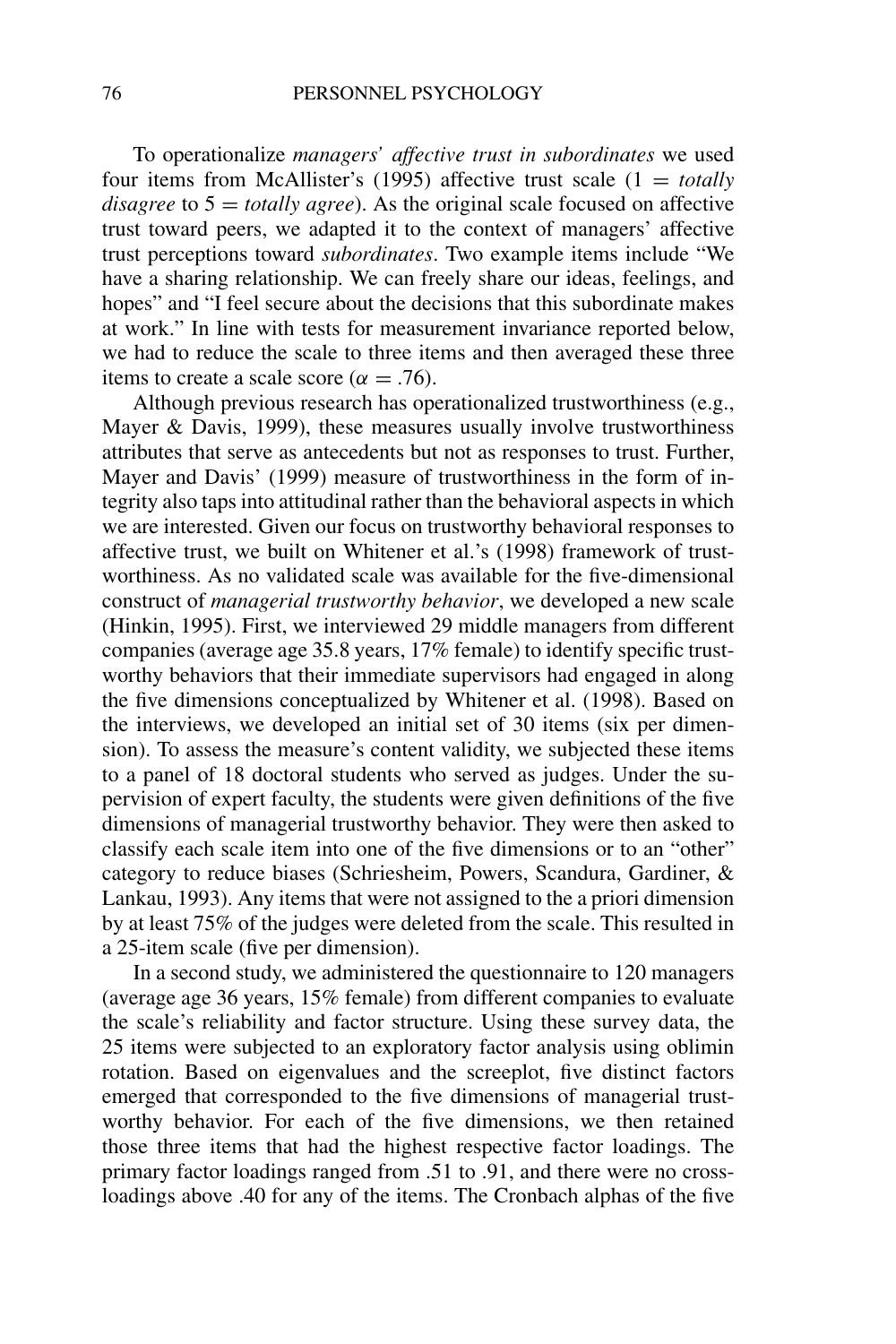dimensions ranged from .75 to .85, and the confirmatory factor analysis (CFA) revealed an acceptable fit (RMSEA  $= .08$ , CFI  $= .93$ ). The full scale is reproduced in Appendix A.

To assess the adequacy of the five-factor structure of our construct with the current data set, we ran a CFA in which each of the three respective items were set to load on their corresponding dimension of managerial trustworthy behavior, and the five dimensions were set to correlate with each other. Overall, the model fit the data well ( $\chi^2 = 677.74$ ,  $df = 80$ ,  $p <$  $.01$ , RMSEA =  $.06$ , CFI =  $.96$ ; TLI =  $.94$ ). All factor loadings on specified factors were significant ( $p < .01$ ), corresponding to the five dimensions of behavioral consistency, integrity, communication, delegation, and concern. Given these results and because the five dimensions address the same overall construct (Korsgaard et al., 2002; Levin, Whitener, & Cross, 2006), we averaged all five dimensions to form a single-scale score. Following tests for measurement invariance reported below, we had to reduce the scale to 12 items ( $\alpha = .92$ ).

Following our theoretical arguments, collectivism as a *social norm* rather than an individual value may moderate the proposed indirect effect because this norm affects the perception of what is considered appropriate behavior toward other individuals in a society. Hence, in line with recent research we focused on the country-level scores of collectivism (e.g., Atwater, Wang, Smither, & Fleenor, 2009). We operationalized *collectivism* through the respective country-level scores provided by Hofstede and Hofstede (2005; for a list of countries and their respective mean scores of collectivism, see Table 1). Our choice was guided by the fact that Hofstede and Hofstede's (2005) data are available for all countries in our study, whereas the GLOBE study (House, Hanges, Javidan, Dorfman, & Gupta, 2004) does not cover Norway, Pakistan, Peru, and West Africa (corresponding to 666 subordinates) and Schwartz (2008) data are unavailable for Pakistan and Ivory Coast (corresponding to 174 subordinates). In Hofstede and Hofstede's (2005) original study, a high level of collectivism was expressed by a low score. Therefore, to improve the interpretation of our results, we reverse coded the variable.

We controlled for several variables to improve our model estimation. As the relationship duration between trustor and trustee may influence trust (Levin et al., 2006), we controlled for the period of time the manager and subordinate have worked together in a hierarchical relationship. *Relationship duration* was self-reported by the manager (measured in years). In addition, demographic variables have been shown to influence trust (Brower et al., 2009). We therefore controlled for *manager age* and *subordinate age* (both measured in years), and *manager gender* and *subordinate gender* (both  $1 = male$ ;  $2 = female$ ). We also examined possible response differences across the 18 countries and computed ICC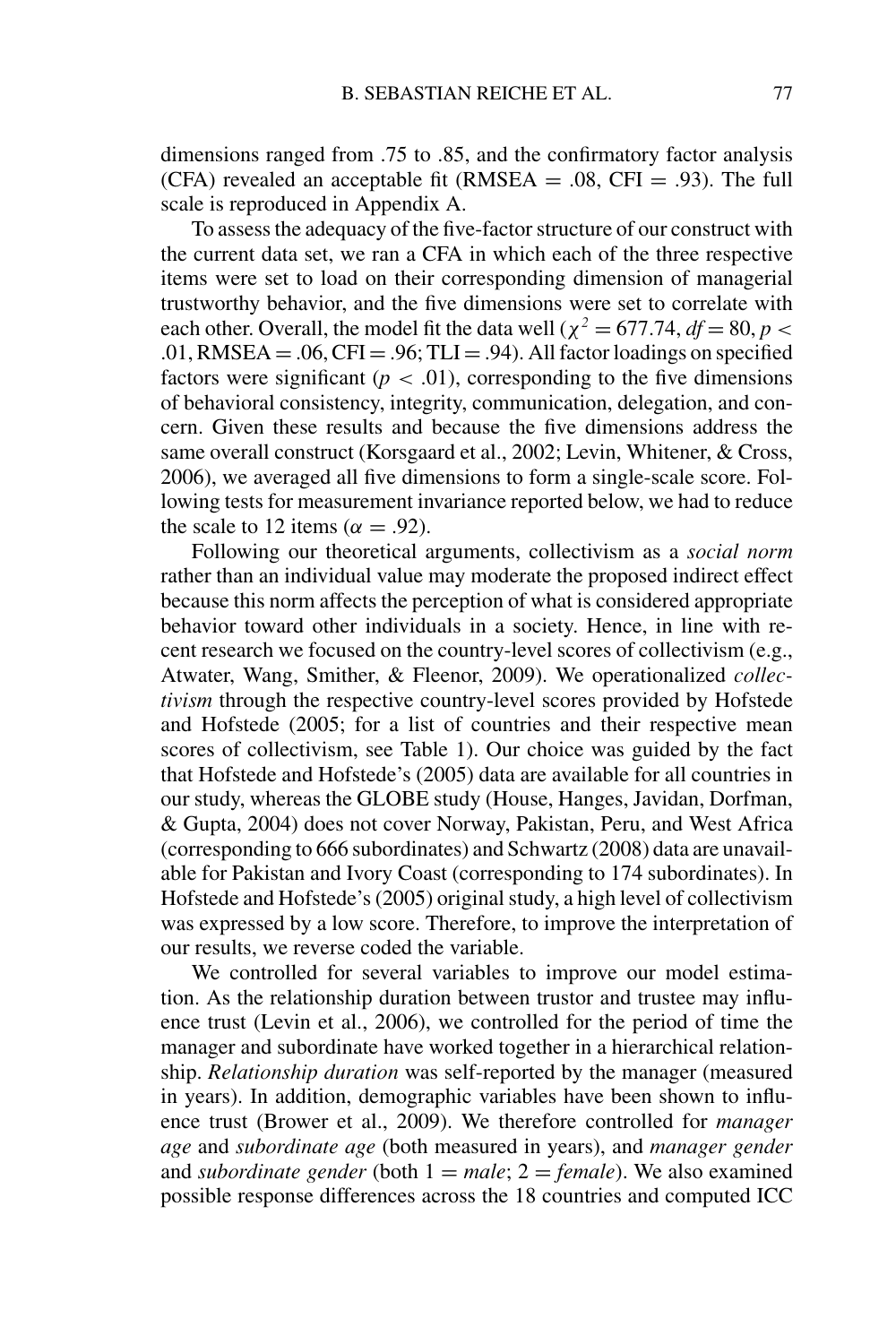scores for each of our four substantive variables to assess the within- and between-group variance. The ICC(1) scores have values of .071, .119, .096, and .095 (OCBO, OCBI, managers' affective trust, and managerial trustworthy behavior, respectively). Although these scores are moderate, they are above the recommended value of .05 (Bliese & Hanges, 2004). We therefore included 17 country dummies to control for fixed countrylevel effects. Similarly, we examined whether our data at the subordinate level are nested within managers. The ICC(1) scores have values of .53, .49, .37, and .36 (OCBO, OCBI, managers' affective trust, and managerial trustworthy behavior, respectively), which is why we accounted for manager as a random effect in our analyses.

#### *Data Analyses*

We tested our hypotheses in two interlinked steps. We first tested the simple mediation model (Hypotheses 1–3) and then tested the proposed moderation of the indirect effect (Hypotheses 4a–b). To test the hypothesized relationships, we ran a multilevel general least squares regression model using STATA 10.0 (Rabe-Hesketh & Skrondal, 2008). For each regression, we estimated a random intercept model to account for the fact that subordinates are nested within managers. In addition, given the number of countries in our data set is insufficient for modeling random effects (Raudenbush & Bryk, 2002), we accounted for country in each regression as a fixed effect using 17 dummy variables. To facilitate the interpretation of the moderation effects and avoid problems of multicollinearity, we first standardized the moderator variable of collectivism and then constructed interaction terms (Jaccard, Turrisi, & Wan, 1990).

#### *Results*

#### *Preliminary Analyses*

To assess the discriminant validity of all variables measured on the surveys (OCBO, OCBI, managers' affective trust, managerial trustworthy behavior) we first conducted a series of CFAs. As shown in Table 2, the fit indices reveal that the hypothesized four-factor model fit our data well and, importantly, was significantly better fitting than any of the alternative nested models, indicating support for the distinctiveness of the constructs in our study.

To conduct meaningful cross-national comparisons, the measures have to be invariant across all countries considered (Vandenberg & Lance, 2000). First, configural invariance needs to be established by testing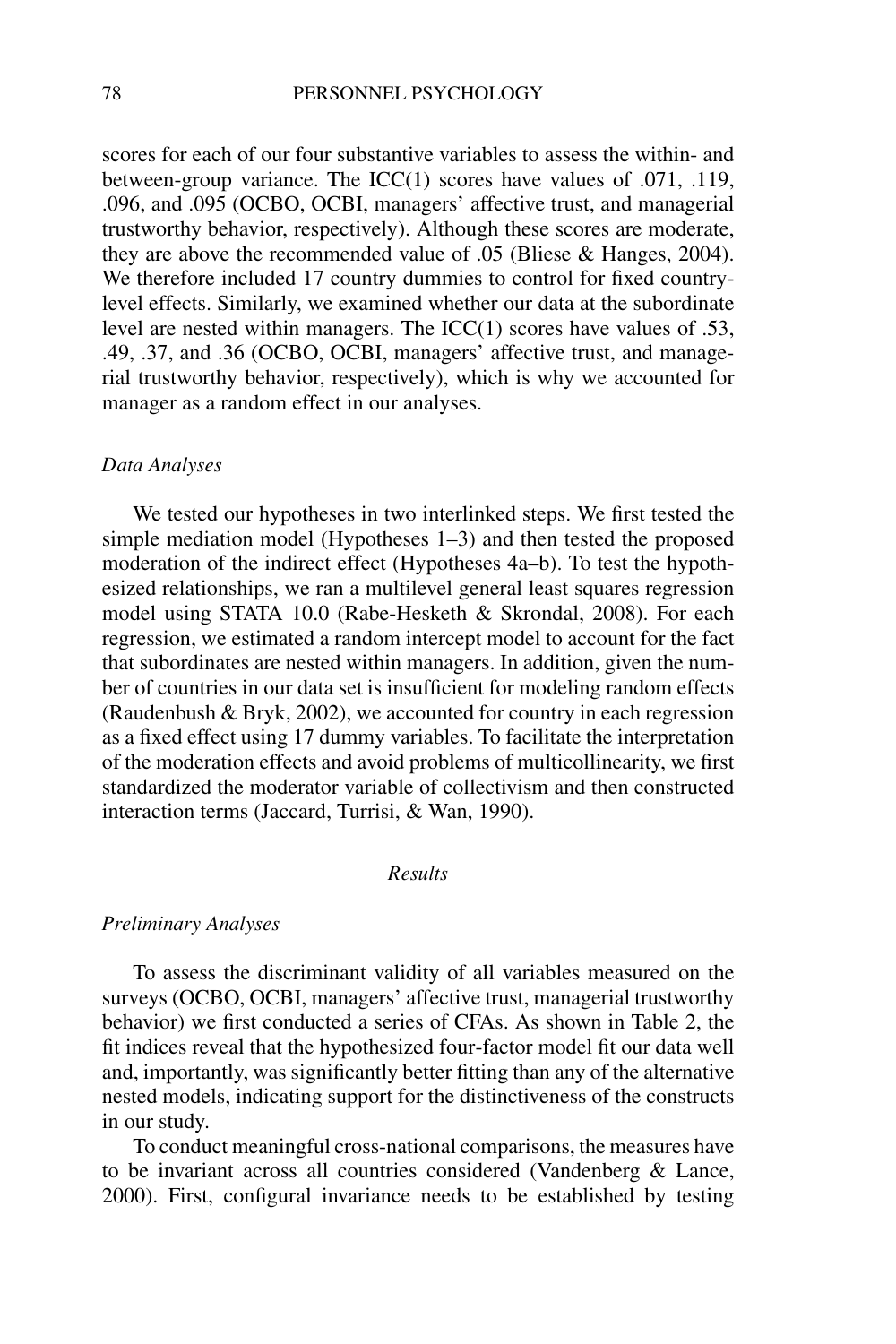| $\chi^2$ | df  | TLI | CFI | <b>RMSEA</b> |
|----------|-----|-----|-----|--------------|
| 1,486.90 | 246 | .94 | .95 | .05          |
| 2,015.53 | 247 | .91 | .93 | .06          |
| 2,562.02 | 247 | .88 | .90 | .07          |
| 2.068.23 | 249 | .91 | .93 | .06          |
| 2,832.23 | 249 | .87 | .89 | .07          |
| 2.853.99 | 252 | .87 | .89 | .07          |
|          |     |     |     |              |

TABLE 2 *Results of Confirmatory Factor Analysis for the Survey Measures*

*Note.*  $n = 2,111$ . OCBO = organizational citizenship behavior directed toward the organization;  $OCBI =$  organizational citizenship behavior directed toward peers;  $TLI = Tucker$ Lewis index;  $CFI =$  the comparative fit index; and  $RMSEA =$  the root-mean-square error of approximation.

whether the specified measurement model with zero loadings on nontarget factors fits the data well across all 18 countries, all salient factor loadings are significantly and substantially different from zero, and the correlations between the factors are significantly below unity. Second, metric invariance exists when the model in which factor loadings are constrained to be equal across all 18 groups does not have a significantly worse fit than the unconstrained model for each variable (Steenkamp  $\&$ Baumgartner, 1998). Due to the large number of cultural groups in our sample, the multigroup CFAs that simultaneously and freely estimate factor loadings according to our specified measurement model and for each of our four substantive variables across all 18 countries, respectively, failed to converge. We therefore followed other similar studies of numerous cultural groups to conduct less restrictive tests for measurement invariance (e.g., Euwema, Wendt, & Van Emmerik, 2007).

First, we performed a separate CFA of our four-variable measurement model for each of the 18 countries. To find a factor structure that holds across all 18 samples, we followed Cheung and Rensvold (1999) to delete items that did not load on the same constructs across all groups or crossloaded on different constructs in at least one of the groups (for a list of all dropped items see Appendix B). Specifically, we dropped one item of our managers' affective trust in subordinate scale and three items of our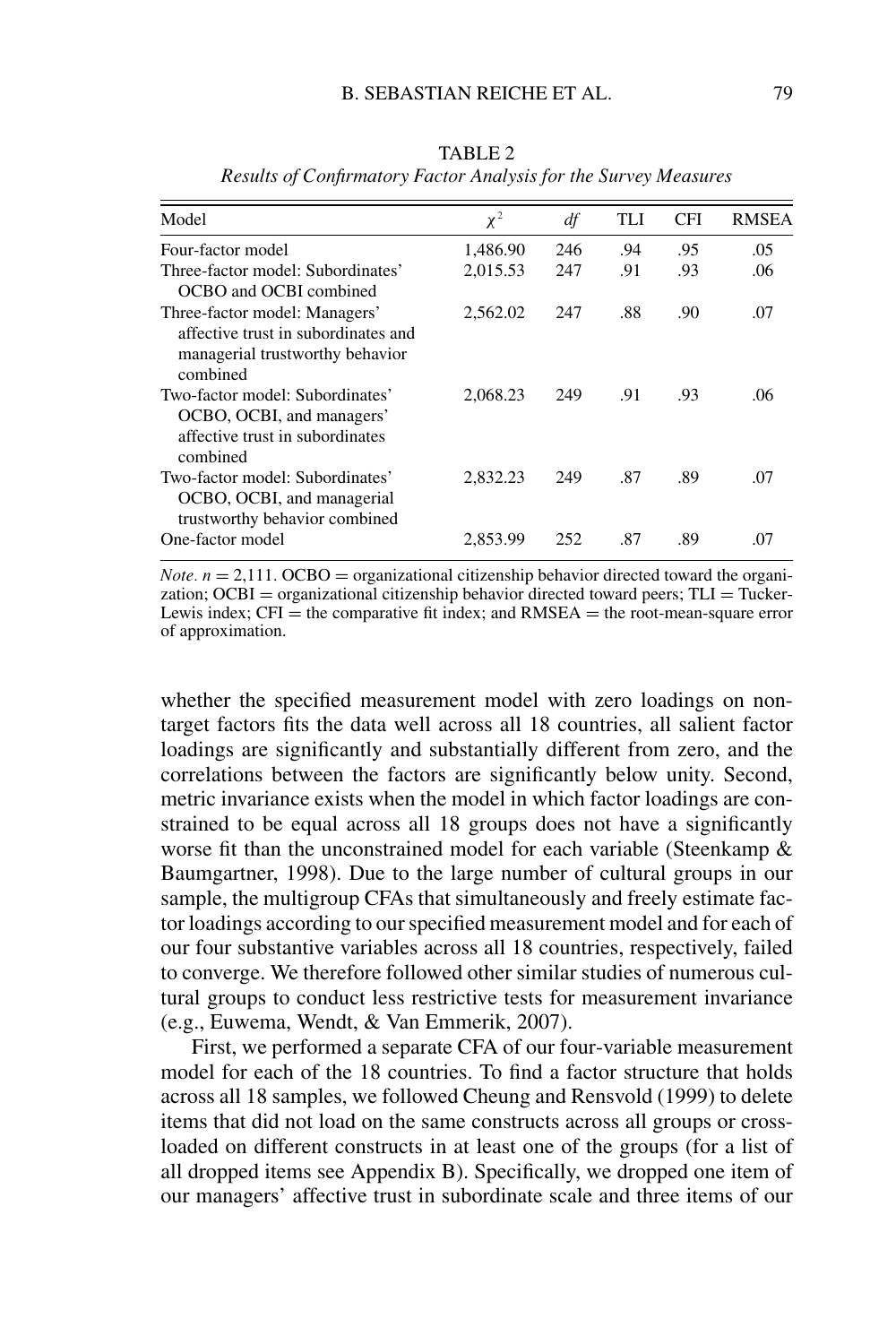subordinates' OCBO scale. Further, the three-item measure for the dimension of delegation of our managerial trustworthy behavior scale did not show invariance. We therefore dropped this dimension from all remaining analyses, resulting in a 12-item variable of managerial trustworthy behavior. This is in line with research that has investigated partial models of managerial trustworthy behavior (Korsgaard et al., 2002). With these items excluded, our specified measurement models showed acceptable fit for all 18 countries (country-specific RMSEAs ranged from .05 to .09) and were significantly better fitting than any of the alternative nested models specified in Table 2.

Second, we ran separate, multiple-group CFAs in which we constrained all factor loadings to be equal across all 18 countries for each of our four substantive variables. Our three-item scale of OCBO produced a  $\chi^2$  of 152.20 (*df* = 68). The RMSEA was .06, the CFI and TLI were .90 and .92, respectively. The six-item factor structure of subordinates' OCBI led to a χ*<sup>2</sup>* of 717.11 (*df* = 332), RMSEA of .05, CFI of .92, and TLI of .94, whereas the three-item factor structure of managers' affective trust in subordinate resulted in a  $\chi^2$  of 139.06 (*df* = 68), RMSEA of .05, CFI of .89, and TLI of .91. We also found similar results for the four dimensions of managerial trustworthy behavior, including consistency ( $\chi^2 = 115.10$ ,  $df = 68$ , RMSEA = .05, CFI = .88, TLI = .90), integrity ( $\chi^2 = 121.25$ ,  $df = 68$ , RMSEA = .05, CFI = .93, TLI = .94), communication ( $\chi^2$  = 122.98,  $df = 68$ , RMSEA = .05, CFI = .93, TLI = .95), and concern  $(\chi^2 = 104.28, df = 68, RMSEA = .05, CFI = .96, TLI = .96)$ . Finally, the overall measurement model of our 12-item, four-factor measure of managerial trustworthy behavior produced a  $\chi^2$  of 313.50 (*df* = 138), with an RMSEA of .06, CFI of .90, and TLI of .92. In addition, all of the above measurement models demonstrate a ratio of  $\chi^2/df$  below 3, a typical cutoff for model fit (Kline, 2010). Although we cannot explicitly compare these constrained models with their corresponding unconstrained models, each respective constrained model demonstrated acceptable fit (e.g., McDonald & Ho, 2002). Taken together, we conclude that our data do not suggest any evidence of substantial measurement variance. Table 3 presents descriptive statistics, correlations, and alpha coefficients for the variables at the subordinate and manager levels.

#### *Tests of Hypotheses*

To test Hypotheses 1a and b, we regressed managers' affective trust on five controls (relationship duration, manager age and gender, and subordinate age and gender) while accounting for the country dummies (entered in step one), and subordinates' OCBO and subordinates' OCBI (entered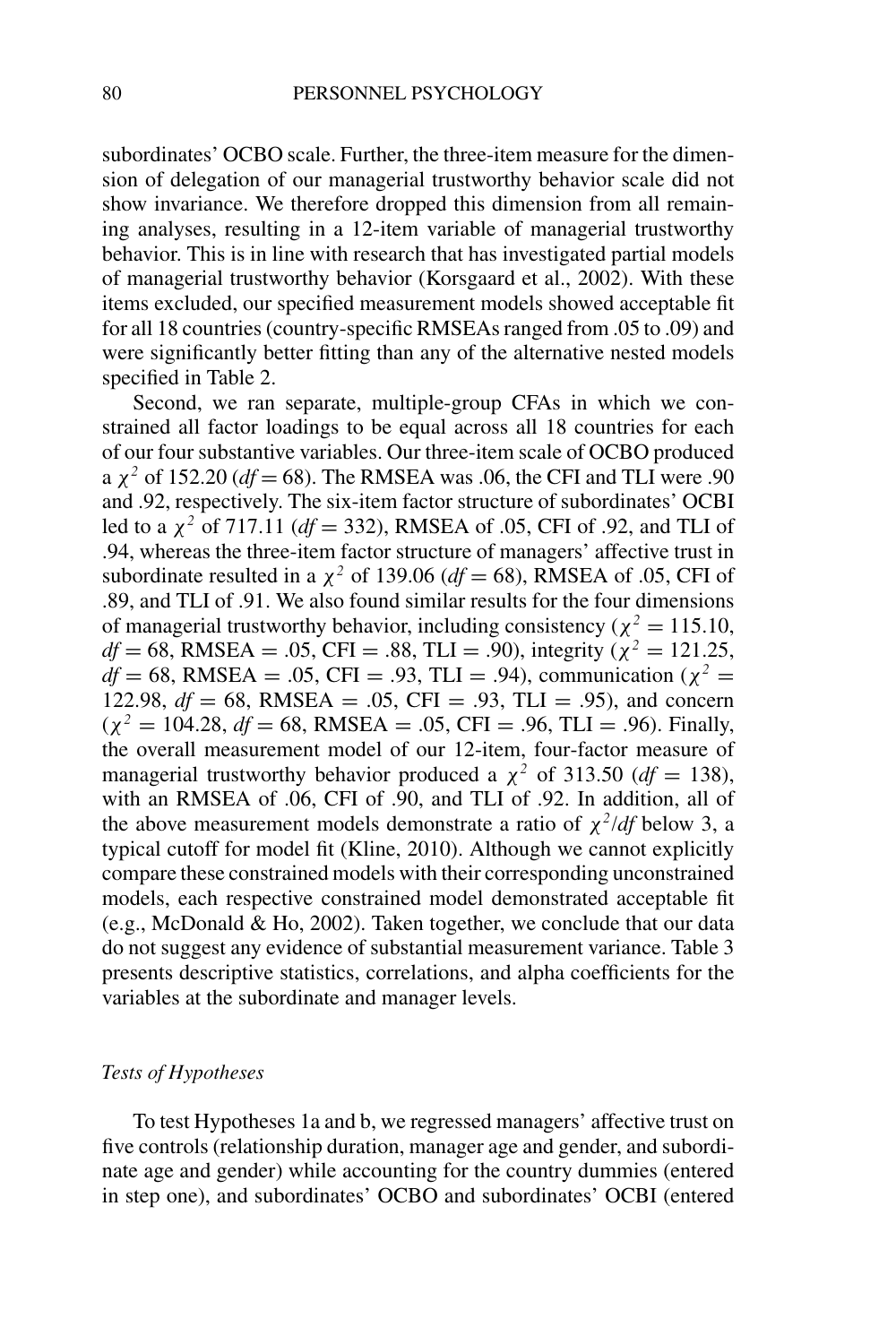| $-1 - 1 - 2$<br>ׅ֧ׅׅ֧ׅׅ֧ׅ֧֧֧ׅׅ֧֧ׅ֧֧֧֧֧֧֧֧֧֧֧֧֧֚֚֚֚֚֚֚֚֚֚֚֚֚֚֚֚֚֚֚֚֚֚֚֚֚֡֕֝֓֝֓֝֓֓֝֓֝֬֓֝֬֝֬֝֬֝֬֝֬֝֬֝֬֝֬֝֬֝֬֝֬֝֬<br>ì<br>$\mathfrak{c}$ |  |  |
|--------------------------------------------------------------------------------------------------------------------------------------|--|--|
|--------------------------------------------------------------------------------------------------------------------------------------|--|--|

|                     | Variable              | Mean SD        |                     | $1$ 2                                      |                                | $\frac{1}{2}$                    | $4\overline{5}$      |                                  | $\overline{6}$  | $\overline{7}$    | $\infty$       | $\circ$                  | $\approx$                 |
|---------------------|-----------------------|----------------|---------------------|--------------------------------------------|--------------------------------|----------------------------------|----------------------|----------------------------------|-----------------|-------------------|----------------|--------------------------|---------------------------|
|                     | Subordinates'<br>OCBO |                | 3.92 .79            | 56                                         | $.61**$                        | $.63**$                          |                      | $.33***-.04$                     | $.14**$         | $-0.19***$        |                | $.11**$                  | S.                        |
| نہ                  | Subordinates' OCBI    | 3.93           |                     |                                            |                                |                                  |                      |                                  |                 |                   |                |                          |                           |
|                     | Managers' affective   | 4.00           |                     | ** 58<br>***                               | $rac{87}{63}$                  | $\frac{97}{12}$ **               | $34**$<br>41**       | $-15**$<br>$-14**$               | $05$<br>$11***$ | $.08*$<br>$.13**$ | $-8*$<br>$-80$ | $.17**$                  | S S                       |
|                     | trust in              |                |                     |                                            |                                |                                  |                      |                                  |                 |                   |                |                          |                           |
|                     | subordinates          |                |                     |                                            |                                |                                  |                      |                                  |                 |                   |                |                          |                           |
|                     | Managerial            | 4.00           | $89$ .              | $.28***$ $.30***$                          |                                | $31**$                           | $\ddot{\mathcal{S}}$ | $-02$                            | $\overline{c}$  | Ŕ                 | $-0.03$        | $\widetilde{S}$          | $-0.4$                    |
|                     | trustworthy           |                |                     |                                            |                                |                                  |                      |                                  |                 |                   |                |                          |                           |
|                     | behavior              |                |                     |                                            |                                |                                  |                      |                                  |                 |                   |                |                          |                           |
|                     | Collectivism          | $rac{8}{3.87}$ | $\frac{1.00}{4.56}$ | $-0.5$ <sup>*</sup><br>$+12$ <sup>**</sup> |                                |                                  | $\frac{3}{1}$        | $\frac{1}{2}$                    | $-0.3$          | $-10*$<br>36**    | $rac{3}{5}$    | $-17**$<br>43**          | $-0.4$                    |
|                     | Relationship          |                |                     |                                            | $-12**$ $-11**$<br>06* $12***$ |                                  |                      |                                  |                 |                   |                |                          |                           |
|                     | duration              |                |                     |                                            |                                |                                  |                      |                                  |                 |                   |                |                          |                           |
|                     | Manager age           | 39.73          | 8.46                |                                            |                                |                                  |                      |                                  | $.28***$        |                   | $-0$           | $45**$                   | $\widetilde{\mathrm{SO}}$ |
| $\infty$ o $\infty$ | Manager gender        | $1.31\,$       | 46                  | $-16*$<br>-0.1                             | $\ddot{\tilde{c}}$ g g         |                                  |                      |                                  |                 |                   |                |                          | $.32**$                   |
|                     | Subordinate age       | 34.42          | 8.94                | $.10**$                                    |                                | $12***$<br>--00<br>-12**<br>--00 | 553                  | $-10***$<br>$-15***$<br>$-15***$ | $.34***$        | $.37***$          | $-.06*$        | $\overline{\phantom{a}}$ | $-0.06$                   |
| $\overline{10}$ .   | Subordinate gender    | 1.47           |                     |                                            |                                |                                  |                      |                                  |                 |                   | $.24**$        | $-0.07**$                |                           |

# B. SEBASTIAN REICHE ET AL. 81

level ( $n = 2.111$ ), correlations above the diagonal are at the manager level ( $n = 741$ ).

\**p*

 $< 0.05$ . \* $p$ 

< .01.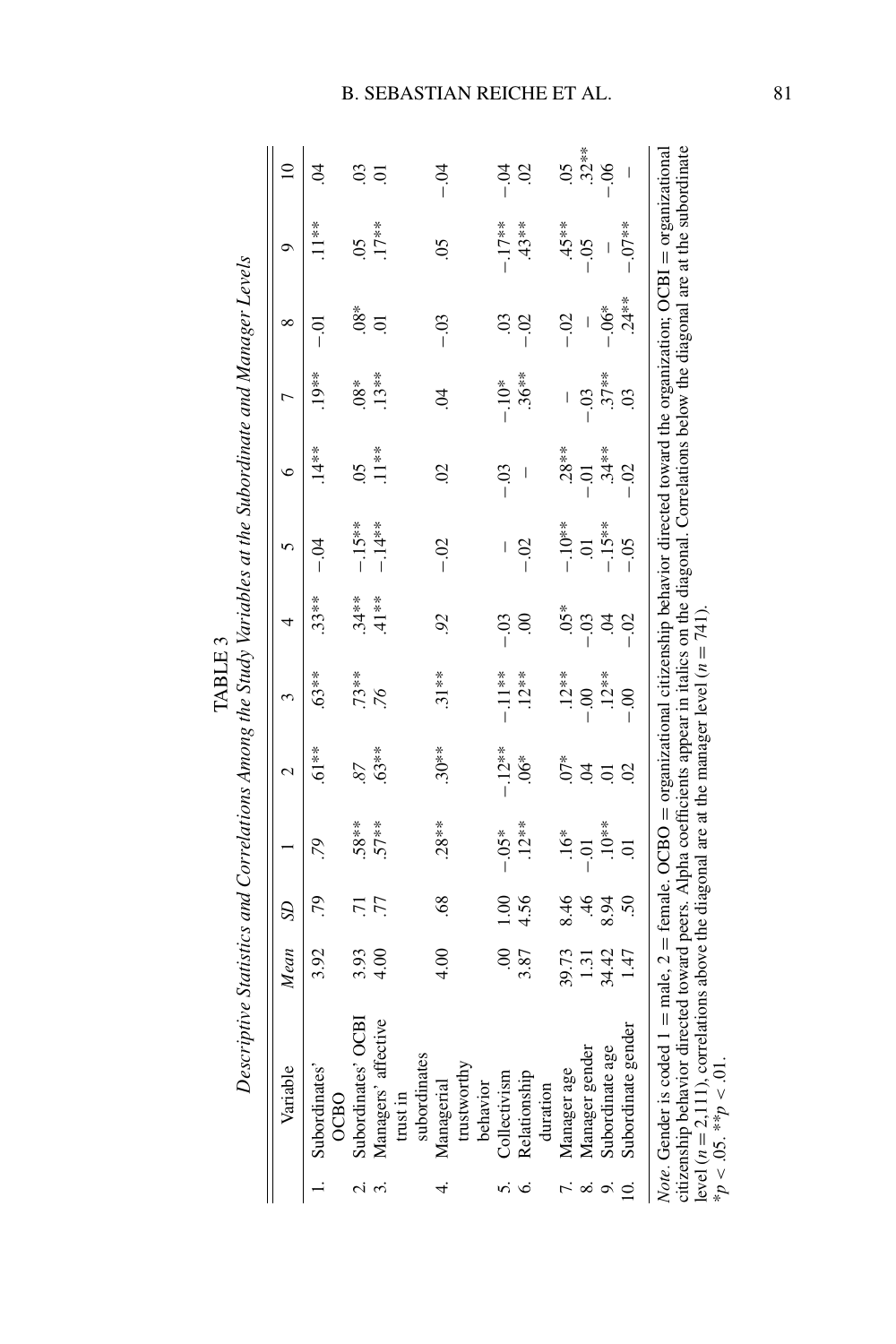in step two). As shown in Table 4, Model 2, both subordinates' OCBO and subordinates' OCBI were significantly positively related to managers' affective trust in subordinates, supporting Hypotheses 1a and b. Table 4, Model 4, reveals that managers' affective trust in subordinates positively related to managerial trustworthy behavior when the two independent variables and our controls were accounted for. This supports Hypothesis 2.

To test Hypotheses 3a and b, we conducted a formal significance test of the indirect relationships between subordinates' OCBs and managerial trustworthy behavior through managers' affective trust in subordinates. To avoid power problems due to asymmetric and other non-normal sampling distributions of an indirect effect (MacKinnon, Lockwood, & Williams, 2004), we computed bootstrapped confidence intervals (CIs). Bootstrap results (bootstrap sample size  $= 5,000$ ) of the formal two-tailed significance test, controlling for subordinates' OCBI, showed a significant indirect effect of subordinates' OCBO on managerial trustworthy behavior (*value* = .04, bootstrapped  $SE = .01$ ,  $z = 3.72$ ,  $p < .01$ ), with a bootstrapped 95% CI around the indirect effect not containing zero (.02, .06). Controlling for subordinates' OCBO, we also found a significant indirect effect of subordinates' OCBI on managerial trustworthy behavior (*value* = .05, bootstrapped *SE* = .01,  $z = 4.02$ ,  $p < .01$ ), with a bootstrapped 95% CI around the indirect effect not containing zero (.03, .08). Taken together, these results support Hypotheses 3a and b.

Hypotheses 4a and b predicted that the indirect and positive relationships between subordinates' OCBs and managerial trustworthy behavior through managers' affective trust would be weaker at high levels of collectivism. As this proposed moderated mediation effect implies a direct moderation of collectivism, we first simultaneously tested for the possibility of direct, first-stage and second-stage moderation of collectivism (Edwards & Lambert, 2007). In the case of subordinates' OCBO, bootstrap results (bootstrap sample size  $= 5,000$ ) demonstrated a significant second-stage moderation of collectivism on the relationship between managers' affective trust in subordinates and managerial trustworthy behavior (*value* = -.05, bootstrapped *SE* = .03,  $z = -2.02$ ,  $p < .05$ ) but nonsignificant moderation effects of collectivism on the relationships between OCBO and managers' affective trust in subordinates (*value* =  $-0.04$ , bootstrapped *SE* =  $.02$ ,  $z = -1.55$ ,  $p > 0.05$ ) and between OCBO and managerial trustworthy behavior (*value* = .02, bootstrapped  $SE$  = .03,  $z = .57$ ,  $p > .05$ ). In the case of subordinates' OCBI, bootstrap results revealed a significant second-stage moderation of collectivism on the relationship between managers' affective trust in subordinates and managerial trustworthy behavior (*value* = -.05, bootstrapped *SE* = .03, *z* =  $-1.99, p < .05$ ) but nonsignificant moderation effects of collectivism on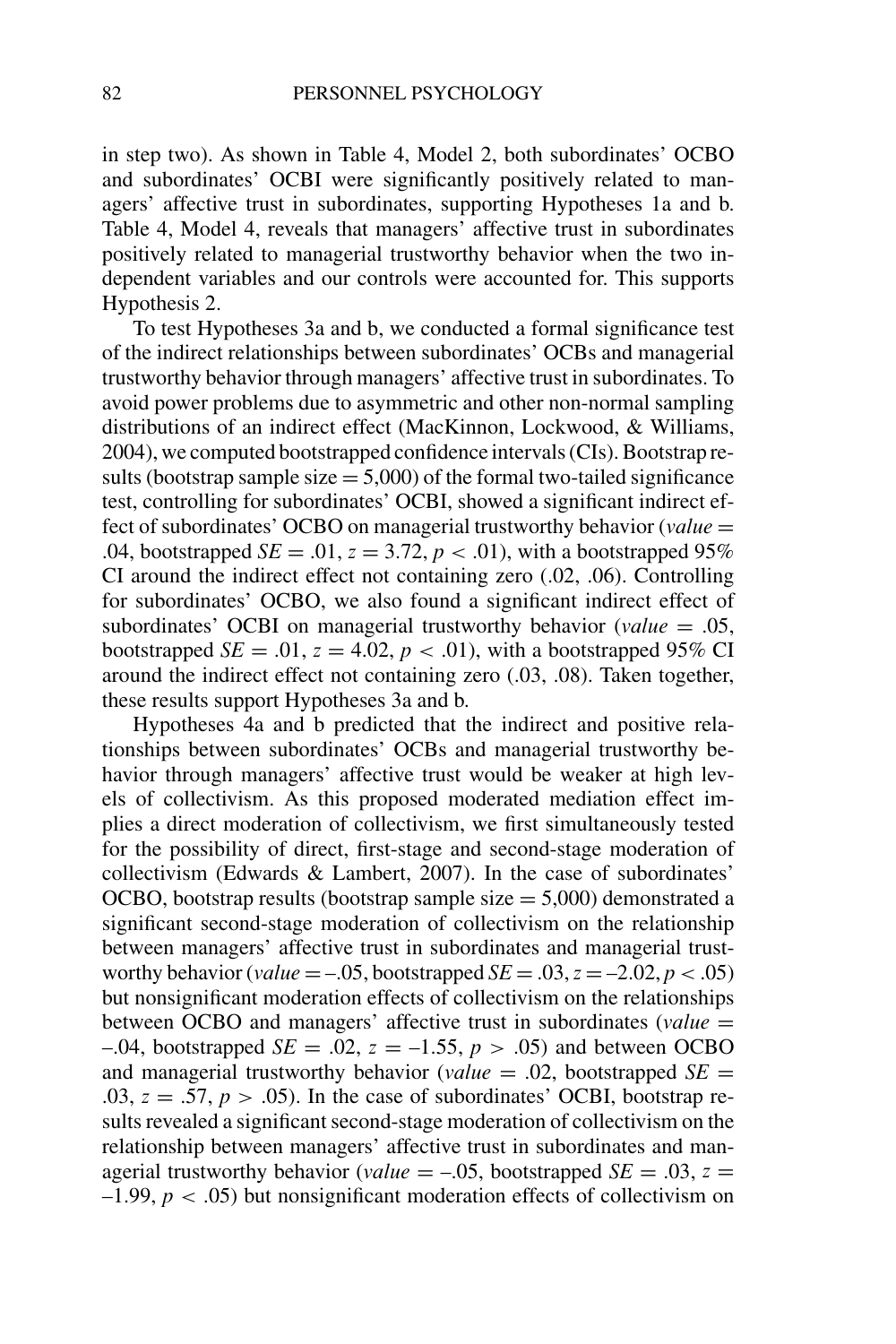|       | i.                  |
|-------|---------------------|
| TABLF | ō<br>Ì<br>ı Results |
|       | gression            |

|                                                                                                                                                                                  |                 |                 | Managers' affective trust in subordinates                                                                                                                                                                                      |               |                |               | Managerial trustworthy behavior |           |                  |                       |
|----------------------------------------------------------------------------------------------------------------------------------------------------------------------------------|-----------------|-----------------|--------------------------------------------------------------------------------------------------------------------------------------------------------------------------------------------------------------------------------|---------------|----------------|---------------|---------------------------------|-----------|------------------|-----------------------|
|                                                                                                                                                                                  | Model           |                 | Model 2                                                                                                                                                                                                                        |               | Model 3        |               | Model 4                         |           | Model 5          |                       |
| Variable                                                                                                                                                                         | B               |                 |                                                                                                                                                                                                                                |               | ∞              |               | ∝                               |           | ∞                |                       |
| Constant                                                                                                                                                                         |                 |                 | $-25$                                                                                                                                                                                                                          |               |                | $\mathcal{S}$ |                                 |           |                  |                       |
| Relationship duration                                                                                                                                                            | $.03**$         | 5.85            | $.01**$                                                                                                                                                                                                                        | 3.19          |                |               |                                 | $^{1.48}$ |                  | $-1.54$               |
| Manager age                                                                                                                                                                      |                 | 1.75            | ă                                                                                                                                                                                                                              | $\mathcal{S}$ |                | 43            |                                 | 39        |                  | 42                    |
| Manager gender                                                                                                                                                                   | $\overline{50}$ | $\vec{r}$       | $-0.1$                                                                                                                                                                                                                         | $-30$         |                | $-38$         |                                 | $-37$     | $-0.2$           | $-38$                 |
| Subordinate age                                                                                                                                                                  |                 | $\overline{14}$ | $01**$                                                                                                                                                                                                                         | 3.03          |                | 38.           |                                 | 08        | $\odot$          | $\Xi$                 |
| Subordinate gender                                                                                                                                                               |                 | $-1.06$         | $\overline{0}$                                                                                                                                                                                                                 | $-83$         | $\overline{0}$ | $-74$         | $-0.3$                          | $-0.66$   | $-0.03$          | $-60$                 |
| Subordinates' OCBO                                                                                                                                                               |                 |                 | $.32**$                                                                                                                                                                                                                        | 4.34          | $.16**$        | 5.49          | $.12**$                         | 3.94      | $.12***$         | 3.88                  |
| Subordinates' OCBI                                                                                                                                                               |                 |                 | $.39***$                                                                                                                                                                                                                       | 17.65         | $.13**$        | 4.48          | $.08**$                         | 2.62      | $.08*$           | 2.56                  |
| Managers' affective trust                                                                                                                                                        |                 |                 |                                                                                                                                                                                                                                |               |                |               | $.13***$                        | 4.27      | $.14**$          | 4.49                  |
| Affective trust $\times$ collectivism                                                                                                                                            |                 |                 |                                                                                                                                                                                                                                |               |                |               |                                 |           | $-0.05*$         | $-2.05$               |
|                                                                                                                                                                                  |                 |                 |                                                                                                                                                                                                                                | $.32**$       |                |               | $.02*$                          |           | $\sum_{i=1}^{n}$ |                       |
|                                                                                                                                                                                  | $\vec{=}$       |                 | 46                                                                                                                                                                                                                             |               | $\frac{16}{1}$ |               | $\overline{.18}$                |           | $\ddot{5}$       |                       |
|                                                                                                                                                                                  | 197.58**        |                 | $.445.70***$                                                                                                                                                                                                                   |               | 247.90**       |               | 272.82**                        |           | 280.63**         |                       |
| Note $n = 2.111$ . OCBO = organizational citizenship behavior directed toward the organization; OCBI = organizational citizenship behavior directed<br>torrord monas Ctoudoutlas |                 |                 | , a contract the companion of the companion of the function of the companion of the companion of the companion of the companion of the companion of the companion of the companion of the companion of the companion of the co |               |                |               |                                 |           |                  | دانية المتحدد ومستحدد |

toward peers. Standardized regression coefficients reported. Controls for country are included but not reported. As collectivism does not vary within country, this variable is fully accounted for in the fixed effects model and therefore dropped from the analysis. \**p*  $< 0.05$ .  $*^{*}p$ < .01.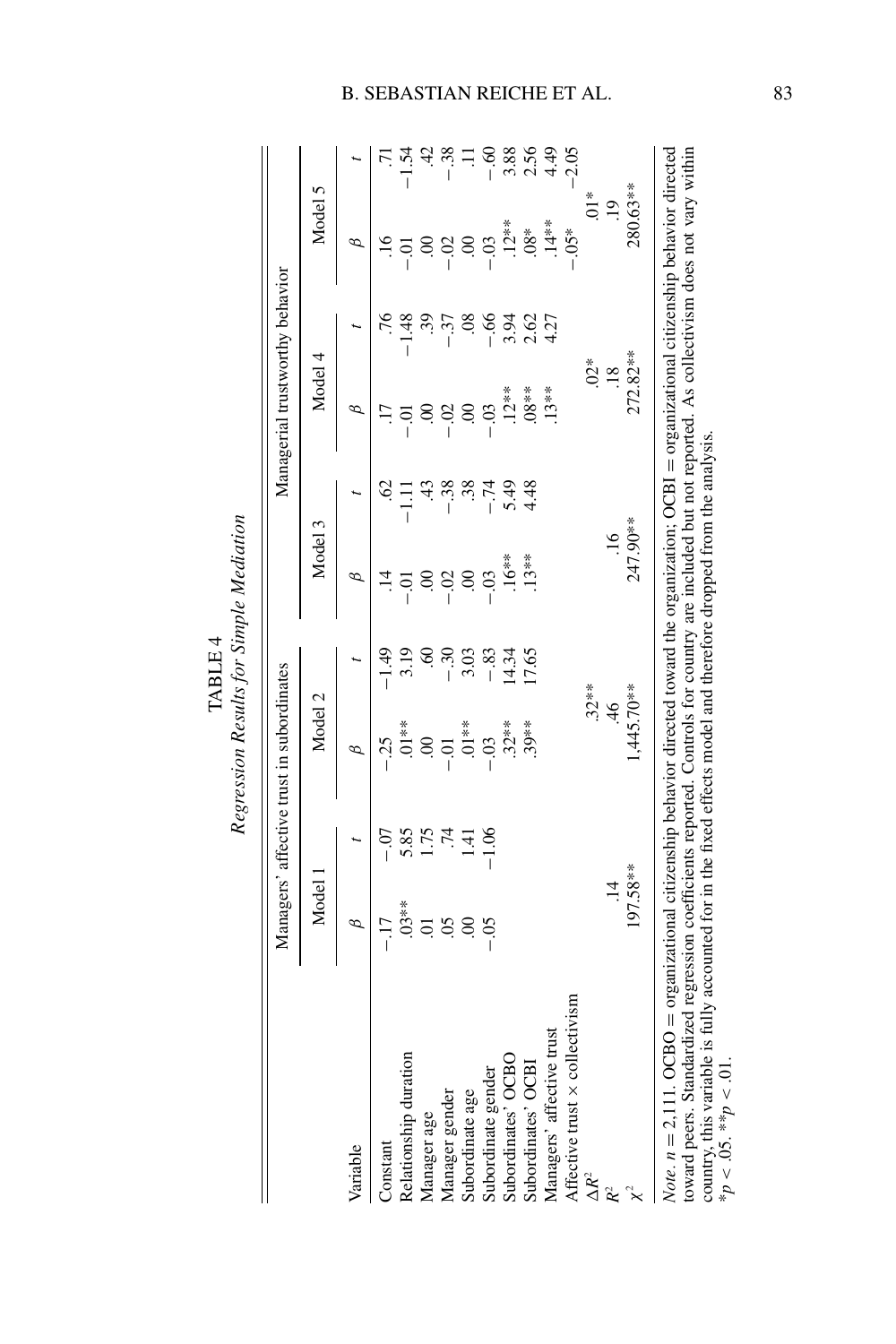the relationships between OCBI and managers' affective trust in subordinates (*value* = .01, bootstrapped  $SE = .02$ ,  $z = .95$ ,  $p > .05$ ) and between OCBI and managerial trustworthy behavior (*value* = –.03, bootstrapped  $SE = .04$ ,  $z = -1.14$ ,  $p > .05$ ). Model 5 of Table 4 reports the results of regressing managerial trustworthy behavior on our independent and mediator variables while taking into account second-stage moderation.

Controlling for second-stage moderation of collectivism, we then tested the conditional indirect effects of OCBO on managerial trustworthy behavior (controlling for OCBI), and of OCBI on managerial trustworthy behavior (controlling for OCBO), through managers' affective trust in subordinates respectively. Table 5 reports the conditional indirect effect at three values of collectivism (see upper half of Table 5): the mean (.00), one standard deviation above the mean (1.00), and one standard deviation below the mean  $(-1.00)$ . Bootstrap results (bootstrap sample size  $= 5,000$ ) revealed that two of the three conditional indirect effects (based on moderator values at the mean and at –1 standard deviation) were positive and significantly different from zero for OCBO, and that all three conditional indirect effects were positive and significantly different from zero for OCBI. Further, the direct and positive relationship between subordinates' OCBO and managerial trustworthy behavior remained significant at low (*value* = .13, bootstrapped *SE* = .05,  $z = 2.96$ ,  $p < .01$ ), medium (*value* = .12, bootstrapped *SE* = .03, *z* = 3.66, *p* < .01), and high (*value* = .10, bootstrapped *SE* = .04,  $z = 2.48$ ,  $p < .05$ ) levels of collectivism. Similarly, the direct and positive relationship between subordinates' OCBI and managerial trustworthy behavior remained significant at low (*value* = .06, bootstrapped *SE* = .04, *z* = 1.89, *p* < .05), medium (*value* = .08, bootstrapped  $SE = .03$ ,  $z = 2.53$ ,  $p < .05$ ), and high (*value* = .11, bootstrapped  $SE = .05$ ,  $z = 2.25$ ,  $p < .05$ ) levels of collectivism.

We also computed conditional indirect effects at different arbitrary values of the moderator within the range of the data (see lower half of Table 5). This computation extends the more typical probing of interaction effects at one standard deviation above and below the mean and helps to identify at which level of the moderator the conditional indirect effect becomes statistically significant at  $p = 0.05$ . Results showed that the conditional indirect effect was significant for any value of collectivism equal or lower than .82 for subordinates' OCBO and 1.02 for subordinates' OCBI on this standardized scale. For the countries in our study, this means that the conditional indirect effect for subordinates' OCBO is not significant in Colombia, Pakistan, and Peru, with Thailand, China, and West Africa very close to the threshold level of nonsignificance (see Table 1). For subordinate's OCBI, the conditional indirect effect is nonsignificant in Colombia and Pakistan, with Peru very close to the threshold level. This supports Hypotheses 4a and b in that the indirect and positive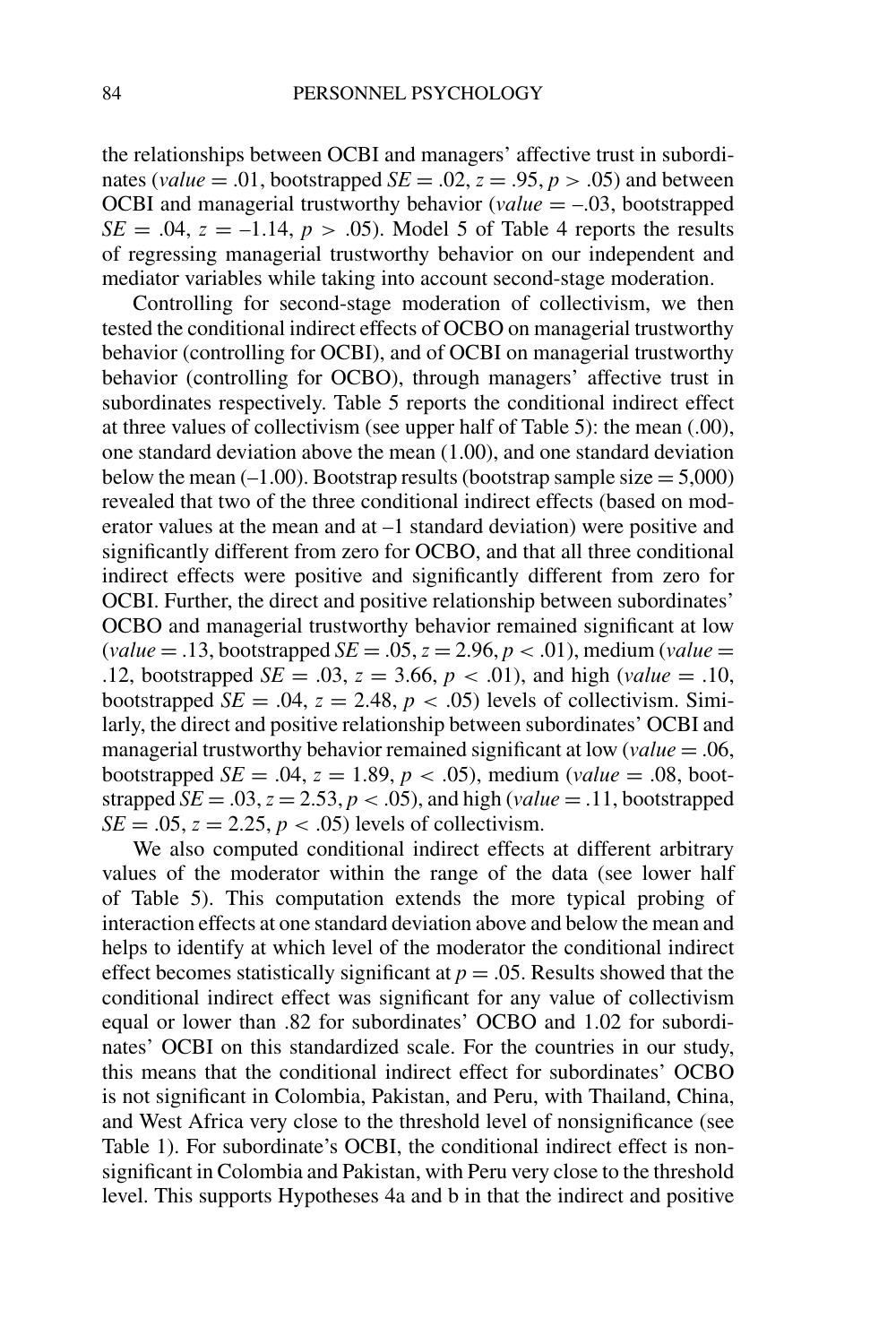|                                                                      | Boot indirect effect | Boot SE          | Boot:                 | $_{\text{Bootp}}$ | Boot indirect effect | $\mathop{\mathrm{Boot}}\nolimits\!$ | Boot z | $\text{Boot } p$ |
|----------------------------------------------------------------------|----------------------|------------------|-----------------------|-------------------|----------------------|-------------------------------------|--------|------------------|
| Collectivism                                                         | <b>OCBO</b>          | <b>OCBO</b>      | O <sub>CD</sub>       | O <sub>CB</sub>   | <b>OCBI</b>          | <b>OCBI</b>                         | OCBI   | OCBI             |
| $-1 SD (-1.00)$                                                      | 062                  | 015              | 4.10                  | 800               | 078                  | 018                                 | 4.32   | 800              |
| $\left( \begin{smallmatrix} 0 & 0 \ 0 & 0 \end{smallmatrix} \right)$ | 043                  | $\overline{011}$ | 3.99                  | 000               | 054                  | .013                                | 4.29   | 800              |
| $+1SD(1.00)$                                                         | 024                  | 015              | 1.93                  | 056               | 030                  | 017                                 | 2.12   | 038              |
| $-2.46$                                                              | 090                  | 028              | 3.17                  | $\overline{0}$    | 112                  | 033                                 | 3.36   | $\overline{0}$   |
| $-2.04$                                                              | 082                  | 025              | 3.30                  | $\overline{5}$    | $\frac{102}{2}$      | .029                                | 3.53   | 000              |
| $-1.62$                                                              | 074                  | .021             |                       | 000               | 092                  | .025                                | 3.76   | 000              |
| $-1.21$                                                              | 86                   | 017              |                       | $\overline{000}$  | .083                 | .020                                | 4.13   | 000              |
| $-87$                                                                | 060                  | 015              | 3.52<br>3.92<br>4.3.1 | 000               | .074                 | .017                                | 4.33   | 000              |
| $-53$                                                                | 053                  | .012             |                       | $\overline{000}$  | .067                 | .015                                | 4.54   | 800              |
| $\overline{14}$                                                      | <b>940</b>           | .011             | 3.76                  | 000               | 050                  | .013                                | 3.99   | 000              |
|                                                                      | 53                   | 013              | 3.21                  | $\overline{000}$  | 038                  | 014                                 | 3.63   | 800              |
| 82                                                                   | 027                  | 014              | 2.76                  | 012               | 034                  | 016                                 | 3.15   | 80               |
| $\approx$                                                            | 024                  | 015              | 93                    | 057               | 029                  | 018                                 | 2.06   | 040              |
| .08                                                                  | 022                  | 016              | .76                   | 080               | 028                  | 018                                 | 1.87   | 070              |
| $\ddot{5}$                                                           | 80                   | 017              | 5                     | 128               | 025                  | 019                                 | 69     | 093              |

TABLE 5

TABLE 5

toward peers. Standardized regression coefficients reported. Bootstrap sample size

range of the standardized variable of collectivism.

 $=$  5,000. Range of values in the bottom half of the table reflects the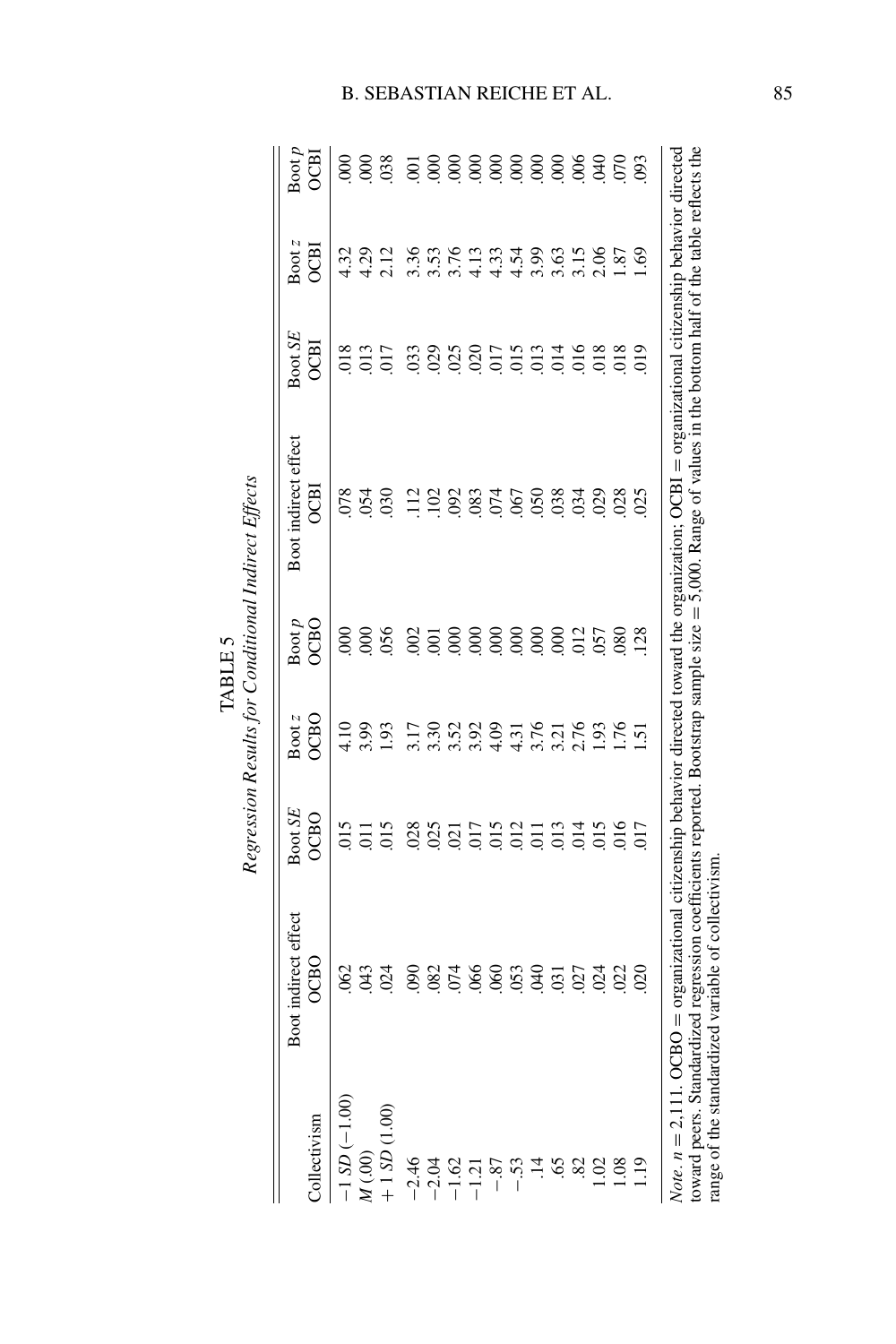relationships between subordinates' OCBs and managerial trustworthy behavior through managers' affective trust in subordinates were observed when collectivism was low to moderate but not when collectivism was high.

#### *Discussion*

In line with theories of generalized exchange and the norm of indirect reciprocity (Ekeh, 1974; Nowak, 2006; Yamagishi & Cook, 1993), our results suggest that managers' affective trust in subordinates mediates the relationships between subordinates' OCBs and managerial trustworthy behavior. We also considered conditions under which trust may be less salient as a mediator of the relationships between OCBs and managerial trustworthy behavior. Specifically, we found that societal-level collectivism moderated the indirect link between subordinates' OCBs and managerial trustworthy behavior through managers' affective trust in subordinates such that the indirect effect was weaker in collectivist cultures. Further, collectivism also moderated the direct link between managers' affective trust in subordinates and managerial trustworthy behavior. Although we theoretically expected that collectivism might also moderate the direct link between subordinates' OCBs and managers' affective trust (i.e., first-stage moderation), the effect was nonsignificant. It is possible that collectivist societies not only expect subordinates to demonstrate higher levels of OCBs, thereby reducing the link between OCBs and affective trust, but also that benevolent behaviors induce more positive emotions given the greater importance of affect for social interactions in collectivist cultures (Chen et al., in press). Overall, our findings are consistent with our predictions that the mediating effect of managers' affective trust in subordinates depends on the degree of collectivism in society.

In addition, the direct and positive relationships between both types of subordinates' OCBs and managerial trustworthy behaviors remained significant irrespective of the level of collectivism. First, it appears that the affective trust-based mediation of managers' indirect reciprocation of subordinates' OCBs is more culturally specific than manager's indirect reciprocation of subordinates' OCBs per se. Second, our results also suggest that affective trust in subordinates is *not* a necessary condition for managers to behave trustworthily as a response to subordinates' OCBs. It is hence possible that other mechanisms mediate the indirect reciprocation of subordinate behaviors. For example, scholars have highlighted the role of impersonal, generalized trust embedded within the organizational culture that may encourage benevolent behaviors irrespective of whether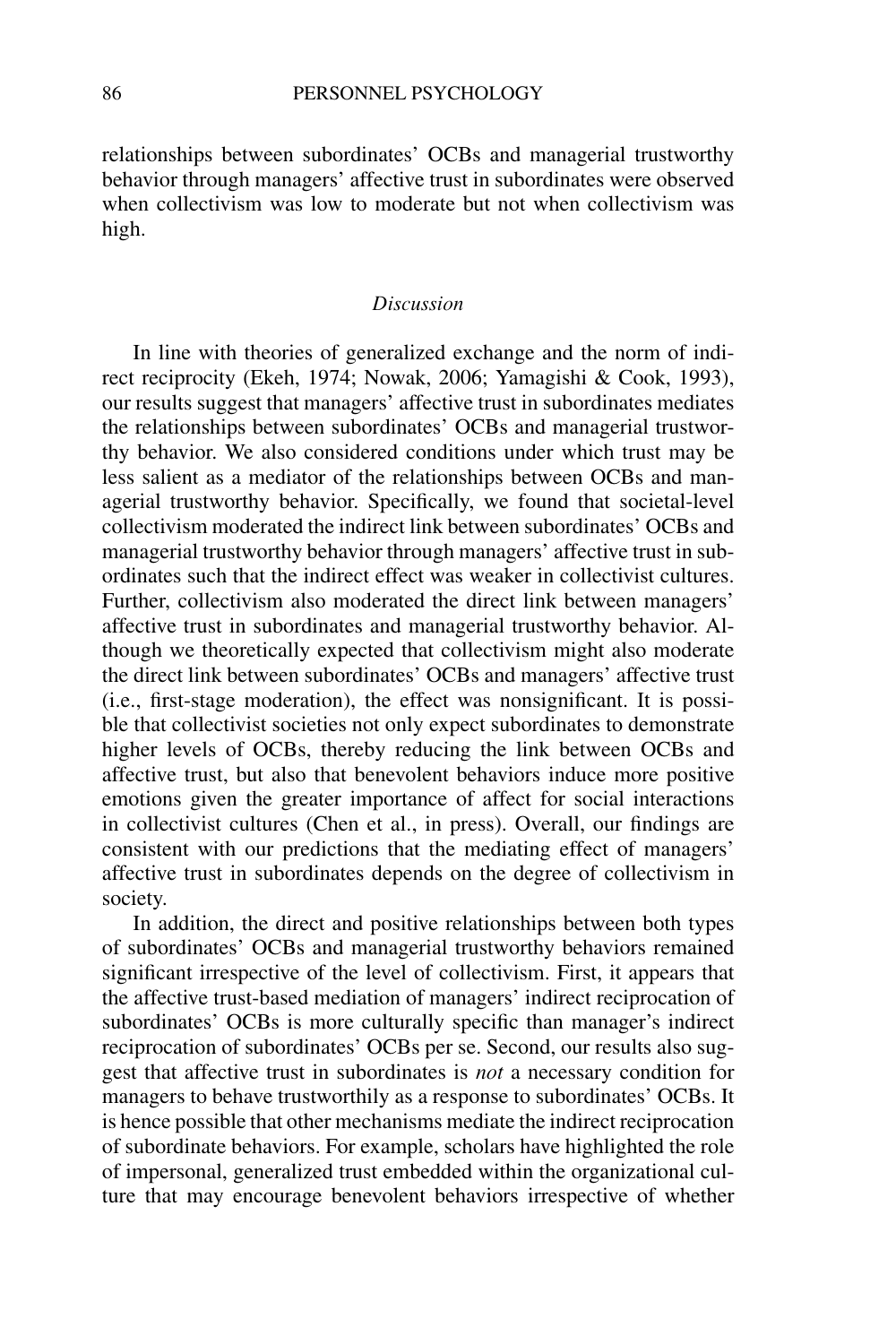organizational members maintain personal trust with each other and that may vary across different organizations (Leana & Van Buren, 1999).

#### *Theoretical Implications*

Our study contributes to the literatures on trust, cross-cultural psychology and OCB. First, we expand the trust literature by further developing the theoretical bases that link interpersonal trust to its antecedents and outcomes (Fulmer & Gelfand, 2012). Specifically, we move beyond a focus on restricted, direct social exchange in the literature to examine how affective trust mediates the indirect reciprocity of discretionary behaviors. Our study shows that sources of trust are not only limited to behaviors and the transfer of resources within a dyad but also involve third parties. Although previous research has examined third parties as providers of trust-related information (Burt & Knez, 1995), the role of third parties as recipients of beneficial acts for affective trust perceptions has been less studied. Specifically, we argued that subordinates' OCBs directed at their peers and the wider organization signal altruistic and prosocial motives based on which managers develop affective trust in subordinates and, in turn, indirectly reciprocate.

We also contribute to the wider generalized exchange literature by proposing an additional mechanism through which pure generalized exchange may occur. Although scholars have discussed selective incentives (Cheshire, 2007) and fairness-based selective giving (Takahashi, 2000), trust has received less explicit consideration (see Yamagishi & Cook, 1993). We suggested that affective trust is not only an outcome of indirect reciprocity (Molm, 2010) but also an antecedent because it serves as an emotional assurance for selecting recipients of indirect reciprocity. Further, the trust literature to date has mainly dealt with only one type of trust, that is, subordinate trust in managers (see Korsgaard et al., 2002). However, trust is a relational process that involves at least two parties. As Dirks and Ferrin (2002) have indicated, this requires models that capture the dynamics of trust relationships. From a generalized exchange perspective, we argued that managers consciously choose to engage in indirect reciprocity toward subordinates when subordinates' behaviors trigger affective trust in managers. We may speculate that managers' indirect reciprocations, in turn, also serve to develop subordinates' trust in managers. This would imply that subordinates can contribute to and reinforce their trust relationship with managers not only through beneficial acts directed at the manager as social exchange theory suggests (e.g., Brower et al., 2009) but also by benefiting the wider organization.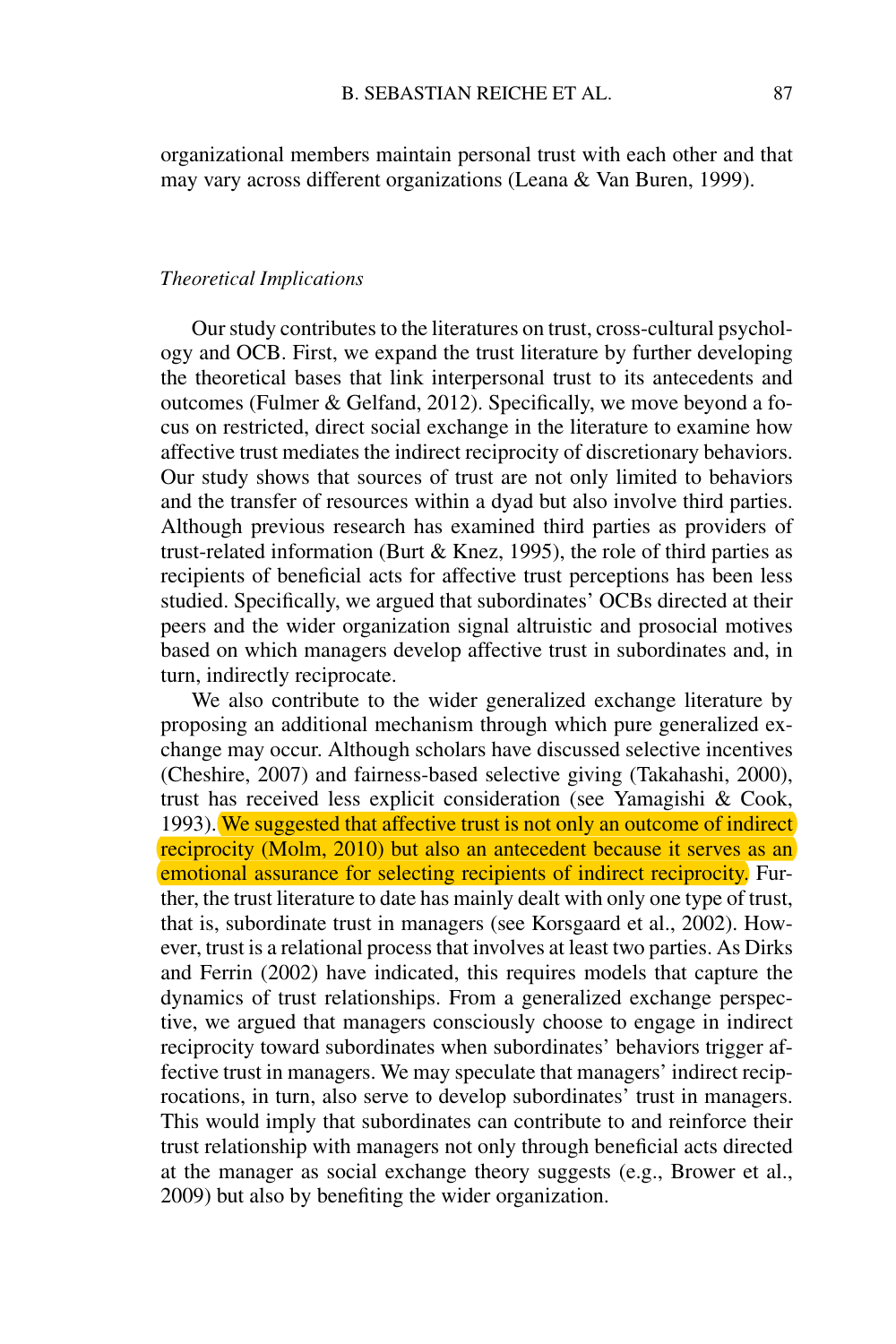In addition, we developed a new scale to measure the five-dimensional construct of managerial trustworthy behavior proposed by Whitener et al. (1998). Although previous research has empirically investigated trustworthy behaviors (e.g., Korsgaard et al., 2002; Levin et al., 2006), we are not aware of any study that has developed a scale capturing the complete construct. Our data supported a five-factor structure of the construct. Although one dimension—sharing and delegation of control—showed insufficient comparability across cultures, the other four dimensions (i.e., behavioral consistency, acting with integrity, openness of communication, and demonstration of concern) were robust across all 18 cultures. Therefore, we believe that our scale provides a useful initial instrument to measure managerial trustworthy behavior across cultures.

Second, by raising awareness of possible cultural variation in generalized exchange, our study offers a long overdue understanding of how the role of trust-based perceptions differs across cultural contexts. Although scholars have been recognizing the impact of culture on human behavior for decades (Hofstede & Hofstede, 2005), most trust research is conducted in a Western context, with few serious efforts in taking culture into account. In their review of the field of organizational behavior, Tsui, Nifadkar, and Ou (2007) found that cross-cultural studies on trust are scarce. This phenomenon reflects perhaps an unstated individualist assumption underlying our understanding of different forms of social exchange, despite some evidence that the underlying principles governing exchange expectations, fairness, and justice differ greatly across cultures (e.g., Morris et al., 1999). Further, although scholars have pointed to culture-driven preferences for different types of exchange (Flynn, 2005), very little empirical research in organizational psychology has examined whether these relative preferences also translate into different mechanisms through which exchange-based reciprocation occurs. Specifically, our results suggest that generalized exchange may be more prominent in collectivist societies because affective trust is less necessary to enable indirect reciprocity.

The few cross-cultural studies of trust we identified are limited because they focus mainly on the variation of a general level of trust across cultures (e.g., Huff & Kelley, 2003), include a limited set of cultures (e.g., Chua et al., 2009), or entail only conceptual propositions (e.g., Doney et al., 1998). Our study extends the trust literature cross-culturally by explicitly testing how cultural values such as collectivism may alter the role of trust and demonstrates that such cultural variation deserves further attention. We found that the level of collectivism weakens the mediation role of affective trust in the relationship between OCBs and managerial trustworthy behavior. We also found that managers' affective trust does not at all mediate the relationship between OCBs and managerial trustworthy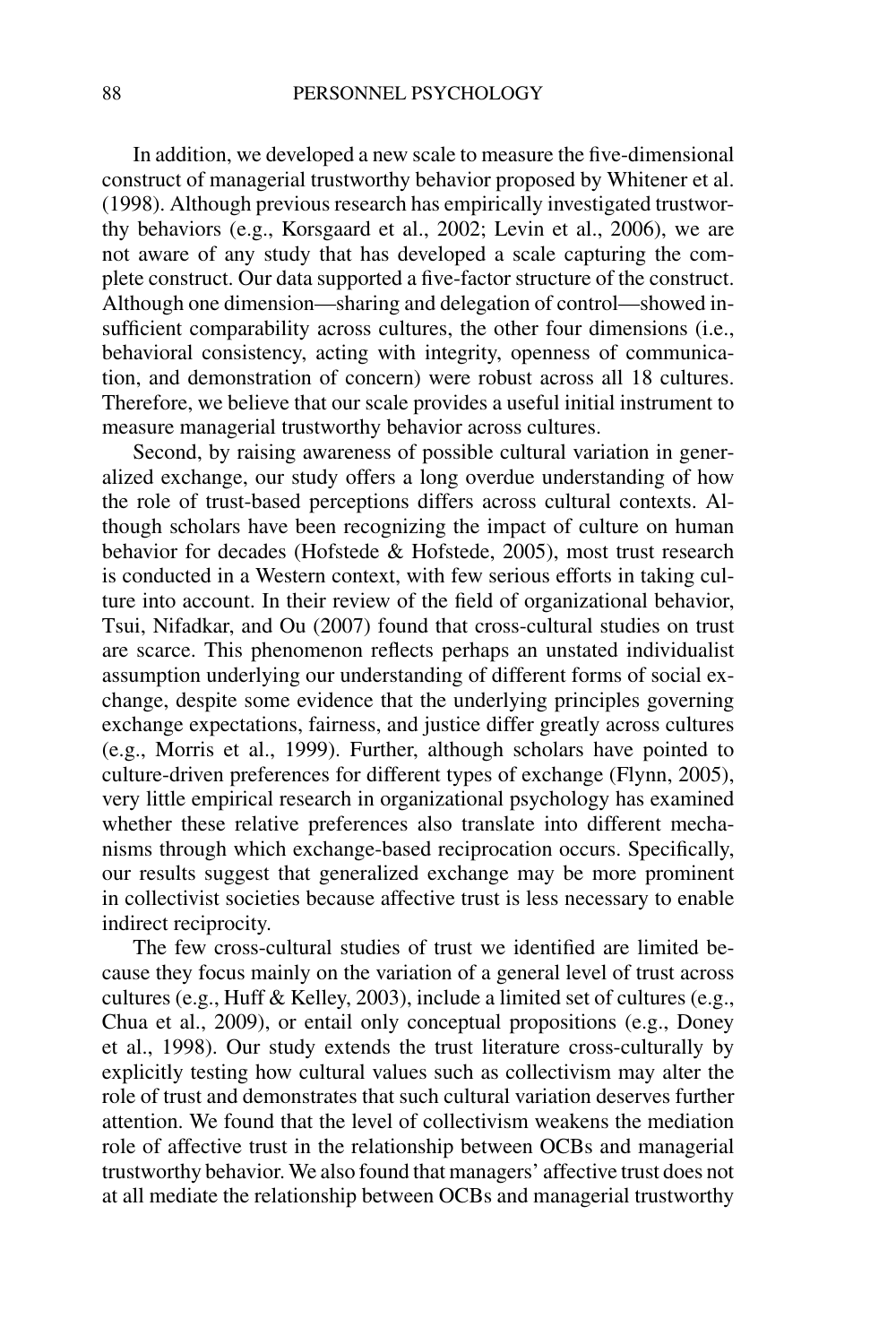behavior at high levels of collectivism (e.g., in cultures such as Colombia, Peru, and Pakistan in the case of OCBO). This is an important finding for cross-cultural psychology because it expands previous research by more explicitly specifying the levels of collectivism at which exchange norms and behaviors will change.

We also contribute to the literature on cross-cultural psychology by applying moderated mediation analysis. Although this method is increasingly used in organizational psychology (e.g., Cole, Walter, & Bruch, 2008), it remains largely absent in cross-cultural research. Integrating moderation and mediation analysis in a multilevel framework as we have done here may allow researchers to further theorize about the distinct effects that culture has on work outcomes.

Third, we contribute to research on OCB. Although most scholars focus on its antecedents in terms of subordinates' attitudes and personality (Podsakoff et al., 2000) or leaders' behaviors in soliciting OCB from subordinates (Ilies, Nahrgang, & Morgeson, 2007), ours is one of the first studies addressing both behavioral and affective outcomes of OCB. Specifically, we extend previous conceptual arguments (e.g., Bolino et al., 2002) by demonstrating empirically that affective and behavioral outcomes of OCB are related. Further, whereas the notion of reputational benefits of discretionary behaviors is implicit to generalized exchange (Nowak, 2006), it has received little empirical attention in organizational research, with most work being conceptual in nature (Deutsch Salamon & Deutsch, 2006; Spitzmuller & Van Dyne, 2013). Our study provides an empirical test of other-directed OCBs as a source of managers' indirect reciprocity in a multicountry context. Further, given that the true underlying motives of discretionary behaviors may be difficult to evaluate for those reciprocating indirectly, especially in a manager– subordinate context (Bolino, 1999), it is possible that subordinates may invest in altruism as a strategic signal (e.g., Roberts, 1998). Although our study did not explicitly examine the antecedents of subordinates' OCBs, we would encourage future research to study subordinates' motives for performing OCBs and how these are perceived by relevant others (see Lavelle, 2010).

Finally, we found that, compared to subordinates' OCBO, managers' affective trust mediated the relationship between subordinates' OCBI and managerial trustworthy behavior to a stronger extent, whereas collectivism had a weaker moderating effect on this mediated relationship. This suggests that (a) citizenship behavior directed at specific other individuals is more likely to trigger affective trust from the manager and (b) that this relationship appears to be more culturally universal than for OCBO. Our findings thus provide cross-cultural support for the notion that peer-directed OCB correlates more strongly with affective work attitudes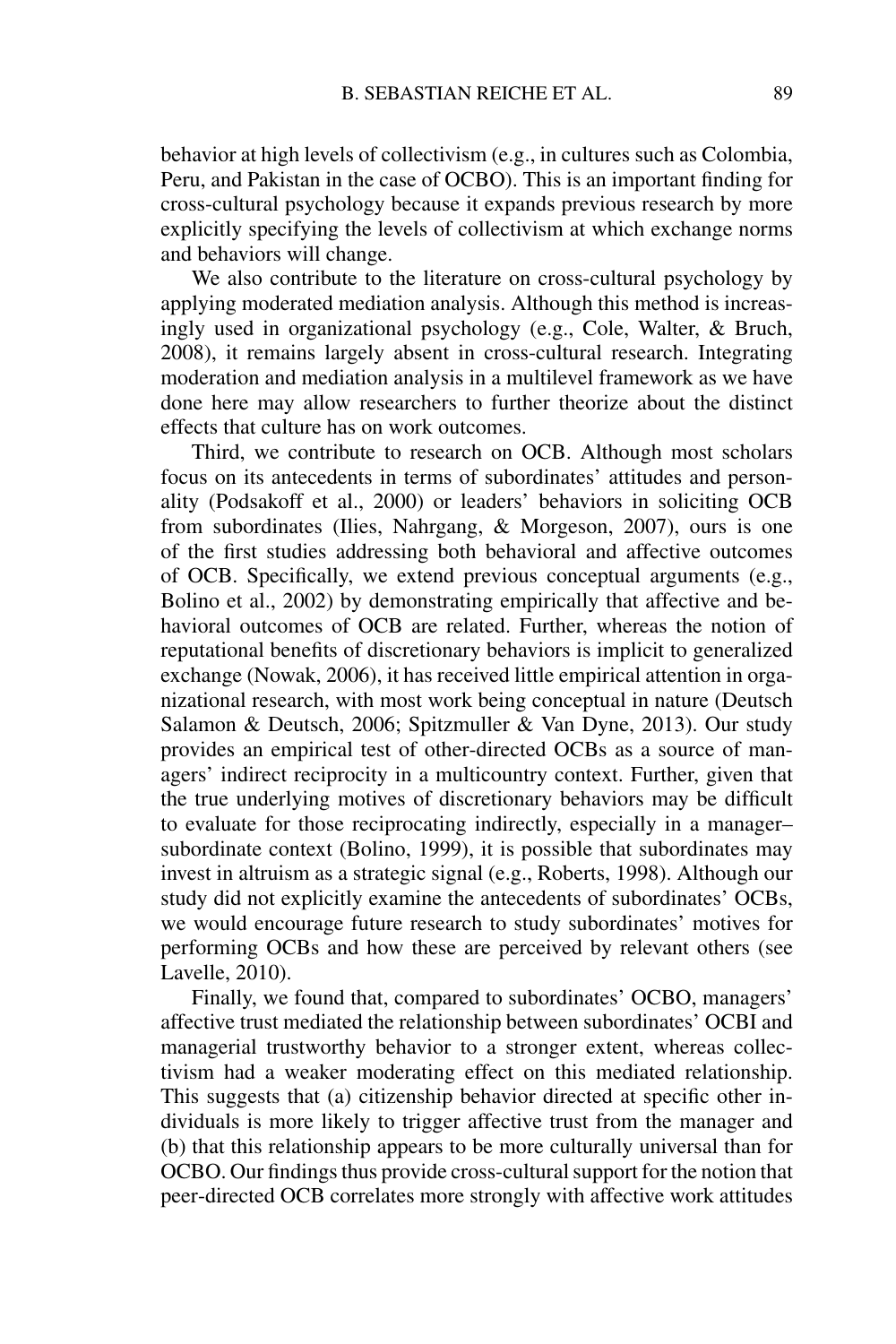and behaviors (Lee & Allen, 2002) and that, compared to OCBO, OCBI may be a stronger expression of other-oriented motives underlying citizenship behavior (Lavelle, 2010).

#### *Practical Implications*

Our study offers several suggestions for managerial practice. First, the prevailing wisdom in the trust literature has been that trustworthy behaviors are risky in the sense that they make managers vulnerable and therefore require special encouragement (Whitener et al., 1998). However, our results suggest that managerial trustworthy behaviors may imply less vulnerability than previously assumed. Specifically, in environments in which subordinates engage in OCBs, trustworthy behaviors may only make managers vulnerable to the extent that they are extended to subordinates that perform OCBs for impression management or other opportunistic motives. This requires managers to more carefully assess employees' underlying motives, for example, by comparing their perceptions with other managers. However, to the extent that managers' trustworthy behavior serves to indirectly reciprocate and signal the relevance of subordinates' OCBs for the organization, even subordinates' satisfaction of self-oriented motives, which Spitzmuller and Van Dyne (2013) call proactive helping, entails positive benefits and hence should encourage managerial trustworthy behavior.

Second, given the growth of global work, an increasing number of managers need to deal with cultural diversity in their daily interactions. In this regard, our findings have practical value for companies that aim to develop global managers. Specifically, global managers need to be able to interpret various social norms governing the interactions with their subordinates such that the expectations of both sides are properly understood. Our findings suggest that in individualist societies, whether managers trust their subordinates will determine the extent to which they indirectly reciprocate subordinates' OCBs with trustworthy behaviors. Because affective trust appears less important as a mediator of generalized exchange in collectivist settings, managers from individualist cultures will need to deal with their likely discomfort of indirectly reciprocating beneficial acts even before having developed trust in a collectivist culture. This is contrary to the common assumption that a lack of affective trust limits effective cross-cultural interactions. Instead of investing in trust building per se, managers from individualist cultures will need to convey their intentions for contributing to and sustaining generalized exchange. Cross-cultural training that provides knowledge derived from our research may help managers to respond better to different cues in different types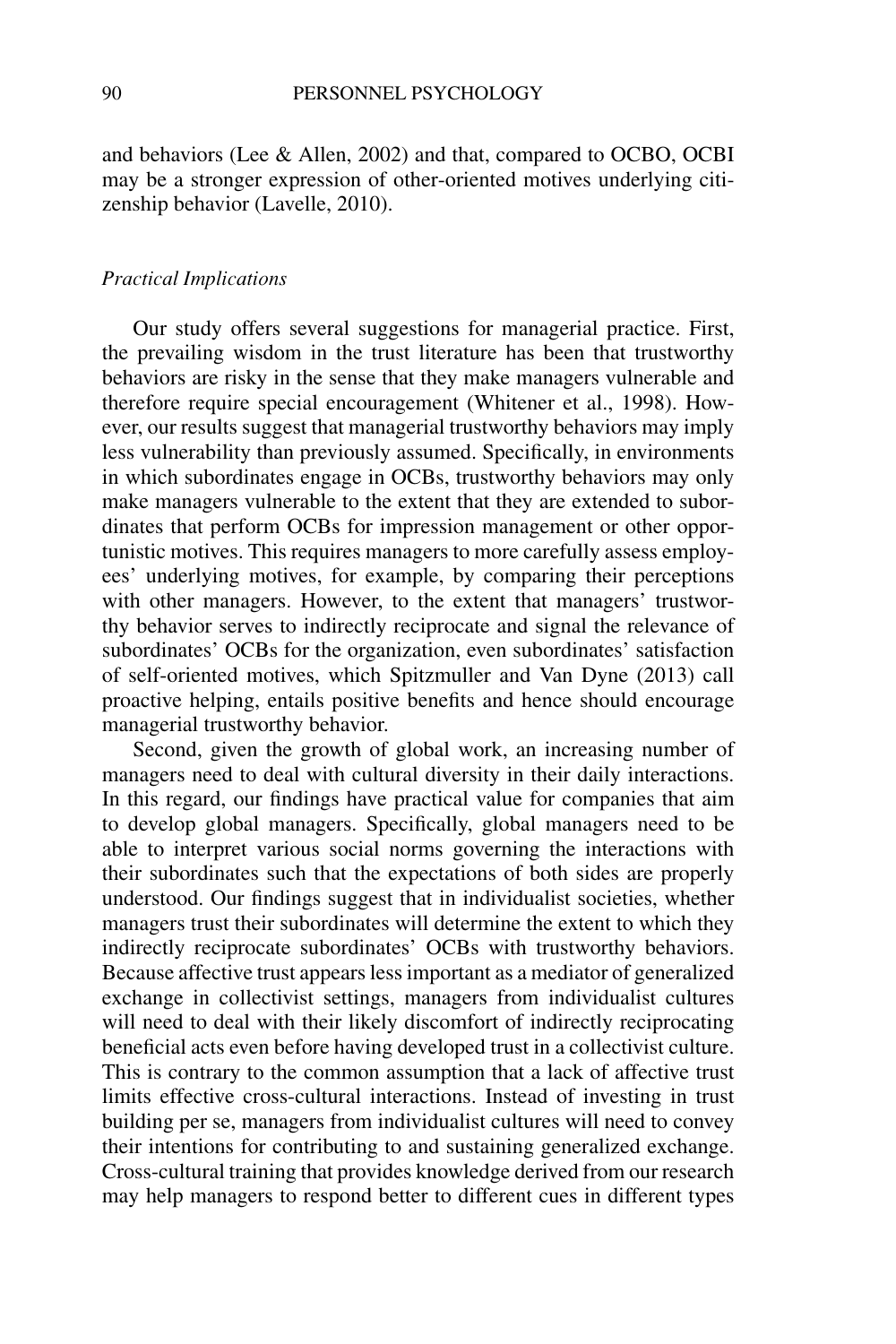of social exchange and make them more effective in working in different cultures.

Third, our results suggest that employees not only contribute to organizations through their immediate performance but also by demonstrating OCBs and, in turn, fostering managers' trust and helping managers to develop a trusting leadership style. In other words, by inducing trust and trustworthy behaviors, OCB contributes to the development of a trusting culture. Indeed, contributions to generalized exchange, both through subordinates' OCBs and managers' indirect reciprocation, may generate stronger integrative bonds than other forms of social exchange (Molm, 2010) and may hence create long-term effects on individual and organizational performance. Consequently, organizations need to place more emphasis on individuals engaging in generalized exchange, both through role modeling among senior staff and by explicitly taking into account such behavior in the selection and appraisal systems.

#### *Limitations and Future Research*

Our contributions have to be seen in the light of some limitations. One of our study's strengths concerns the multisource nature of our dyadic data. The use of data from both managers and subordinates reduces the likelihood that the relationships found in the study could be attributed to common source bias. However, although a time lag existed in the data collection process (i.e., the managers answered the questionnaires first before distributing the employee survey to their subordinates), our data remain cross-sectional in nature. We are thus not able to establish causal relationships among the study's constructs. Theoretically, we would not assume managerial trustworthy behavior to predict managers' affective trust in subordinates because, from a generalized exchange perspective, trustworthy behaviors of one actor are thought to affect trust perceptions of the recipient but not those of the same actor (Molm, 2010). This suggests that potential reverse causality of our full moderated mediation model is not a critical issue. However, it is possible that managers' affective trust in subordinates relates to subordinates' OCBs (Brower et al., 2009) or that managerial trustworthy behavior relates to subordinates' OCBs (Korsgaard et al., 2002). Future research may use longitudinal research designs to better explore the causal nature of our proposed relationships.

In addition, our study explicitly adopted multilevel techniques to reflect the different levels at which the variables in our study operate. Specifically, our use of existing cultural value scores reflects our theorizing that focused on cultural norms at the societal level rather than individual values. This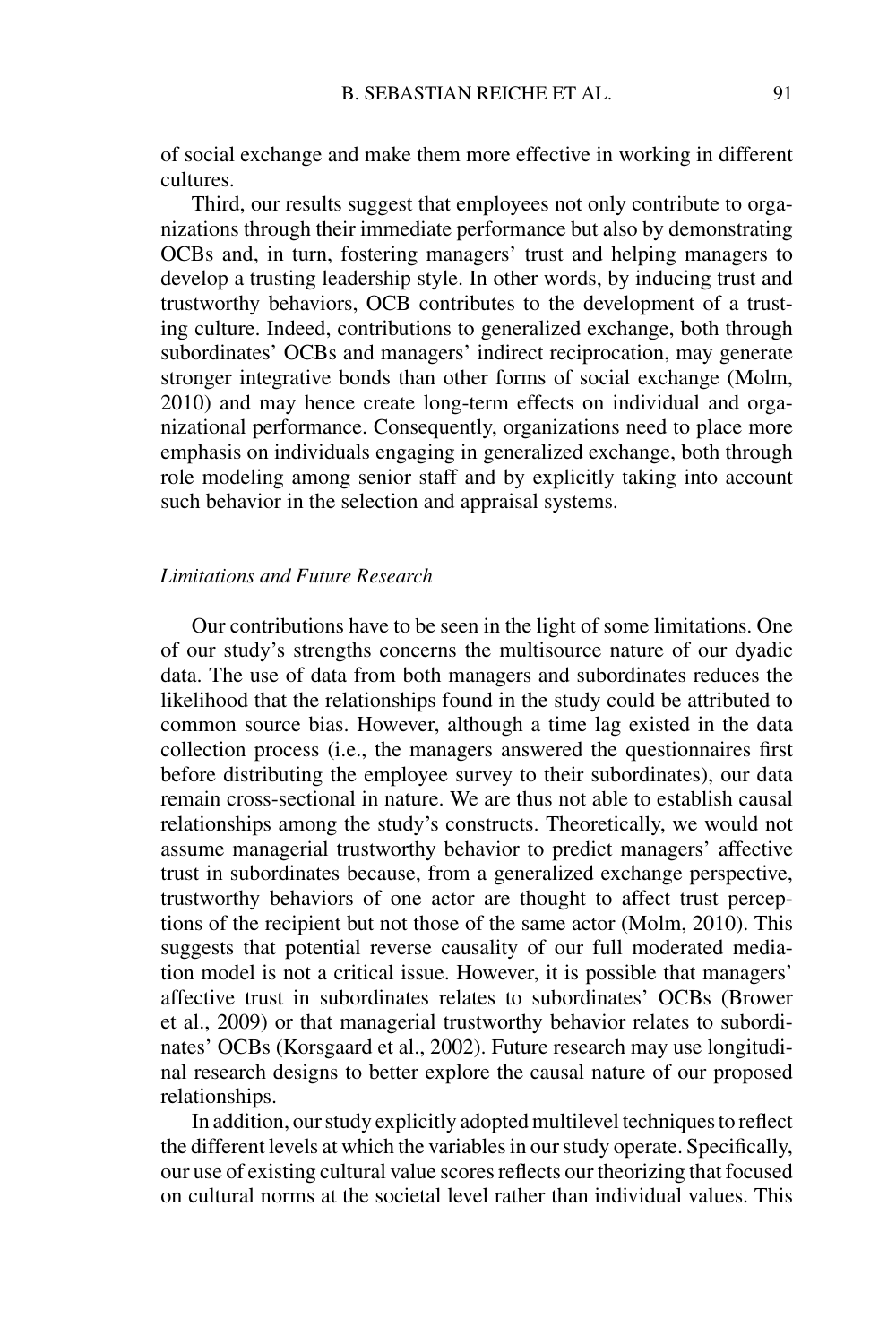is consistent with other recent cross-cultural comparative research (e.g., Atwater et al., 2009), and this approach also addresses the potential of social desirability biases and defective self-perceptions inherent in selfreported cultural value scores (Cheng, Chua, Morris, & Lee, 2012). Still, whenever it is theoretically justifiable, it may be fruitful for future research to also explicitly measure cultural values at the individual level. We also note possible limitations related to the fact that subordinates were sampled by managers themselves. However, we would argue that if managers selectively chose subordinates who they trusted, our study constitutes a conservative test of the hypothesized relationships.

Further, our study is limited to one specific subordinate behavioral cue. Future research would benefit from a more comprehensive investigation of potential behaviors that influence trust. In addition, although we explicitly considered the effect of national culture for our trust model, other organizational contexts (Hill, Bartol, Tesluk, & Langa, 2009) are likely to influence trust and the expectations toward generalized exchange. The fact that the length of the hierarchical relationship played an important role in explaining managers' affective trust in subordinates further leads to the question of whether there is an optimal time span for trust to develop or whether there is a threshold after which trust degenerates. Research suggests that relationship length may have a nonlinear interaction effect with trustworthy behaviors on trust formation (Levin et al., 2006), but it is less clear to which extent this holds across cultures.

Finally, although in line with similar research (e.g., Euwema et al., 2007), we acknowledge that we were unable to provide more stringent tests of measurement invariance given the large number of cultural groups in our sample. We also had to drop a few items of our original scales to improve the comparability of our measurement model across the cultures studied. Although this practice is justifiable (see Cheung & Rensvold, 1999), it is not without controversy. The only way to address this shortcoming would be to develop culture-specific measures, which however would make the comparability of constructs across contexts more difficult. We realize that, given our study's aim to examine the universality of the proposed relationships, we shifted the necessary balance between cultural idiosyncrasy and cross-cultural comparability toward the latter. In particular, the dimension of delegation in our measure of trustworthy behavior failed to show invariance, suggesting that this dimension is more culturally distinct. It would be fruitful for future research to further examine to which extent the concept of managerial trustworthy behavior and its underlying dimensions are culturally universal. We also note that it would have been preferable to use separate samples for evaluating the reliability and factor structure of our managerial trustworthy behavior scale.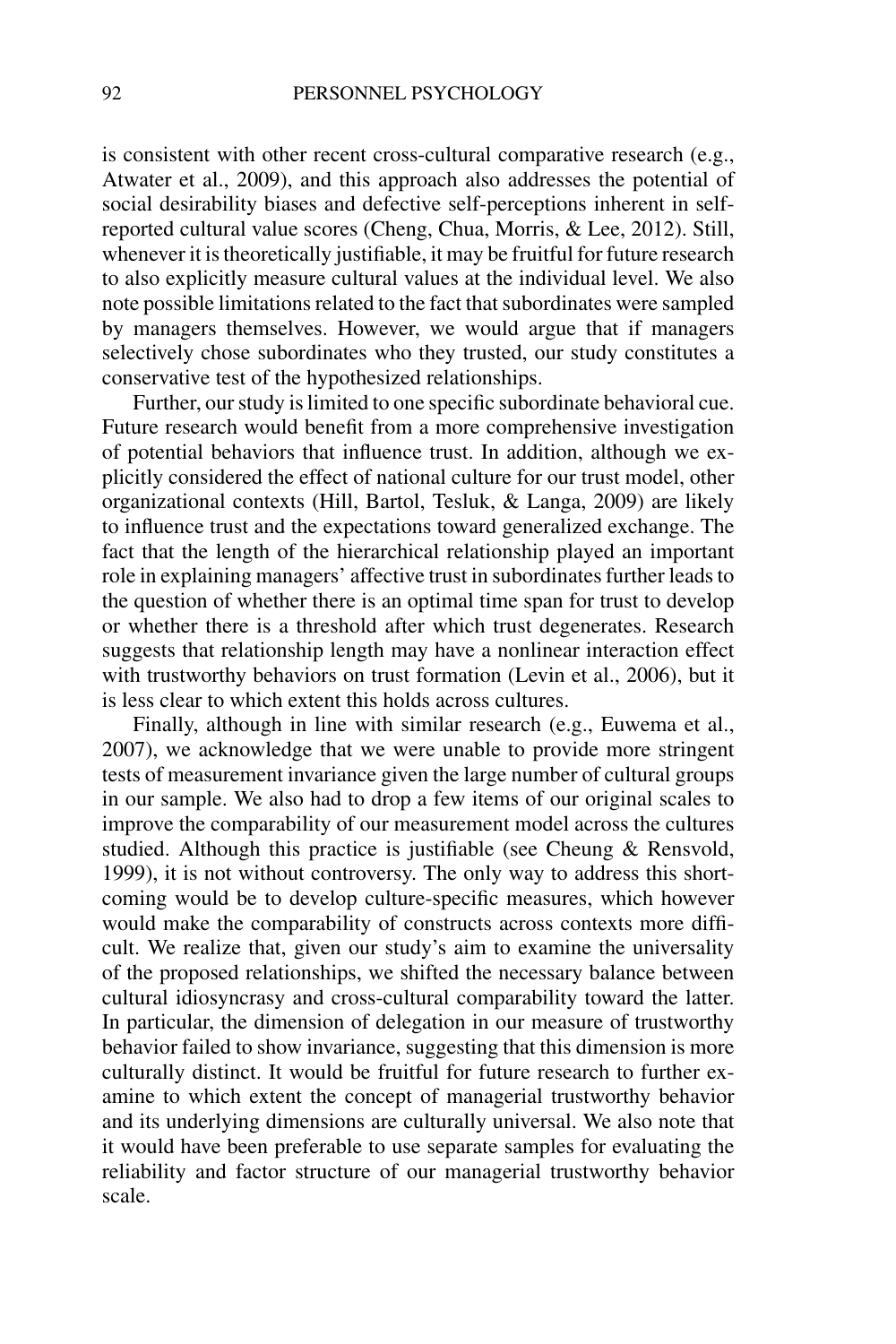Despite these limitations, based on the findings of our multilevel crosscultural study in 18 countries we hope to encourage future research to explore in more detail the underlying culture-specific nature of affective trust in manager–subordinate relationships and help to advance our understanding of the antecedents and consequences of trust in organizational settings.

#### **REFERENCES**

- Andrews KM, Delahaye BL. (2000). Influences on knowledge processes in organizational learning: The psychological filter. *Journal of Management Studies*, *37*, 797–810.
- Atwater L, Wang M, Smither JW, Fleenor JW. (2009). Are cultural characteristics associated with the relationship between self and others' ratings of leadership? *Journal of Applied Psychology*, *94*, 876–886.
- Blau PM. (1964). *Exchange and power in social life*. New York, NY: Wiley.
- Bliese PD, Hanges PJ. (2004). Being both too liberal and too conservative: The perils of treating grouped data as though they were independent. *Organizational Research Methods*, *7*, 400–417.
- Bolino MC. (1999). Citizenship and impression management: Good soldiers or good actors? *Academy of Management Review*, *24*, 82–98.
- Bolino MC, Turnley WH, Bloodgood JM. (2002). Citizenship behavior and the creation of social capital in organizations. *Academy of Management Review*, *27*, 505–522.
- Bond R, Smith PB. (1996). Culture and conformity: A meta-analysis of studies using Asch's (1952b, 1956) line judgment task. *Psychological Bulletin*, *119*, 111–137.
- Brislin RW. (1986). The wording and translation of research instruments. In Looner WJ, Berry JW (Eds.), *Field methods in cross-cultural research* (pp. 137–164). Beverly Hills, CA: Sage.
- Brower HH, Lester SW, Korsgaard MA, Dineen BR. (2009). A closer look at trust between managers and subordinates: Understanding the effects of both trusting and being trusted on subordinate outcomes. *Journal of Management*, *35*, 327–347.
- Burt RS, Knez M. (1995). Kinds of third-party effects on trust. *Rationality and Society*, *7*, 255–292.
- Chen CC, Chen XP, Meindl JR. (1998). How can cooperation be fostered? The cultural effects of individualism-collectivism. *Academy of Management Review*, *23*, 285– 304.
- Chen XP, Eberly MB, Chiang TJ, Farh JL, Cheng BS. (in press). Affective trust in Chinese leaders: Linking paternalistic leadership to employee performance. *Journal of Management*.
- Cheng CY, Chua RYJ, Morris MW, Lee L. (2012). Finding the right mix: How the composition of self-managing multicultural teams' cultural value orientation influences performance over time. *Journal of Organizational Behavior*, *33*, 389–411.
- Cheshire C. (2007). Selective incentives and generalized information exchange. *Social Psychology Quarterly*, *70*, 82–100.
- Cheung GW, Rensvold RB. (1999). Testing factorial invariance across groups: A reconceptualization and proposed new method. *Journal of Management*, *25*, 1–27.
- Chua RYJ, Morris MW, Ingram P. (2009). Guanxi versus networking: Distinctive configurations of affect- and cognition-based trust in the networks of Chinese and American managers. *Journal of International Business Studies*, *40*, 490–508.
- Cole MS, Walter F, Bruch H. (2008). Affective mechanisms linking dysfunctional behavior to performance in work teams: A moderated mediation study. *Journal of Applied Psychology*, *93*, 945–958.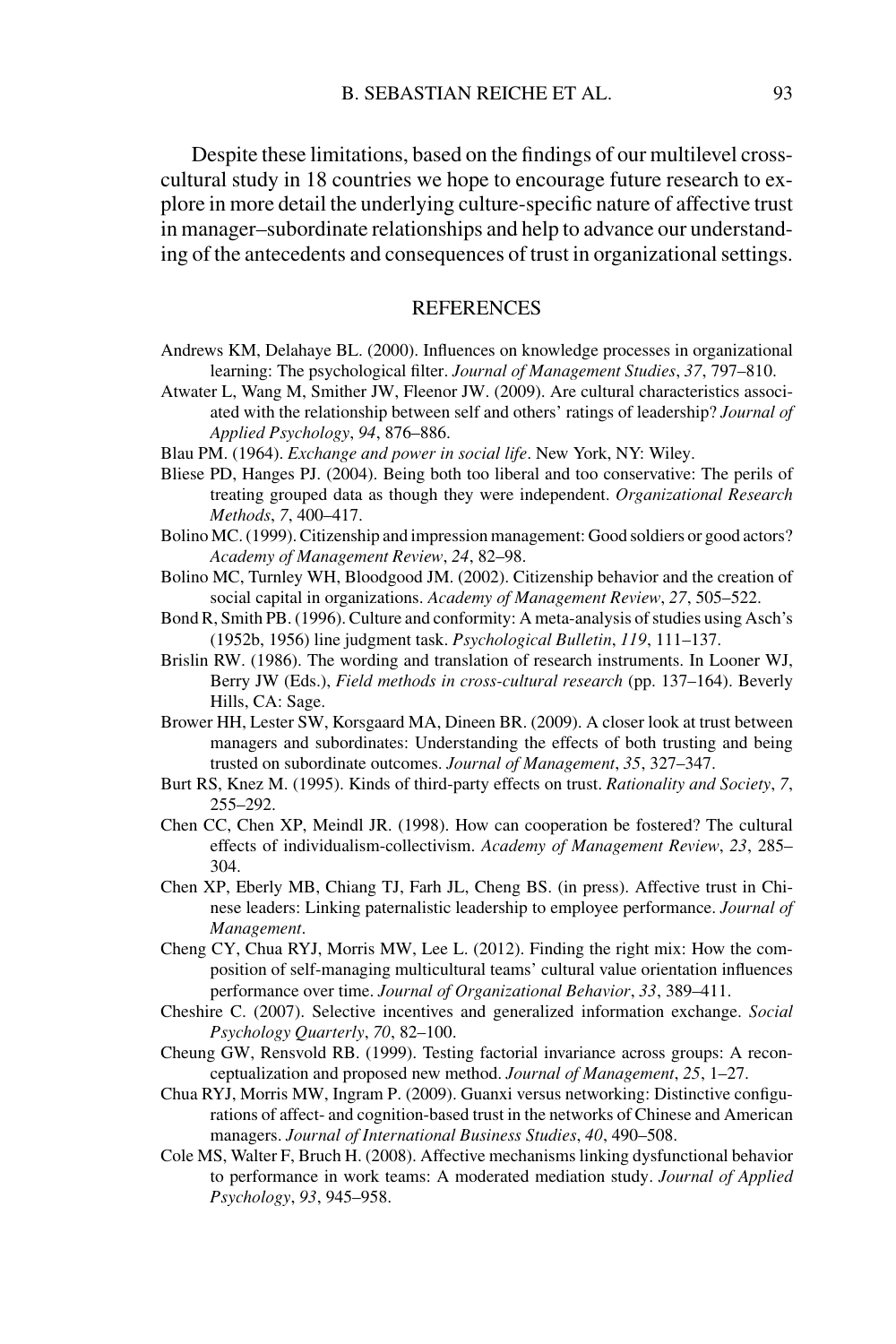- Colquitt J, Long D, Halvorsen-Ganepola M, Baer M. (2011). *The relative effectiveness of trust as an operationalization of social exchange*. Paper presented at the 71<sup>st</sup> Annual Meeting of the Academy of Management. San Antonio, TX.
- Colquitt JA, Scott BA, LePine JA. (2007). Trust, trustworthiness, and trust propensity: A meta-analytic test of their unique relationships with risk-taking and job performance. *Journal of Applied Psychology*, *92*, 909–927.
- Deutsch Salamon S, Deutsch Y. (2006). OCB as a handicap: An evolutionary psychological perspective. *Journal of Organizational Behavior*, *27*, 185–199.
- Dirks KT, Ferrin DL. (2002). Trust in leadership: Meta-analytic findings and implications for research and practice. *Journal of Applied Psychology*, *87*, 611–628.
- Doney PM, Cannon JP, Mullen MR. (1998). Understanding the influence of national culture on the development of trust. *Academy of Management Review*, *23*, 601–620.
- Eastman KK. (1994). In the eyes of the beholder: An attributional approach to ingratiation and organizational citizenship behavior. *Academy of Management Journal*, *37*, 1379–1391.
- Edwards JR, Lambert LS. (2007). Methods for integrating moderation and mediation: A general analytical framework using moderated path analysis. *Psychological Methods*, *12*, 1–22.
- Eisenberger R, Armeli S, Rexwinkel B, Lynch PD, Rhoades L. (2001). Reciprocation of perceived organizational support. *Journal of Applied Psychology*, *86*, 42–51.
- Ekeh P. (1974). *Social exchange theory: The two traditions*. Cambridge, MA: Harvard University Press.
- Euwema MC, Wendt H, Van Emmerik H. (2007). Leadership styles and group organizational citizenship behavior across cultures. *Journal of Organizational Behavior*, *28*, 1035–1057.
- Ferrin DL, Bligh MC, Kohles JC. (2008). It takes two to tango: An interdependence analysis of the spiraling of perceived trustworthiness and cooperation in interpersonal and intergroup relationships. *Organizational Behavior and Human Decision Processes*, *107*, 161–178.
- Flynn FJ. (2005). Identity orientations and forms of social exchange in organizations. *Academy of Management Review*, *30*, 737–750.
- Fredrickson B. (1998). What good are positive emotions? *Review of General Psychology*, *2*, 300–319.
- Fulmer CA, Gelfand MJ. (2012). At what level (and in whom) we trust: Trust across multiple organizational levels. *Journal of Management*, *38*, 1167–230.
- Gouldner AW. (1960). The norm of reciprocity: A preliminary statement. *American Sociological Review*, *25*,161–178.
- Hill N, Bartol KM, Tesluk PE, Langa GA. (2009). Organizational context and face-toface interaction: Influences on the development of trust and collaborative behaviors in computer-mediated groups. *Organizational Behavior and Human Decision Processes*, *108*, 187–201.
- Hinkin TR. (1995). A review of scale development practices in the study of organizations. *Journal of Management*, *21*, 967–988.
- Hofstede G, Hofstede GJ. (2005). *Cultures and organizations: Software of the mind* (2nd ed.). New York, NY: McGraw-Hill.
- House RJ, Hanges PJ, Javidan M, Dorfman PW, Gupta V. (Eds.) (2004). *Culture, leadership, and organizations: The GLOBE study of 62 societies*. Thousand Oaks, CA: Sage.
- Huff L, Kelley L. (2003). Levels of organizational trust in individualist versus collectivist societies: A seven-nation study. *Organization Science*, *14*, 81–90.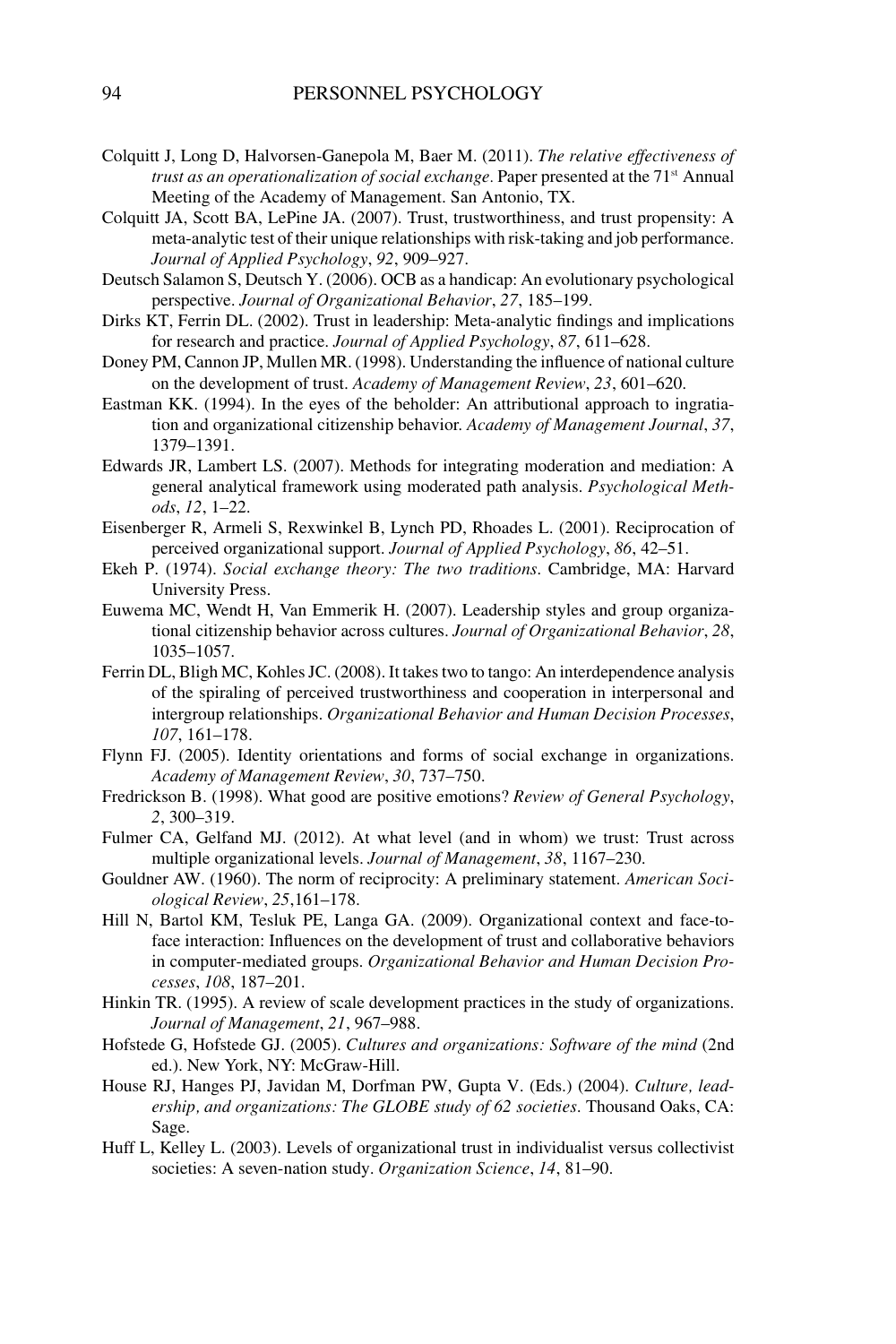- Ilies R, Nahrgang JD, Morgeson FP. (2007). Leader-member exchange and citizenship behaviors: A meta-analysis. *Journal of Applied Psychology*, *92*, 269–277.
- Jaccard JJ, Turrisi R, Wan CK. (1990). *Interaction effects in multiple regression*. Newbury Park, CA: Sage.
- Kelley HH. (1967). Attribution theory in social psychology. *Nebraska Symposium on Motivation*, *15*, 192–238.
- Kelman HC. (2006). Interests, relationships, identities: Three central issues for individuals and groups in negotiating their social environment. *Annual Review of Psychology*, *57*, 1–26.
- Kline RB. (2010). *Principles and practices of structural equation modeling* (3rd ed.). New York, NY: Guilford.
- Korsgaard MA, Brodt SE, Whitener EM. (2002). Trust in the face of conflict: The role of managerial trustworthy behavior and organizational context. *Journal of Applied Psychology*, *87*, 312–319.
- Lavelle JJ. (2010). What motivates OCB? Insights from the volunteerism literature. *Journal of Organizational Behavior*, *31*, 918–923.
- Leana CR, Van Buren HJ. (1999). Organizational social capital and employment practices. *Academy of Management Review*, *24*, 538–555.
- Lee K, Allen NJ. (2002). Organizational citizenship behavior and workplace deviance: The role of affect and cognitions. *Journal of Applied Psychology*, *87*, 131–142.
- Levin DZ, Whitener EM, Cross R. (2006). Perceived trustworthiness of knowledge sources: The moderating impact of relationship length. *Journal of Applied Psychology*, *91*, 1163–1171.
- Lewis JD, Weigert A. (1985). Trust as a social reality. *Social Forces*, *63*, 967–985.
- MacKinnon DP, Lockwood CM, Williams J. (2004). Confidence limits for the indirect effect: Distribution of the product and resampling methods. *Multivariate Behavioral Research*, *39*, 99–128.
- Markus HR, Kitayama S. (1991). Culture and the self: Implications for cognition, emotion, and motivation. *Psychological Review*, *98*, 224–253.
- Mayer RC, Davis JH. (1999). The effect of the performance appraisal system on trust for management: A field quasi-experiment. *Journal of Applied Psychology*, *84*, 123– 136.
- Mayer RC, Davis JH, Schoorman FD. (1995). An integrative model of organizational trust. *Academy of Management Review*, *20*, 709–734.
- McAllister DJ. (1995). Affect- and cognition-based trust as foundations for interpersonal cooperation in organizations. *Academy of Management Journal*, *38*, 24–59.
- McDonald RP, Ho MHR. (2002). Principles and practice in reporting structural equation analyses. *Psychological Methods*, *7*, 64–82.
- McEvily B, Perrone V, Zaheer A. (2003). Trust as an organizing principle. *Organization Science*, *14*, 91–103.
- McNeely BL, Meglino BM. (1994). The role of dispositional and situational antecedents in prosocial organizational behavior: An examination of the intended beneficiaries of prosocial behavior. *Journal of Applied Psychology*, *79*, 836–844.
- Meeker BF. (1971). Decisions and exchange. *American Sociological Review*, *36*, 485–495.

Molm LD. (2010). The structure of reciprocity. *Social Psychology Quarterly*, *73*, 119–131.

- Morris MW, Leung K, Ames D, Lickel B. (1999). Views from inside and outside: Integrating emic and etic insights about culture and justice judgment. *Academy of Management Review*, *24*, 781–796.
- Nowak MA. (2006). Five rules for the evolution of cooperation. *Science*, *314*, 1560–1563.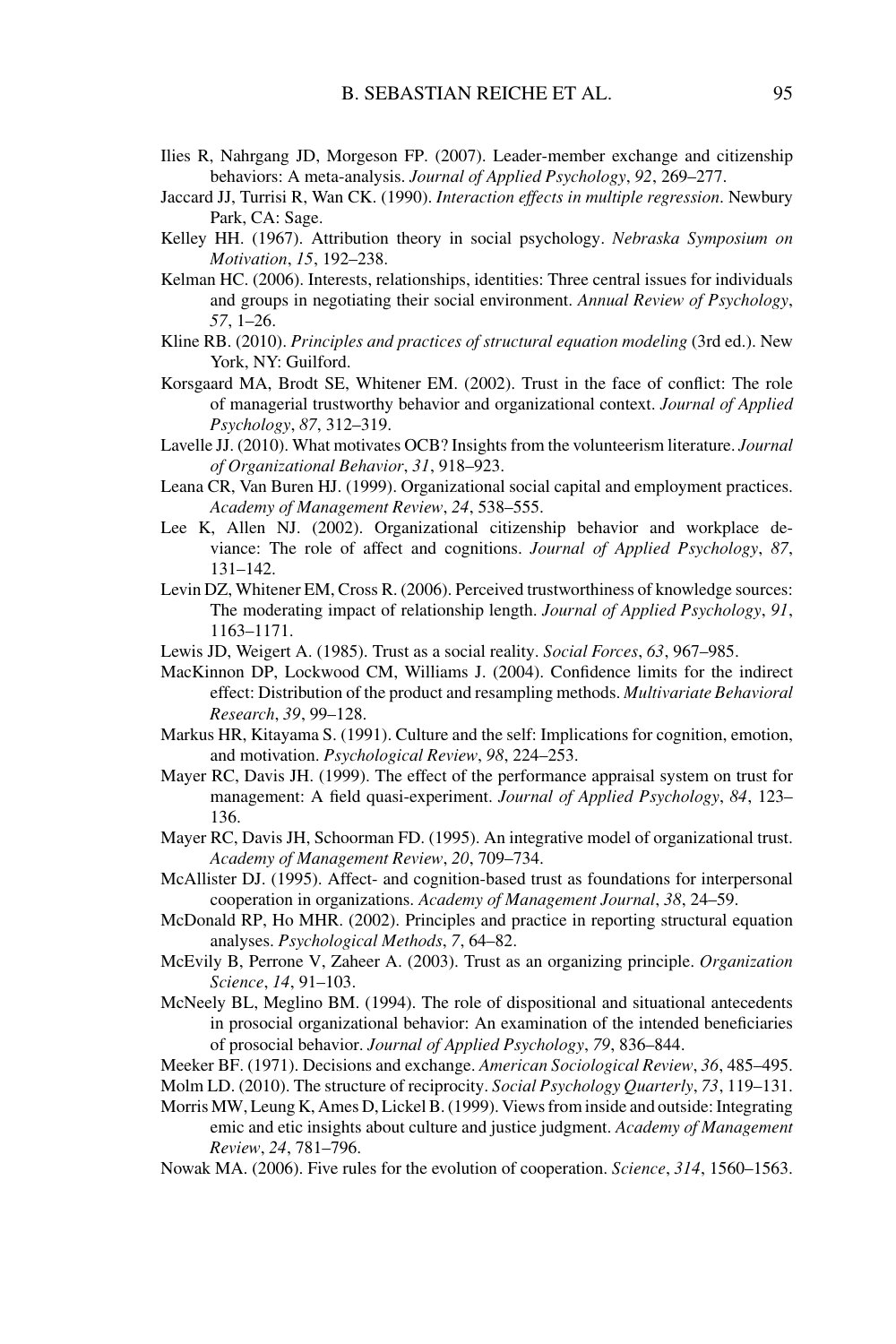- Nowak MA, Sigmund K. (1998). Evolution of indirect reciprocity through image scoring. *Nature*, *393*, 573–577.
- Organ DW, Podsakoff PM, MacKenzie SB. (2006). *Organizational citizenship behavior: Its nature, antecedents and consequences*. Thousand Oaks, CA: Sage.
- Oswald PA. (1996). The effects of cognitive and affective perspective taking on empathic concern and altruistic helping. *Journal of Social Psychology*, *136*, 613– 623.
- Panchanathan K, Boyd R. (2004). Indirect reciprocity can stabilize cooperation without the second-order free rider problem. *Nature*, *432*, 499–502.
- Podsakoff PM, MacKenzie SB, Paine JB, Bachrach DG. (2000). Organizational citizenship behaviors: A critical review of the theoretical and empirical literature and suggestions for future research. *Journal of Management*, *26*, 513–563.
- Rabe-Hesketh S, Skrondal A. (2008). *Multilevel and longitudinal modeling using Stata* (2nd ed.). College Station, TX: Stata Press.
- Raudenbush SW, Bryk AS. (2002). *Hierarchical linear models: Applications and data analysis methods* (2nd ed.). Thousand Oaks, CA: Sage.
- Roberts G. (1998). Competitive altruism: From reciprocity to the handicap principle. *Proceedings of the Royal Society, London, Series B*, *265*, 427–431.
- Schriesheim CA, Powers KJ, Scandura TA, Gardiner CC, Lankau MJ. (1993). Improving construct measurement in management research: Comments and a quantitative approach for assessing the theoretical content adequacy of paper-and-pencil surveytype instruments. *Journal of Management*, *19*, 385–417.
- Schwartz SH. (2008). *Cultural value orientations: Nature implications of national differences*. Moscow: Publ. House of SU HSE.
- Spitzmuller M, Van Dyne L. (2013). Proactive and reactive helping: Contrasting the positive consequences of different forms of helping. *Journal of Organizational Behavior*, *34*, 560–580.
- Spitzmuller M, Van Dyne L, Ilies R. (2008). Organizational citizenship behavior: A critical review and extension of its nomological network. In Barling J, Cooper C (Eds.), *The SAGE handbook of organizational citizenship behavior* (pp. 106–123). Thousand Oaks, CA: Sage.
- Steenkamp JBEM, Baumgartner H. (1998). Assessing measurement invariance in crossnational consumer research. *Journal of Consumer Research*, *25*, 78–90.
- Takahashi N. (2000). The emergence of generalized exchange. *American Journal of Sociology*, *105*, 1105–1134.
- Triandis HC. (1995). *Individualism and collectivism*. Boulder, CO: Westview.
- Tsui AS, Nifadkar SS, Ou AY. (2007). Cross-national, cross-cultural organizational behavior research: Advances, gaps, and recommendations. *Journal of Management*, *33*, 426–478.
- Vandenberg RJ, Lance CE. (2000). A review and synthesis of the measurement invariance literature: Suggestions, practices, and recommendations for organizational research. *Organizational Research Methods*, *3*, 4–69.
- Wang S, Tomlinson EC, Noe RA.  $(2010)$ . The role of mentor trust and protégé internal locus of control in formal mentoring relationships. *Journal of Applied Psychology*, *95*, 358–367.
- Whitener EM, Brodt SE, Korsgaard MA, Werner JM. (1998). Managers as initiators of trust: An exchange relationship framework for understanding managerial trustworthy behavior. *Academy of Management Review*, *23*, 513–530.
- Williams LJ, Anderson SE. (1991). Job satisfaction and organizational commitment as predictors of organizational citizenship and in-role behavior. *Journal of Management*, *17*, 601–617.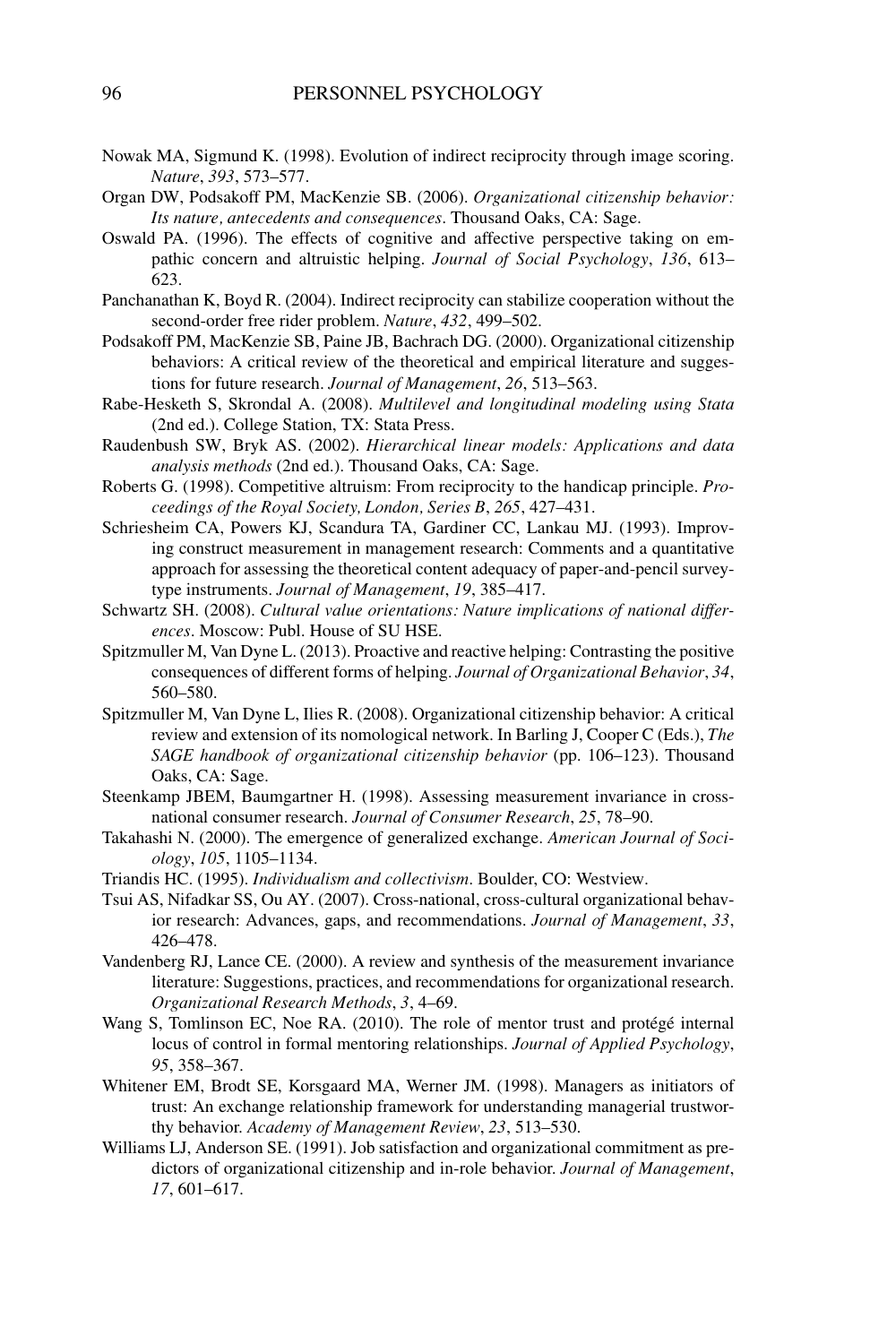- Yamagishi T, Cook KS. (1993). Generalized exchange and social dilemmas. *Social Psychology Quarterly*, *56*, 235–248.
- Yamagishi T, Yamagishi M. (1994). Trust and commitment in the United States and Japan. *Motivation and Emotion*, *18*, 129–166.
- Zahavi A. (1995). Altruism as a handicap: The limitation of kin selection and reciprocity. *Journal of Avian Biology*, *26*, 1–3.

#### APPENDIX A

#### *Managerial Trustworthy Behavior Scale*

The following items refer to your *personal* appraisal of your manager's behavior and to your relationship with him/her. Read them carefully. Please try to sincerely appraise your manager's behavior in your relationship with him/her.

Response format: (1 = *totally disagree* to 5 = *totally agree*)

## *Behavioral Consistency*

- (1) The behavior of my supervisor is predictable.
- (2) The behavior of my supervisor follows a logic.
- (3) My supervisor reacts in a similar way every time he/she faces the same type of problem.

#### *Integrity*

- (1) My supervisor always fulfills his/her promises.
- (2) My supervisor deals with me honestly.
- (3) My supervisor always tells the truth.

#### *Communication*

- (1) My supervisor asserts his/her opinions in a convincing way.
- (2) My supervisor presents the ideas in an organized manner.
- (3) My supervisor explains his/her decisions with transparency.

#### *Delegation*

- (1) My supervisor gives his/her people autonomy in their job.
- (2) My supervisor does not exercise an excessive control over my work.
- (3) My supervisor lets me participate in decision making.

#### *Concern*

- (1) My supervisor actively searches for the well-being of his/her people.
- (2) My supervisor takes into account the interests of other people in his/her job.
- (3) My supervisor shows concern for the problems of his/her subordinates.